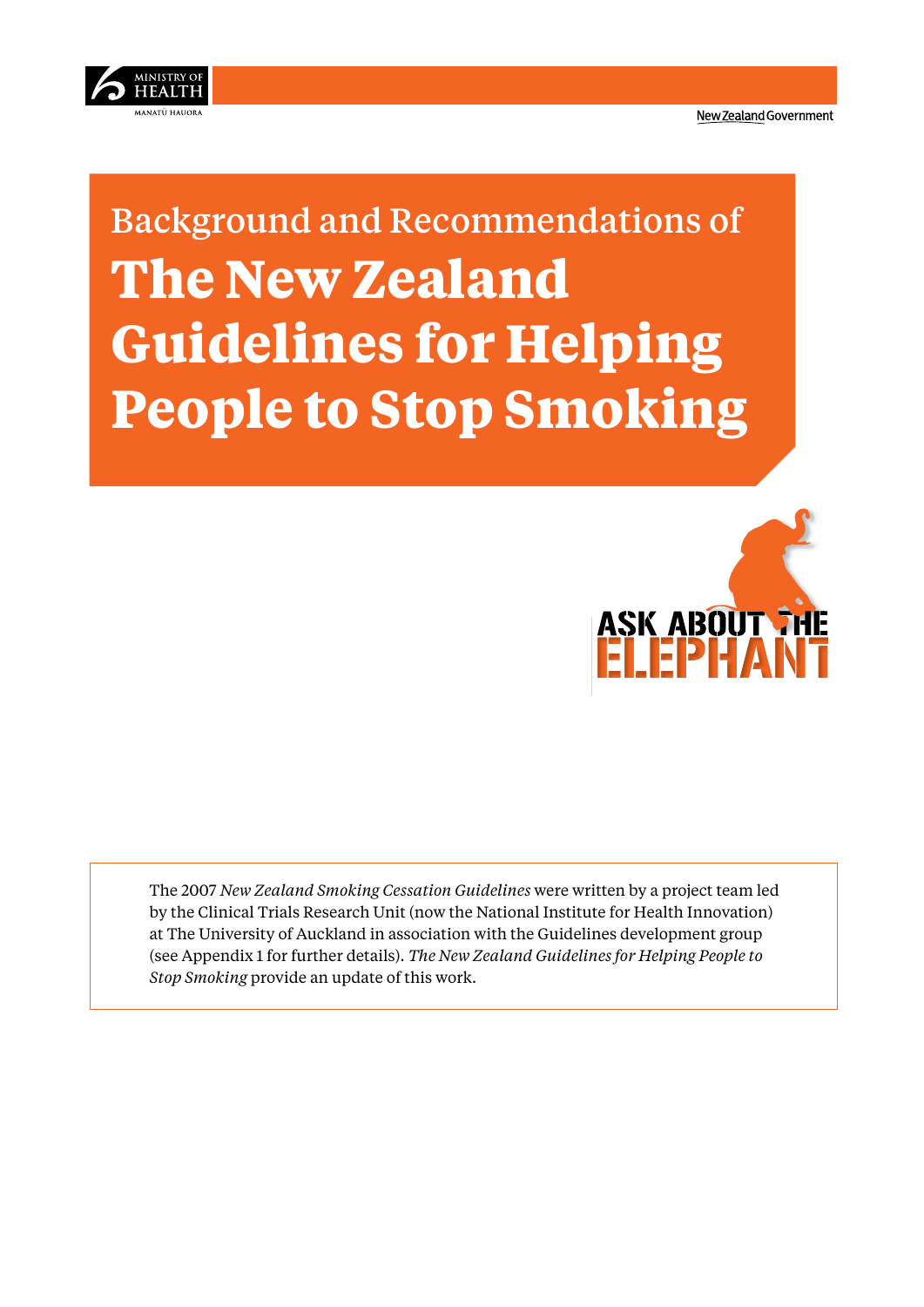Citation: Ministry of Health. 2014. *Background and Recommendations of the New Zealand Guidelines for Helping People to Stop Smoking.* Wellington: Ministry of Health.

> Published in June 2014 by the Ministry of Health PO Box 5013, Wellington 6145, New Zealand

> > ISBN 978-0-478-42823-0 (online) HP 5890

This document is available at www.health.govt.nz



MANATŪ HAUORA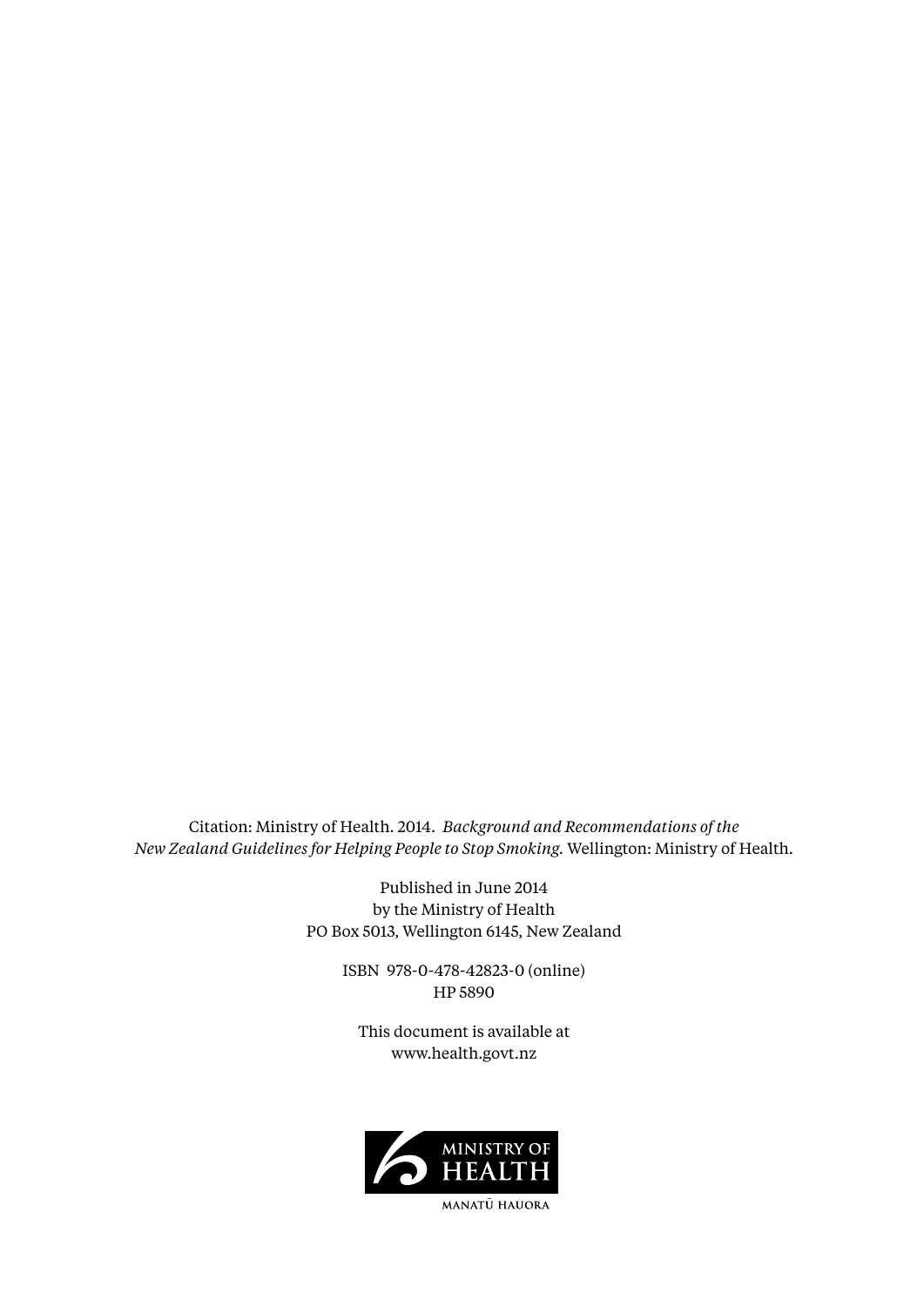# **Content[s](#page-0-0)**

| <b>Summary</b>                                                                                          | $\mathbf{1}$            |
|---------------------------------------------------------------------------------------------------------|-------------------------|
| <b>Background</b>                                                                                       | $\overline{2}$          |
| Grading of recommendations                                                                              | 3                       |
| Plans for revising these Guidelines                                                                     | 3                       |
| Endorsements                                                                                            | 3                       |
| Part 1 - Information for managers of health care services                                               | $\overline{\mathbf{4}}$ |
| Barriers and facilitators to implementing the ABC pathway                                               | $\overline{4}$          |
| Barriers to implementing the ABC pathway                                                                | $\overline{4}$          |
| Facilitators for implementing the ABC pathway                                                           | 5                       |
| Part 2 - Information for all health care workers                                                        | $\overline{7}$          |
| The ABC pathway                                                                                         | 7                       |
| Ask about and document every person's smoking status                                                    | $\overline{7}$          |
| Give brief advice to stop to every person who smokes                                                    | $\overline{7}$          |
| Strongly encourage every person who smokes to use cessation support and offer<br>them help to access it | 8                       |
| Part 3 - Information for stop-smoking practitioners                                                     | 10                      |
| Providing behavioural support                                                                           | 10                      |
| Face-to-face support                                                                                    | 10                      |
| Telephone support                                                                                       | 10                      |
| Text messaging support                                                                                  | 11                      |
| Internet-based support                                                                                  | 11                      |
| Written self-help materials                                                                             | 11                      |
| Relapse prevention                                                                                      | 12                      |
| Providing stop-smoking medicines                                                                        | 12                      |
| Nicotine replacement therapy (NRT)                                                                      | 13                      |
| Bupropion (also known as Zyban)                                                                         | 15                      |
| Nortriptyline                                                                                           | 16                      |
| Varenicline (also known as Champix)                                                                     | 18                      |
| The effect of stopping smoking on the metabolism of other drugs                                         | 19                      |
| Other treatments and interventions                                                                      | 21                      |
| Providing stop-smoking support to priority population groups                                            | 22                      |
| Providing stop-smoking support to Māori                                                                 | 22                      |
| Providing stop-smoking support to Pacific peoples                                                       | 23                      |
| Providing stop-smoking support to Asian peoples                                                         | 24                      |
| Providing stop-smoking support to pregnant and breastfeeding women                                      | 24                      |
| Providing stop-smoking support to children and young people                                             | 25                      |
| Providing stop-smoking support to hospitalised and preoperative patients                                | 26                      |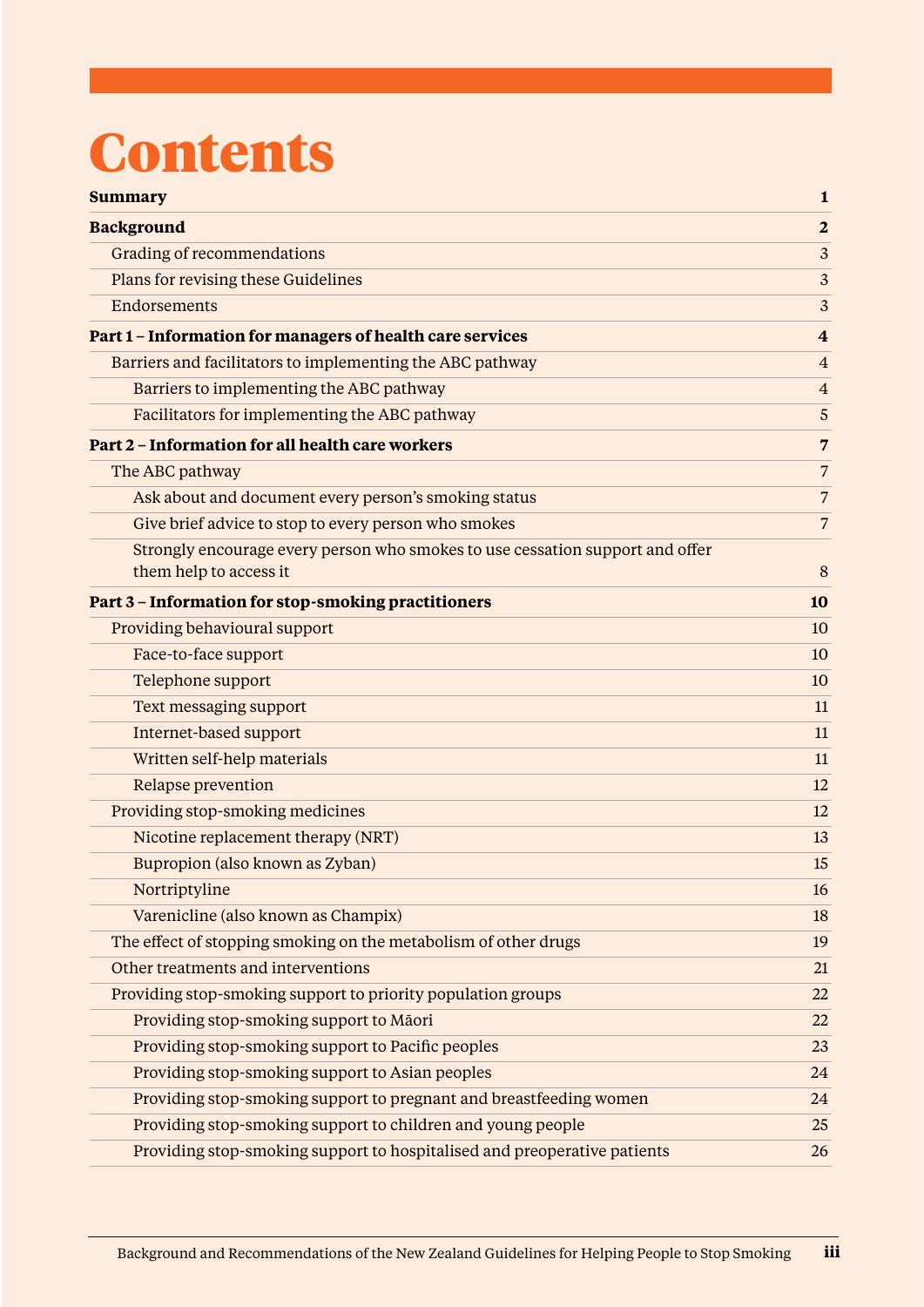| Providing stop-smoking support to people who use mental health services  |    |  |
|--------------------------------------------------------------------------|----|--|
| Providing stop-smoking support to users of addiction treatment services  | 28 |  |
| Providing stop-smoking support to people who make repeated quit attempts | 28 |  |
| <b>References</b>                                                        | 29 |  |
| Appendix 1: The Guidelines development process                           |    |  |
| <b>Appendix 2: Additional resources</b>                                  |    |  |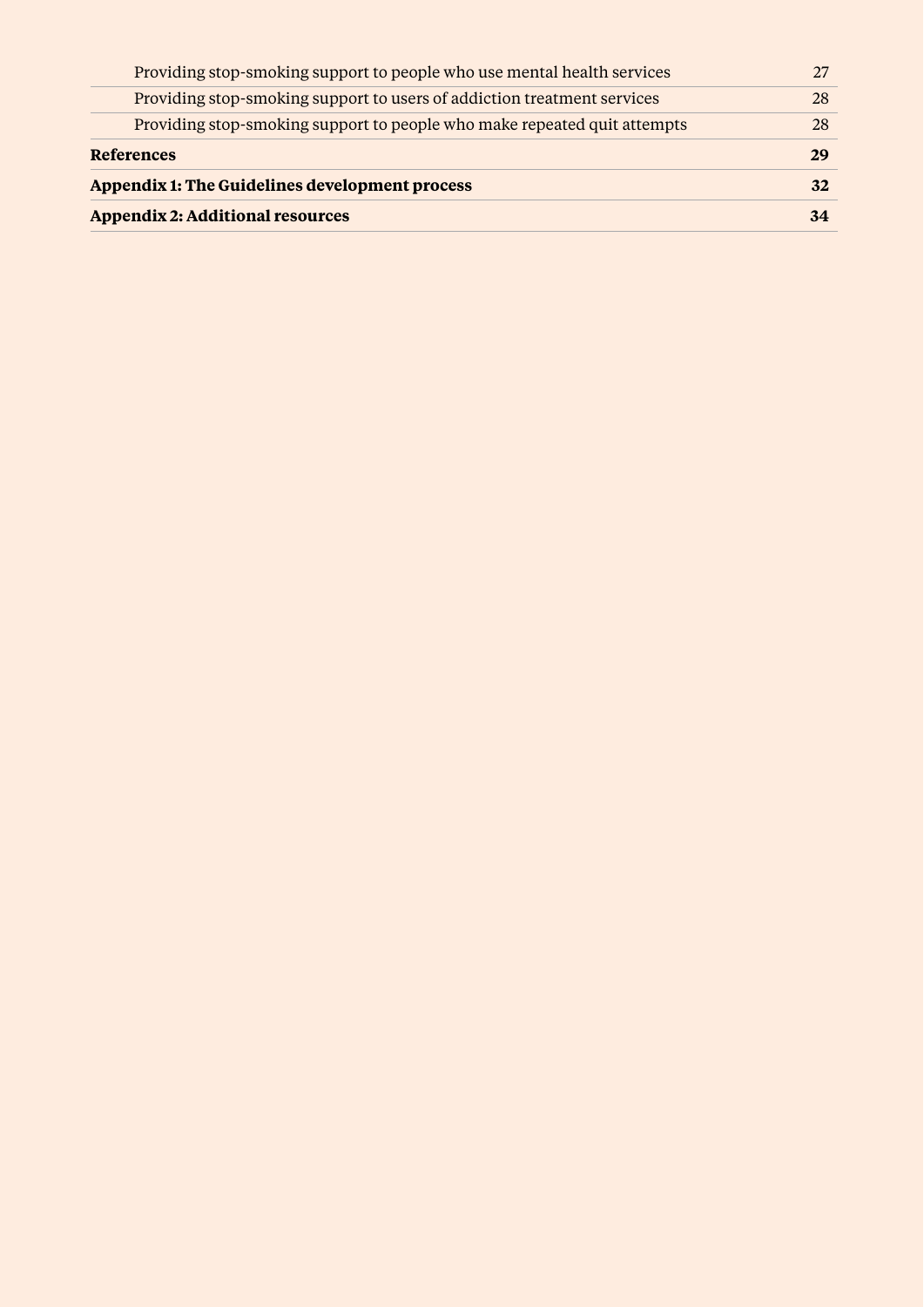# <span id="page-4-0"></span>Summary

*The New Zealand Guidelines for Helping People to Stop Smoking* (the Guidelines) provide health care workers with updated guidance for use during their contacts with people who smoke tobacco. The Guidelines replace the *New Zealand Smoking Cessation Guidelines*, which were published in 2007. The update is based on recommendations from a recent review of the effectiveness and affordability of interventions for stopping smoking (West et al 2013), supplemented with information from the literature review undertaken to produce the 2007 Guidelines (Ministry of Health 2008).

The basis for the Guidelines continues to be the ABC pathway. ABC prompts health care workers to:

- **• Ask** about and document every person's smoking status
- give **Brief advice** to stop to every person who smokes
- strongly encourage every person who smokes to use **Cessation support** (a combination of behavioural support and smoking cessation medicine works best) and offer them help to access it. Refer to, or provide, cessation support to everyone who accepts that offer.

This document (*Background and Recommendations of The New Zealand Guidelines for Helping People to Stop Smoking*) contains the detailed information that supports the recommendations made in the Guidelines. A number of other resources have also been developed that offer guidance on specific topics (see Appendix 2). These resources can be found on the Ministry of Health's website www.health.govt.nz, on the *New Zealand Guidelines for Helping People to Stop Smoking* page.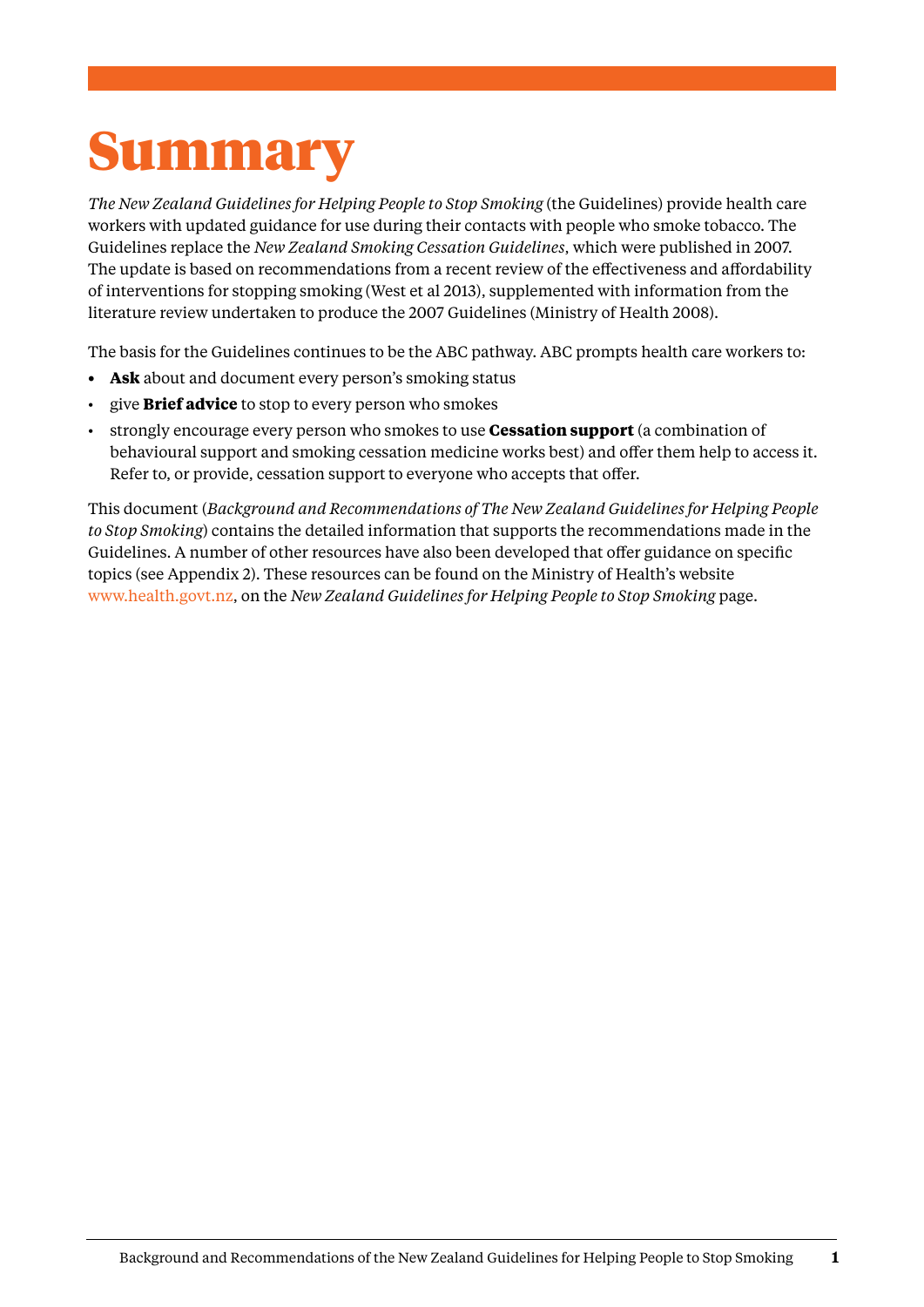# <span id="page-5-0"></span>Background

Tobacco smoking is a major public health problem in New Zealand. In addition to causing around 5000 deaths each year, it is the leading cause of disparity, contributing to significant socioeconomic and ethnic inequalities in health.

Stopping smoking confers immediate health benefits on everyone who smokes. This is why helping people who smoke to stop is one of New Zealand's leading health goals (as reflected in the Ministry of Health's smoking cessation implementation strategy and *Better help for smokers to quit health target). The New Zealand Guidelines for Helping People to Stop Smoking* can contribute to this high-priority goal by providing health care workers with the information they need to encourage the people they see to stop smoking for good.

The first New Zealand Guidelines for stopping smoking were published in 1999 and revised in 2002 (National Health Committee 2002). Those Guidelines focused on the '5As' framework for stopping smoking (Ask, Advise, Assess, Assist and Arrange) and the 'Stages of Change' model. In 2007 a development team, led by The University of Auckland, revised the Guidelines. It replaced the '5As' with the simpler 'ABC pathway' and removed all reference to the 'Stages of Change' model. A key message of the 2007 Guidelines was that all people who smoke, regardless of how ready they are to stop, should be offered help to quit. The 2007 Guidelines identified the full range of stop-smoking services available in New Zealand and how they applied to priority population groups such as pregnant women and people who use mental health services.

In October 2013, the Guidelines were revised again using evidence and recommendations from a recent review of the effectiveness and affordability of stop-smoking interventions (West et al 2013).

The basis for the current Guidelines continues to be the ABC pathway. However, these Guidelines differ in the following important ways.

- 1. The title of the Guidelines has been changed from the *New Zealand Smoking Cessation Guidelines* to *The New Zealand Guidelines for Helping People to Stop Smoking*.
- 2. The latest evidence on providing brief advice suggests that more people will make a quit attempt if the brief advice is followed by an offer of cessation support (Aveyard et al 2011).
- 3. All health care workers, regardless of their location, specialty or seniority, have a responsibility to help people who want to stop smoking. It is expected that all health care workers (A) ask the people they see about their smoking status and (B) give brief advice to stop to everyone who smokes. It is not expected that all health care workers provide ongoing cessation support themselves; rather these Guidelines encourage busy health care workers to (C) strongly encourage everyone who smokes to use cessation support and offer them help to access it. If the person accepts the offer, then the health care worker should refer them on to a stop-smoking service or prescribe them a stopsmoking medicine.
- 4. The 2014 Guidelines also have a different structure to previous Guidelines and have been condensed into a simple format that is relevant for all health care workers. With this format, a health care worker can refer quickly to the process for providing an ABC intervention and making an offer of cessation support.
- 5. The Guidelines are based on the recommendations contained in this background document. The recommendations stem from a recent review of the effectiveness and affordability of stop-smoking interventions, which produced specific recommendations for national guidelines (West et al 2013). This information was supplemented by material from the comprehensive literature review undertaken to produce the 2007 Guidelines (Ministry of Health 2008).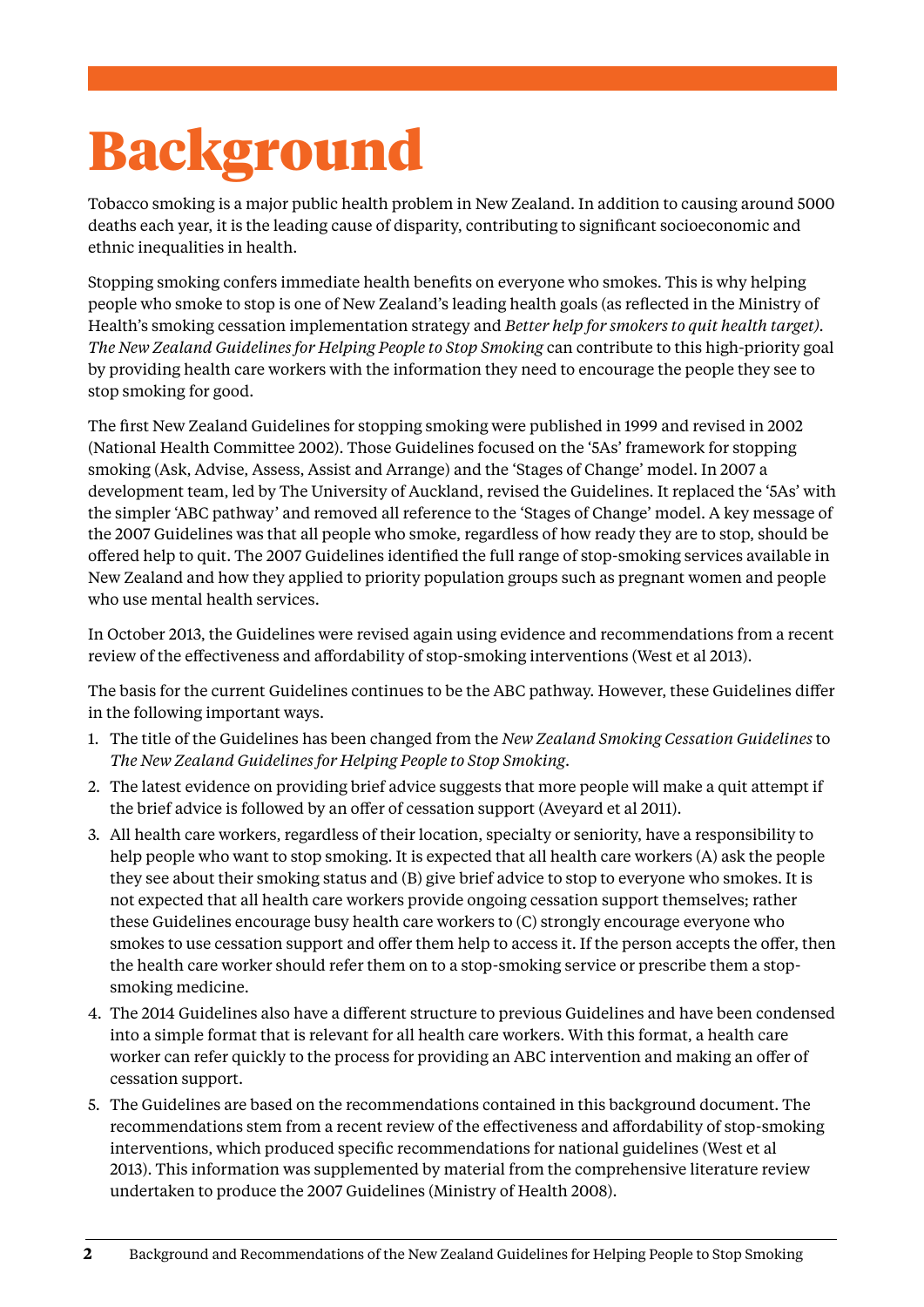# <span id="page-6-0"></span>**Grading of recommendations**

Each of the recommendations included in this document has been graded based on a system developed by the Australian National Health and Medical Research Council (NHMRC 2009) to indicate the quality of the evidence used. The table below sets out the different grades in this grading system.

| Grade of recommendation        | Description                                                                                                 |  |
|--------------------------------|-------------------------------------------------------------------------------------------------------------|--|
| Grade A                        | Body of evidence can be trusted to quide practice                                                           |  |
| Grade B                        | Body of evidence can be trusted to guide practice in most situations                                        |  |
| Grade C                        | Body of evidence provides some support for recommendation(s) but care should<br>be taken in its application |  |
| Grade D                        | Body of evidence is weak and recommendation must be applied with caution                                    |  |
| Good practice point<br>Grade √ | Recommended best practice based on clinical experience and expert opinion                                   |  |

# **Plans for revising these Guidelines**

The Ministry of Health will revise these Guidelines as required. Updates will be put on the Ministry of Health's website.

# **Endorsements**

The Guidelines have been endorsed by the following groups:

- • Addiction Practitioners' Association Aotearoa-New Zealand
- • Asthma Foundation
- • Cancer Society of New Zealand
- • Heart Foundation
- • New Zealand College of Clinical Psychologists
- • New Zealand Rural General Practice Network
- Pharmacists and Therapeutics Special Interest Group of the Paediatric Society of New Zealand
- • Pharmacy Guild of New Zealand
- • Physiotherapy New Zealand
- • Smokefree Coalition
- • The Quit Group
- • The Royal Australian and New Zealand College of Psychiatrists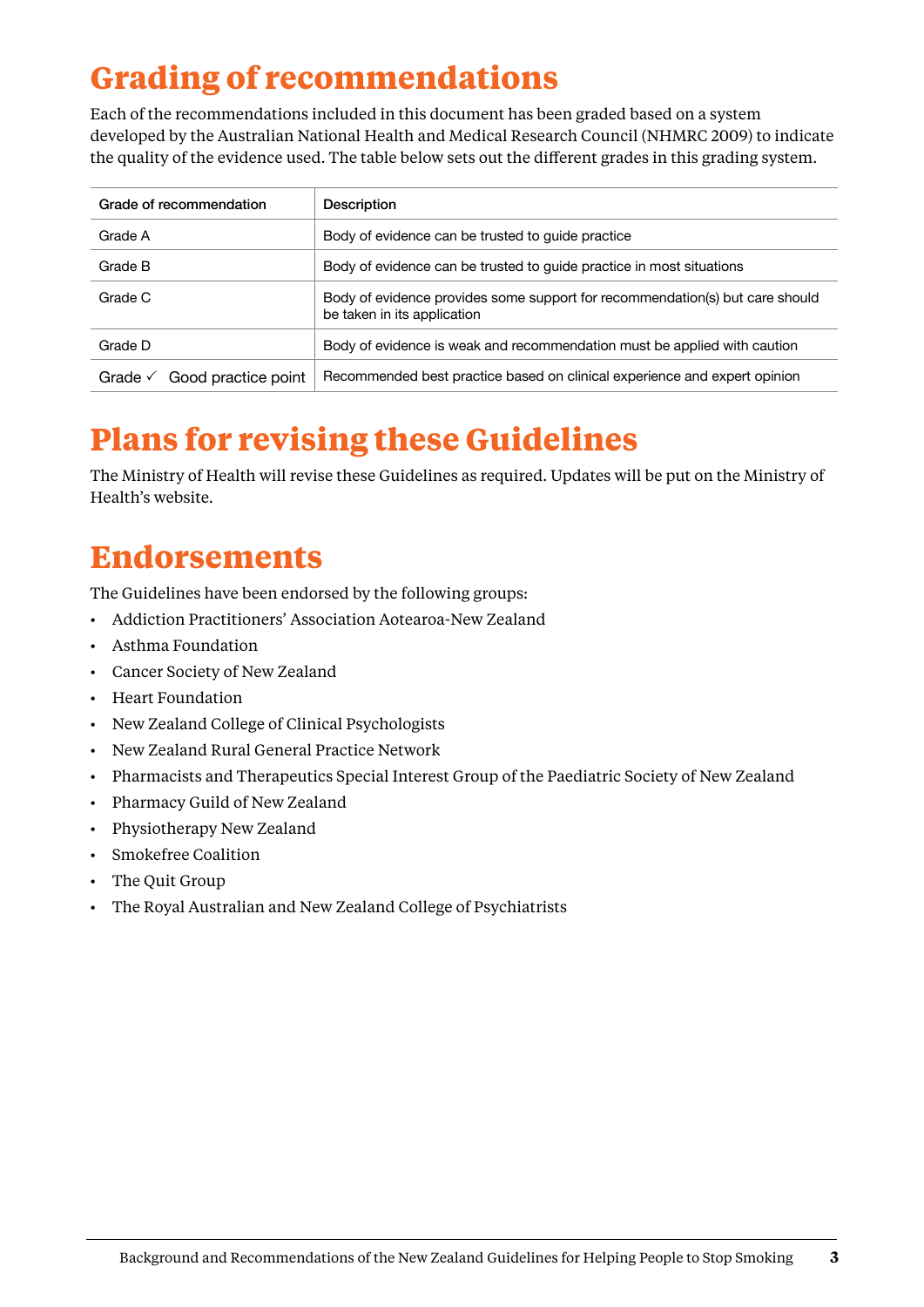# <span id="page-7-0"></span>Part 1 – Information for managers of health care services

# **Barriers and facilitators to implementing the ABC pathway**

# Recommendations

- Support and encourage health care workers who smoke to stop. **[Grade**  $\checkmark$  **]**
- • Give training to all health care workers to assist them in screening for tobacco use, making an offer of treatment and referring people who want help with stopping smoking to a stop-smoking service. Such training should be relevant to trainees and sensitive to their other time commitments. **[Grade** P**]**
- • For health care workers who provide stop-smoking treatment (ie, stop-smoking practitioners), give the appropriate level of training to enable them to provide evidence-based, stop-smoking interventions (including multi-session behavioural support and advice on using stop-smoking medicines). **[Grade** P**]**
- • Health care organisations (at all levels) should put in place tools and systems that (1) prompt health care workers to implement the ABC pathway and (2) provide feedback on performance. **[Grade**  $\checkmark$  ]
- Health care organisations should foster and support clinical leadership in helping people stop smoking. **[Grade** P**]**

# **Barriers to implementing the ABC pathway**

# Key messages

#### Health care workers who smoke

- • Smoking prevalence among New Zealand doctors is low 4 percent of male doctors and 3 percent of female doctors are regular smokers. The prevalence of smoking is higher among New Zealand nurses – 13 percent of female and 20 percent of male nurses smoke daily. Rates of smoking can differ depending on one's place of work. For example, a higher proportion of nurses working in mental health smoke – 30 percent of female and 26 percent of male mental health nurses smoke (Edwards et al 2008).
- Health care workers who smoke may have different knowledge of and attitudes towards smoking compared with their non-smoking colleagues (eg, they rate risks of smoking and benefits of stopping as lower) and are less likely to give stop-smoking advice (Myers et al 2012).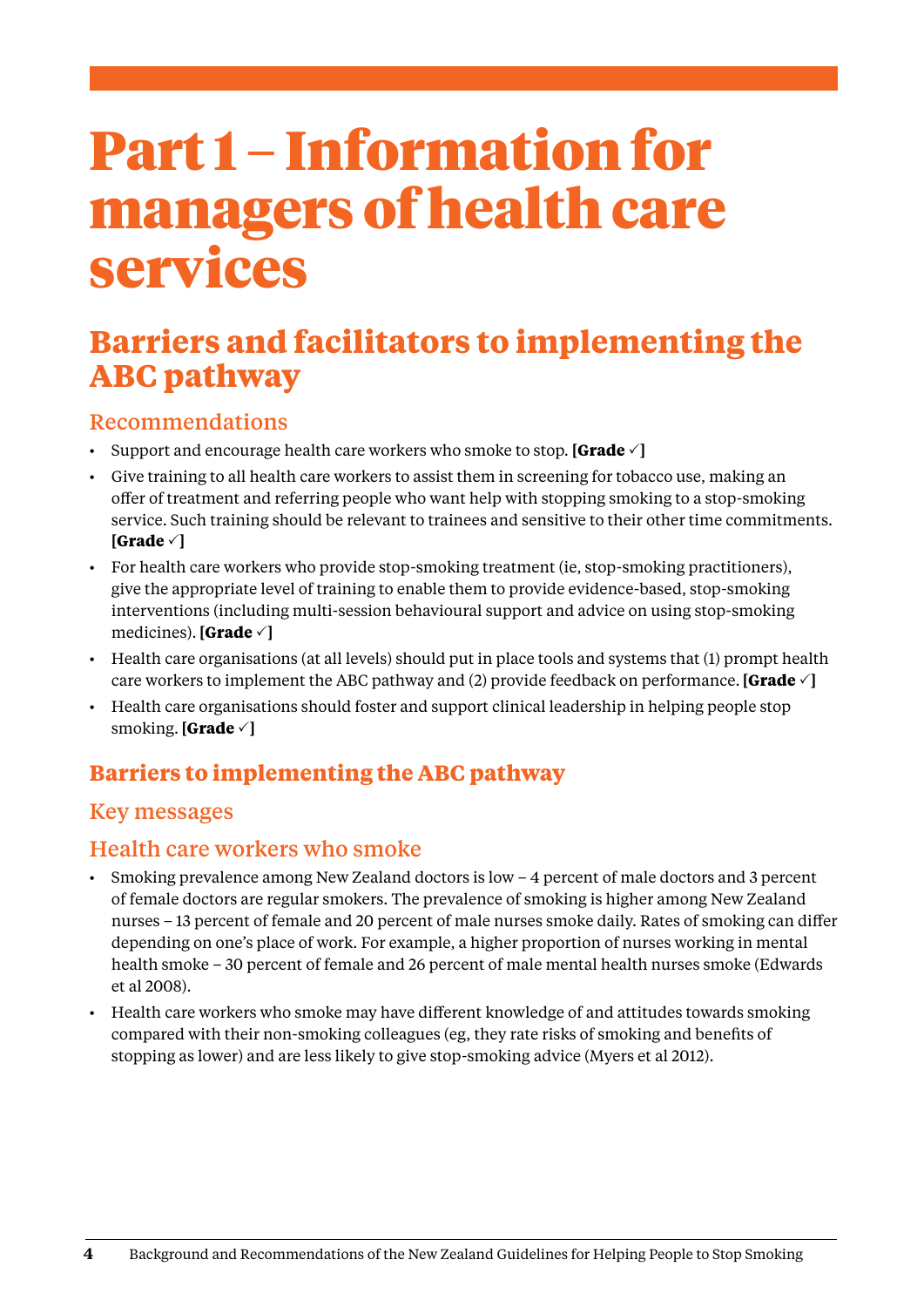# <span id="page-8-0"></span>Lack of time, knowledge and skills

• Lack of time is one of the most frequently cited barriers to providing an ABC intervention. A relatively consistent finding in the literature is that the more health care workers are asked to do, the less likely they are to do it (Brinson and Ali 2009). Health care workers are generally good at screening for tobacco use and advising smokers to stop. However, they appear to be less likely to provide further assistance. The time required to provide stop-smoking support is likely to be a factor, but other factors such as lack of knowledge and skills are also likely to contribute.

## Health care workers who see ABC as beyond their job description

- • While most health care workers will agree that stopping smoking is important, some believe that helping people to stop is outside of their professional role. However, all health care workers have an important role to play, especially in prompting a quit attempt and recommending treatment that will increase the chances of stopping long term.
- $\cdot$  The ABC pathway directs health care workers to (A) ask the people they see about their smoking status and (B) give brief advice to stop to everyone who smokes. It is not expected that health care workers provide ongoing cessation support themselves. Instead, health care workers should (C) strongly encourage everyone who smokes to use cessation support and offer them help to access it.
- • Providing health care workers with a rationale that is specific to their area of work (eg, a key message for surgeons is that stopping smoking prior to surgery reduces a patient's risk of wound infection and post-operative pulmonary and cardiac complications) may help to change these views. Key messages for frontline health care workers are available on the Ministry of Health's website www.health.govt.nz

# **Facilitators for implementing the ABC pathway**

#### Key messages

Training, reminders and prompts, audit and feedback, incentives and clinical leadership can make it easier for health care workers to deliver ABC in all health care settings.

# Training

- • Training of health care workers is essential to changing their behaviour.
- • Training can increase the rate at which health care workers ask about smoking, give brief advice to stop smoking and make referrals to stop-smoking support (Brinson and Ali 2009).
- Because one-off training may not change clinical behaviour long term, reinforcement (ie, ongoing training and leadership) and systems support are required to maintain these changes.
- • Training health care workers in practical skills (eg, how to raise the issue of smoking and how to make an offer of cessation support) appears to be more effective than just systems training (eg, how to fill in the smoking section on a computer).
- • Training also needs to take into account time and cost pressures, such as time out of the office and the cost of training.

#### System prompts

- • Simple reminders and prompts are effective in changing clinical behaviour. For example, using medical chart stickers can increase the rates of screening for smoking (Brinson and Ali 2009).
- • Automated systems, such as a mandatory field on hospital admission or primary care enrolment forms, can increase the number of smokers who are identified (Brinson and Ali 2009).
- • Automated systems can also allow for easier and more consistent prescribing of stop-smoking medication for patients who need it, and allow performance management and timely feedback to staff.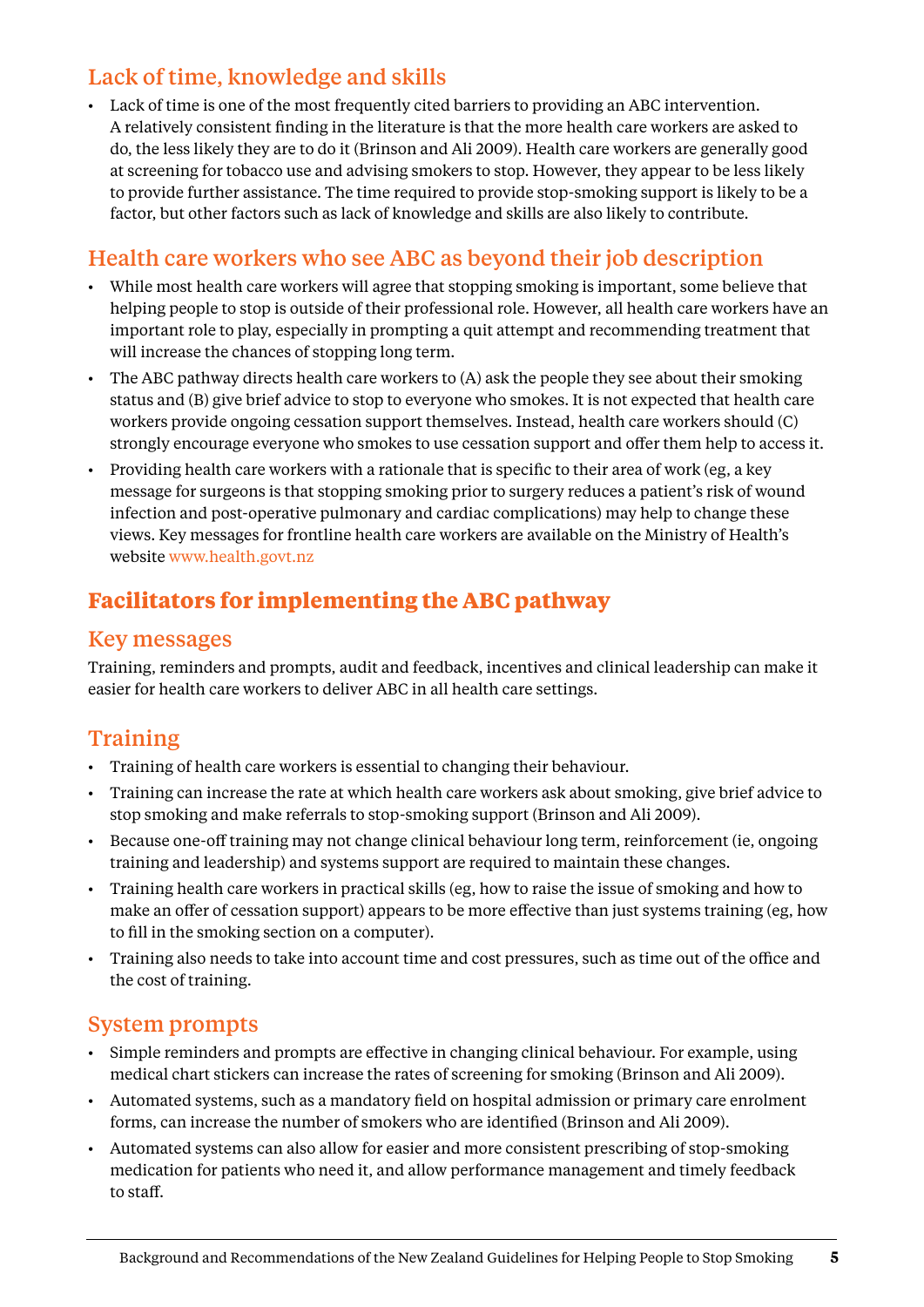# Audit and feedback

- • Auditing the performance of health care workers and reporting the results back to them are effective ways of changing clinical behaviour (Brinson and Ali 2009).
- • Auditing could be a simple manual audit of patient records, or could be automated and provide 'real-time' feedback on performance.
- • Audit and feedback mechanisms can be provided at an individual or departmental/practice level.

#### Financial incentives

• There is evidence that financial incentives, when coupled with performance targets, can change clinical behaviour (Brinson and Ali 2009).

### Leadership

- • Leadership is important in achieving and maintaining clinical behaviour change. Hospitals, for example, with a good track record of implementing stop-smoking strategies rely on a network of senior management and clinicians to develop relevant protocols and monitor how well staff follow them (Al-Alawy et al 2011).
- • Changeover in management positions, particularly senior medical officers, has been reported to hamper implementation of stop-smoking programmes (Freund et al 2009).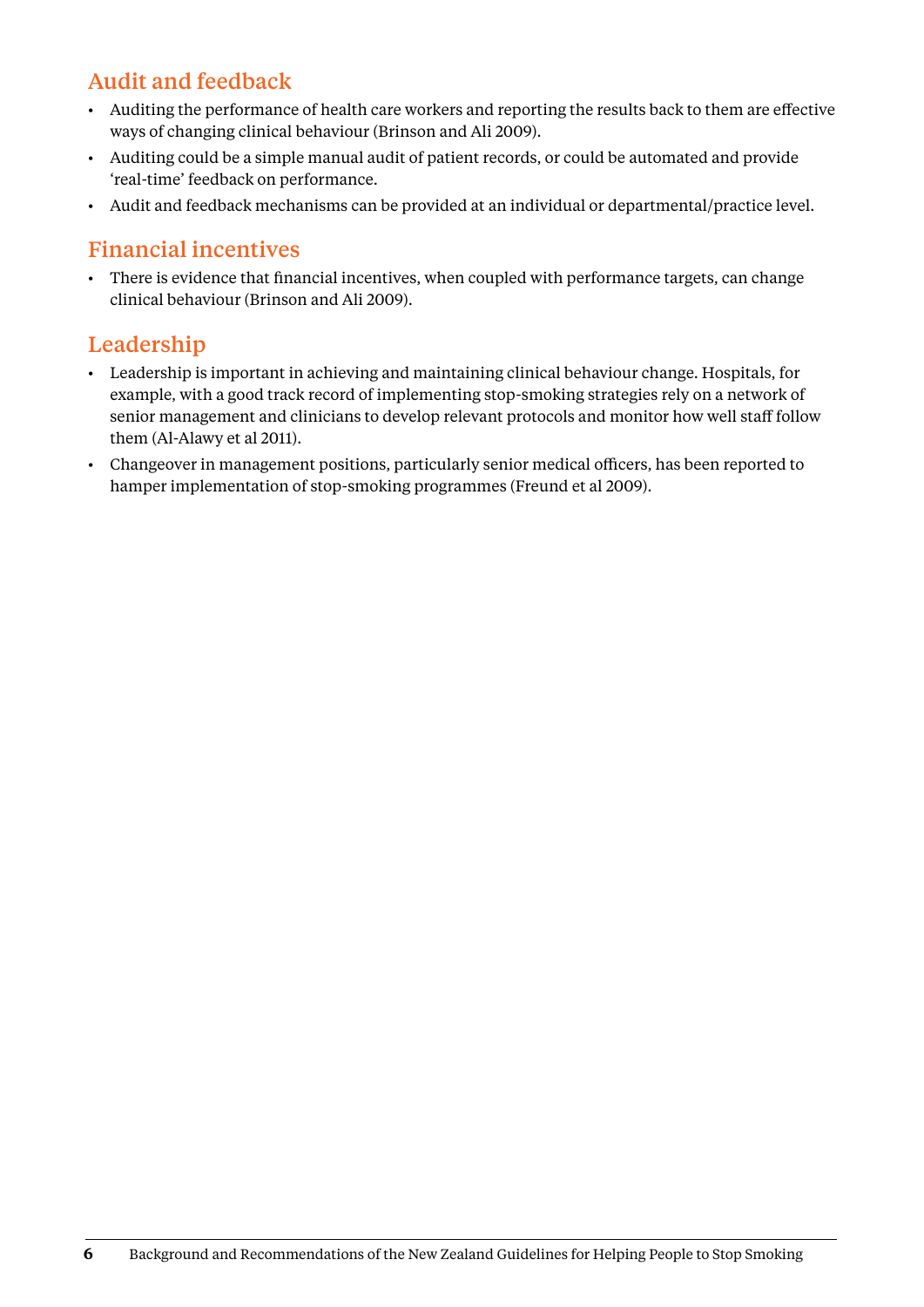# <span id="page-10-0"></span>Part 2 – Information for all health care workers

# **The ABC pathway**

# **Ask about and document every person's smoking status**

### Key messages

- • Ask all people attending any health care service if they smoke (or use) tobacco.
- • Document their response in their clinical records, using the correct clinical codes where applicable.
- • Update the records of anyone who smokes, or has recently stopped, regularly.
- • Simple systems such as computer prompts, stickers in the client chart or including smoking status as a vital sign in the person's clinical record – can remind health care workers to ask about and document smoking status.

## Recommendation

• Ask about and document every person's smoking status. For people who smoke or have recently stopped smoking, check and update their smoking status regularly (at every admission to hospital and at least annually in primary care). All health care settings (general practice, medical centres, hospitals, etc) should have systems in place to ensure that smoking status is accurately documented. **[Grade A]**

# **Give brief advice to stop to every person who smokes**

- Brief opportunistic advice from a doctor increases long-term abstinence rates by 2 to 4 percent, compared with doing nothing (Stead et al 2013).
- • Such advice can be given in 30 seconds (Jackson et al 2001).
- Brief advice appears to act by triggering a quit attempt (Russell et al 1979).
- • Health care workers do not need to assess a person's 'stage of change' before offering advice. They should give advice to all people who smoke regardless of whether they want to stop smoking, or not.
- • Advice can have a stronger effect if the health care worker links it to a person's existing smokingrelated medical condition, presents it as a way of protecting the unborn child in pregnant women, or presents it as a way of protecting children and young people from exposure to second-hand smoke.
- • All health care workers who have contact with pregnant women who smoke should give them brief advice to stop and offer cessation support as early in the pregnancy as possible. Where pregnant women continue to smoke, health care workers should repeat that advice regularly throughout the pregnancy.
- • After giving brief advice, it is important to make an offer of cessation support.
- • Offering cessation support is more effective than just giving brief advice (Aveyard et al 2011).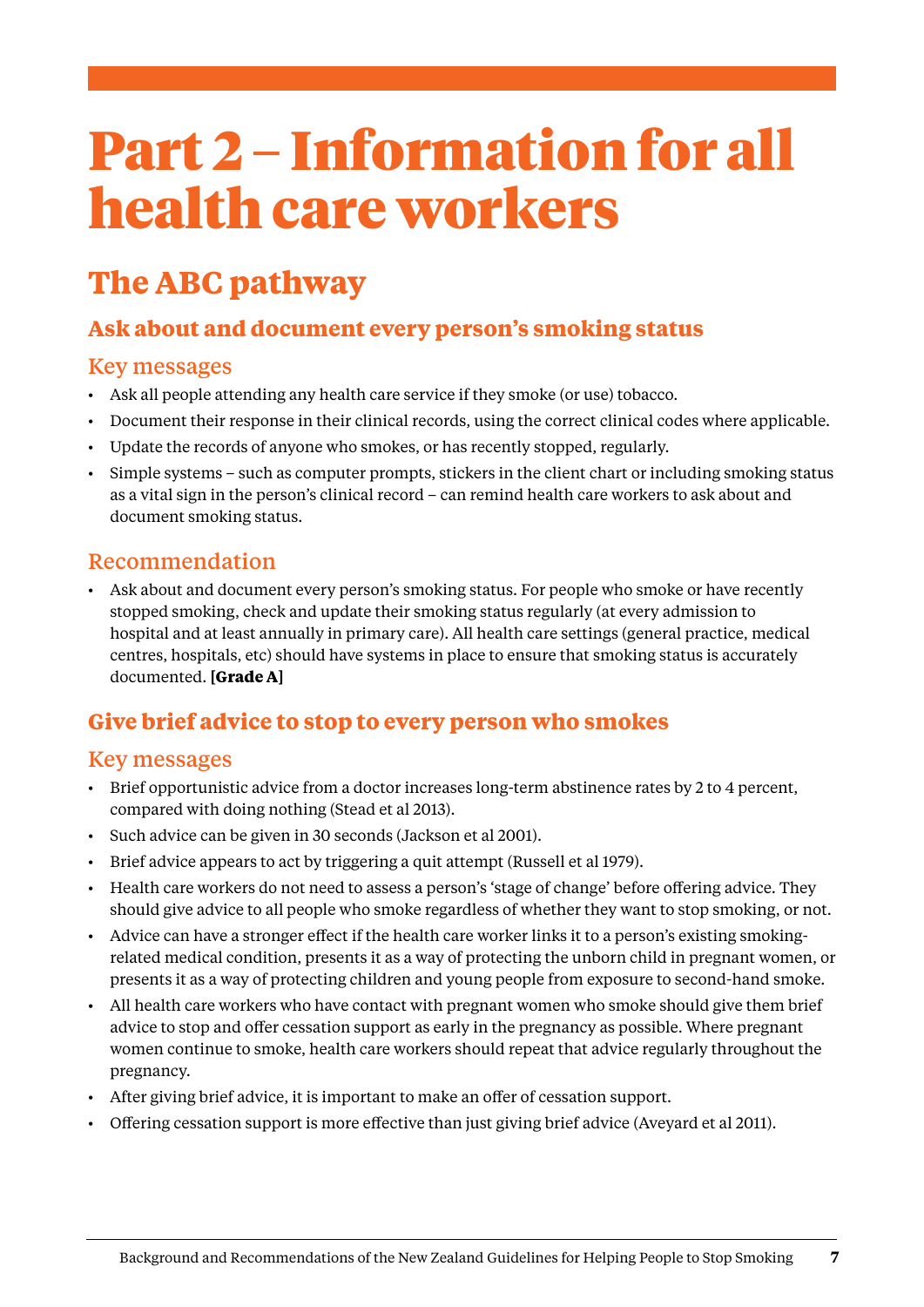# <span id="page-11-0"></span>Recommendations

- All doctors should give brief advice to stop to all of their patients who smoke at every opportunity.<sup>1</sup> **[Grade A]**
- • All other health care workers should also give brief advice to stop to every person they see who smokes at every opportunity.2 **[Grade B]**
- • In the person's records, note that brief advice was provided. Take care to use the correct clinical codes where applicable. **[Grade C]**
- • Health care workers should seek appropriate training so that they can provide brief advice effectively. **[Grade B]**

#### **Strongly encourage every person who smokes to use cessation support and offer them help to access it**

- The most effective components of cessation support are multi-session behavioural support<sup>3</sup> and stop-smoking medicines. Using these components together is associated with the highest long-term abstinence rates.
- The available evidence suggests that a person who is trying to stop smoking needs at least four follow-up contacts if they are to have the best chances of stopping smoking.
- • Behavioural support can be delivered face to face (individually or in a group), via the telephone, through text messaging or online.
- • People delivering behavioural support should be competent in providing that support.
- • Michie, Hyder et al's (2011) behaviour change techniques identify the specific knowledge and skills required to deliver effective behavioural support for stopping smoking (see box that follows).
- Stop-smoking medicines with proven efficacy 4 should be recommended to all regular smokers. Please note that pregnant women and people aged 12 to 18 years should only use nicotine replacement therapy (NRT).
- • At the very least, health care workers should refer people who want to stop smoking to services that provide effective interventions (eg, Quitline or Aukati KaiPaipa).
- • Referral is most effective when it includes a brief description of the recommended service or treatment.

<sup>1</sup> This would be at least annually in general practice and at each admission to hospital for secondary care staff.

<sup>2</sup> This would be at least annually in general practice and at each admission to hospital for secondary care staff.

<sup>3</sup> Behavioural support involves advice, discussion, encouragement and other targeted activities designed to: (1) maximise motivation to remain smokefree; (2) minimise motivation to smoke; (3) enhance the skills and capacity needed to avoid and resist urges to smoke; and (4) optimise effective use of stop smoking medication (West et al 2013).

<sup>4</sup> Medicines include nicotine replacement therapy, bupropion, nortriptyline and varenicline.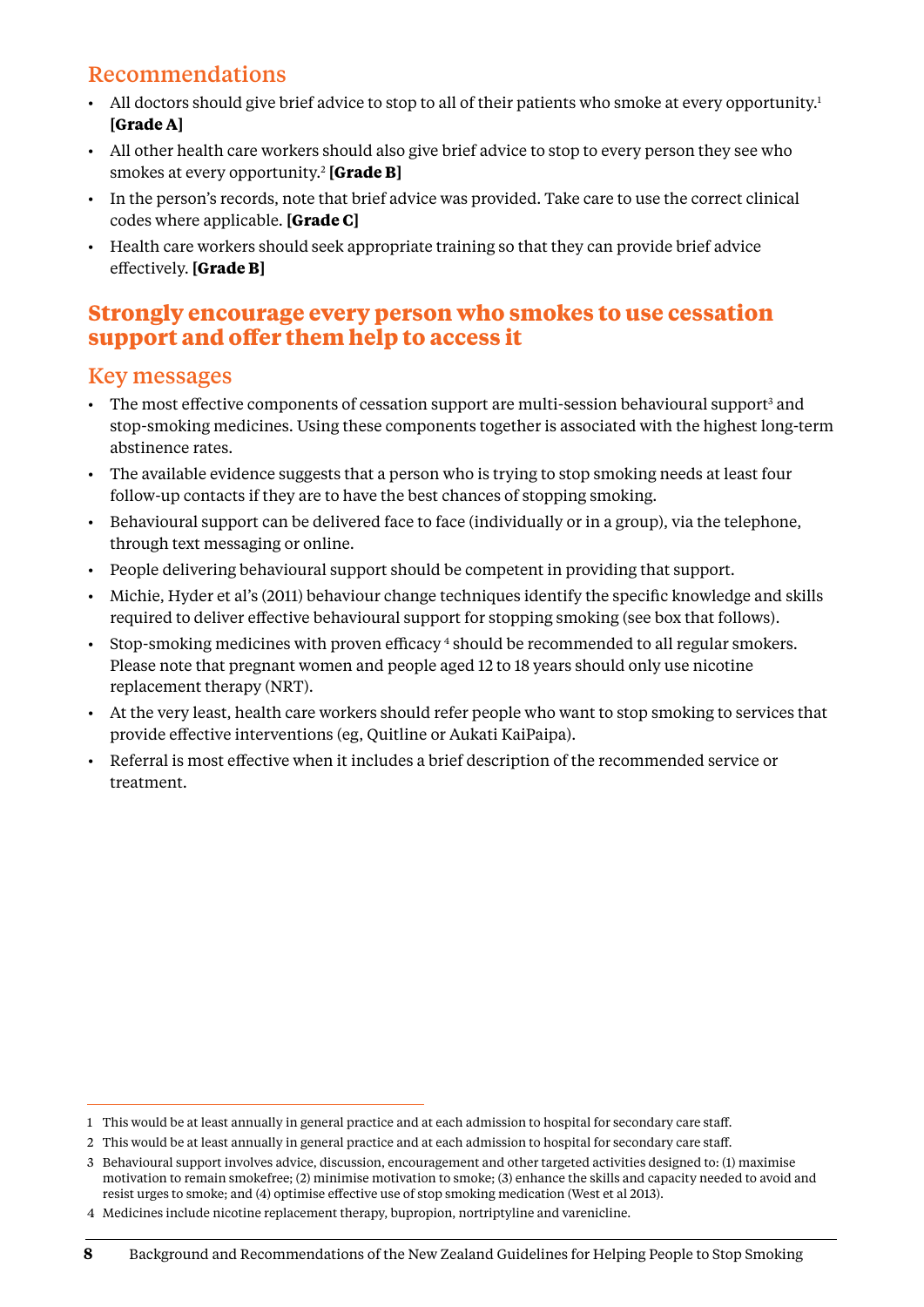# **Competencies required to deliver behavioural support for stopping smoking**

For individual treatment, required competencies include:

- • developing rapport and eliciting client views
- • assessing current and past smoking behaviour, including past quit attempts
- • assessing the person's current readiness and ability to stop
- • facilitating goal setting and action planning (including the development of a treatment plan)
- • providing advice on stop-smoking medication
- prompting and gaining commitment from the client there and then
- • using a carbon monoxide monitor to measure carbon monoxide at each session (only applies to face-to-face services)
- • providing information on withdrawal symptoms
- • providing advice on changing routines, facilitating the identification of barriers to stopping and staying stopped, and problem solving
- • providing rewards/praise for stopping smoking
- asking about the person's experience with stop-smoking medicines (current or previous). This includes monitoring for adverse effects
- facilitating coping and identifying relapse prevention strategies
- • providing options for additional and later support
- assisting the client to strengthen their new ex-smoker identity
- providing appropriate written materials, as well as information on the consequences of smoking and stopping smoking.

Group-based treatment requires the competencies for individual treatment (identified above), plus encouraging:

- group discussions
- group tasks that promote group interaction or bonding
- mutual support.

Source: Based on Michie, Churchill et al 2011.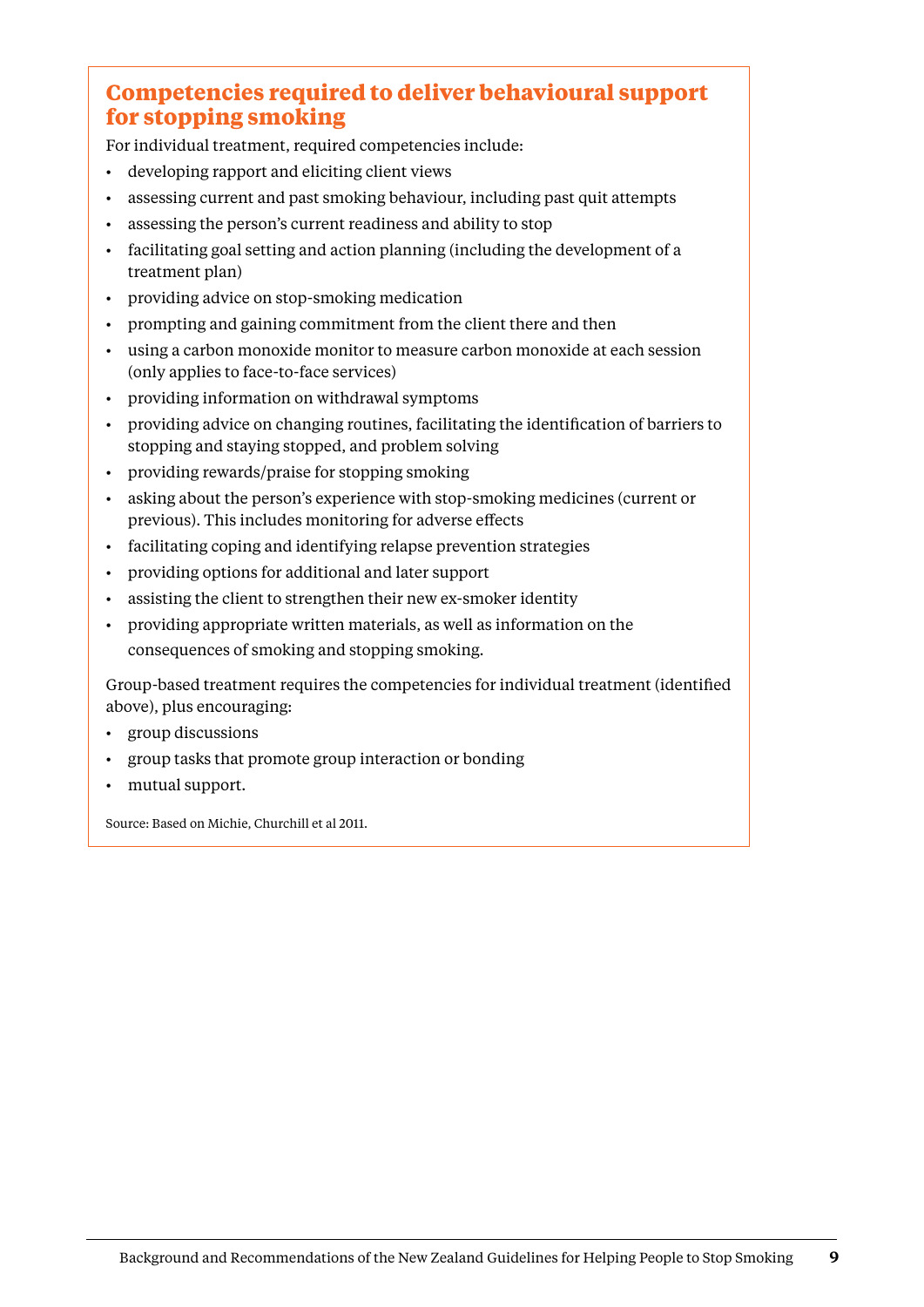# <span id="page-13-0"></span>Part 3 – Information for stop-smoking practitioners

# **Providing behavioural support**

# **Face-to-face support**

#### Key messages

- • There is evidence that face-to-face counselling, when given to smokers who are willing to set a quit date, increases abstinence rates compared with the rates for those who receive minimal support.
- • Both individual and group-based interventions are effective.
- • Individual face-to-face behavioural support can increase long-term abstinence rates by 2 to 5 percent compared with written materials or brief advice (West et al 2013).
- • Group support can increase long-term abstinence rates by 4 to 8 percent compared with written materials or brief advice (West et al 2013).
- • Among those behaviour change methods that are effective (for example, cognitive behavioural therapy, motivational interviewing and withdrawal-oriented treatment), there is no evidence that any one method is better than the others. However, the basic principles of setting a quit date, emphasising the importance of complete abstinence (not a single puff) and providing multi-session support are important.
- • There is some evidence that more intensive stop-smoking support (ie, more frequent support and/or longer support sessions) is associated with higher abstinence rates (USDHHS 2008).
- • Support is best delivered in a time set aside specifically for this purpose rather than as part of the general duties of a health care worker.
- • The evidence indicates that abstinence rates are generally higher when medication is used in combination with face-to-face support.

#### Recommendations

- • Providing face-to-face, stop-smoking support either to individual patients or to groups of people who smoke is an effective method of stopping smoking. **[Grade A]**
- • Aim to see people for at least four support sessions. **[Grade A]**
- • Health care workers providing evidence-based, stop-smoking support (that is, more than just brief advice) should be competent to do so (see requirements on the previous page). **[Grade C]**
- • Health care workers trained as stop-smoking practitioners require dedicated time to provide stopsmoking support. **[Grade C]**

# **Telephone support**

- • Telephone support is an effective method of encouraging people to stop smoking.
- • Telephone support can be proactive (where the smoker receives calls from a telephone counsellor at set times) or reactive (where the smoker calls a helpline for information and advice). Evidence shows that proactive telephone support is the more effective approach (West et al 2013).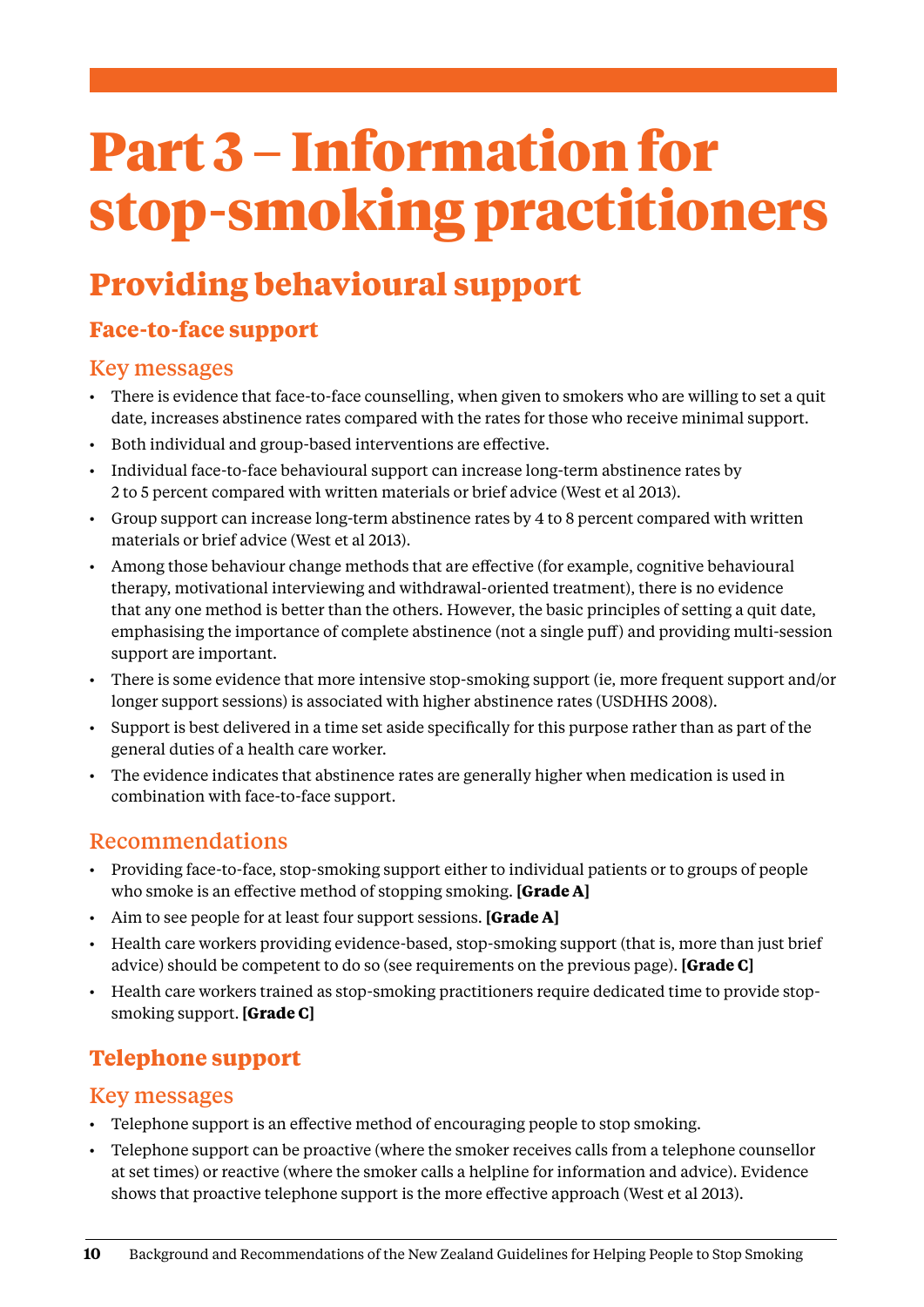- <span id="page-14-0"></span>• Telephone cessation services are cost-effective and have a very wide reach (that is, they can be delivered to many people over a large geographical area). In New Zealand, Quitline provides a free telephone support service to callers from around the country.
- • Receiving proactive telephone support increases long-term abstinence rates by 2 to 4 percent, compared with simply being offered reactive telephone support (West et al 2013).
- • Proactive telephone support adds to the effectiveness of face-to-face behavioural support (West et al 2013).

#### Recommendation

• Offer telephone counselling as an effective method of stopping smoking. **[Grade A]**

# **Text messaging support**

#### Key messages

- • Automated text-messaging support delivers a mix of information, advice and motivational messages. It can also provide messages to help cope with urges to smoke when needed.
- • Receiving text messages related to smoking can increase long-term abstinence rates by 3 to 5 percent compared with receiving non-specific text messages (West et al 2013).
- • The New Zealand Quitline currently provides a text message support programme (Txt2Quit). See [www.quit.org.nz](http://www.quit.org.nz) for more details.

### Recommendation

• Offer text message support as an effective method of stopping smoking. **[Grade B]**

# **Internet-based support**

#### Key messages

- • Internet-based support typically aims to use the same strategies as telephone and face-to-face support.
- Internet-based interventions include text-based support, user forums and blogs.
- • Internet-based interventions can be tailored to individual preferences based on the information that users supply at registration.
- • Internet-based interventions have been shown to increase long-term abstinence rates, but there are insufficient data to estimate the effect size (West et al 2013).
- • The New Zealand Quitline currently provides online support. Evaluation data show an association between online blog use and higher abstinence rates (The Quit Group 2012).

## Recommendation

Internet-based support can be offered to people who want help in stopping smoking, although there is currently insufficient evidence to determine what degree of support is required to increase long-term abstinence rates. **[Grade**  $\checkmark$ ]

# **Written self-help materials**

- • Self-help materials, such as leaflets and books, are a relatively inexpensive means of communicating stop-smoking advice to a potentially large number of smokers. However, the quality of their content varies widely (Lancaster and Stead 2005).
- • Self-help materials have only a small effect on long-term abstinence rates in comparison with no intervention: that is, they increase long-term abstinence rates by 0 to 1 percent (West et al 2013).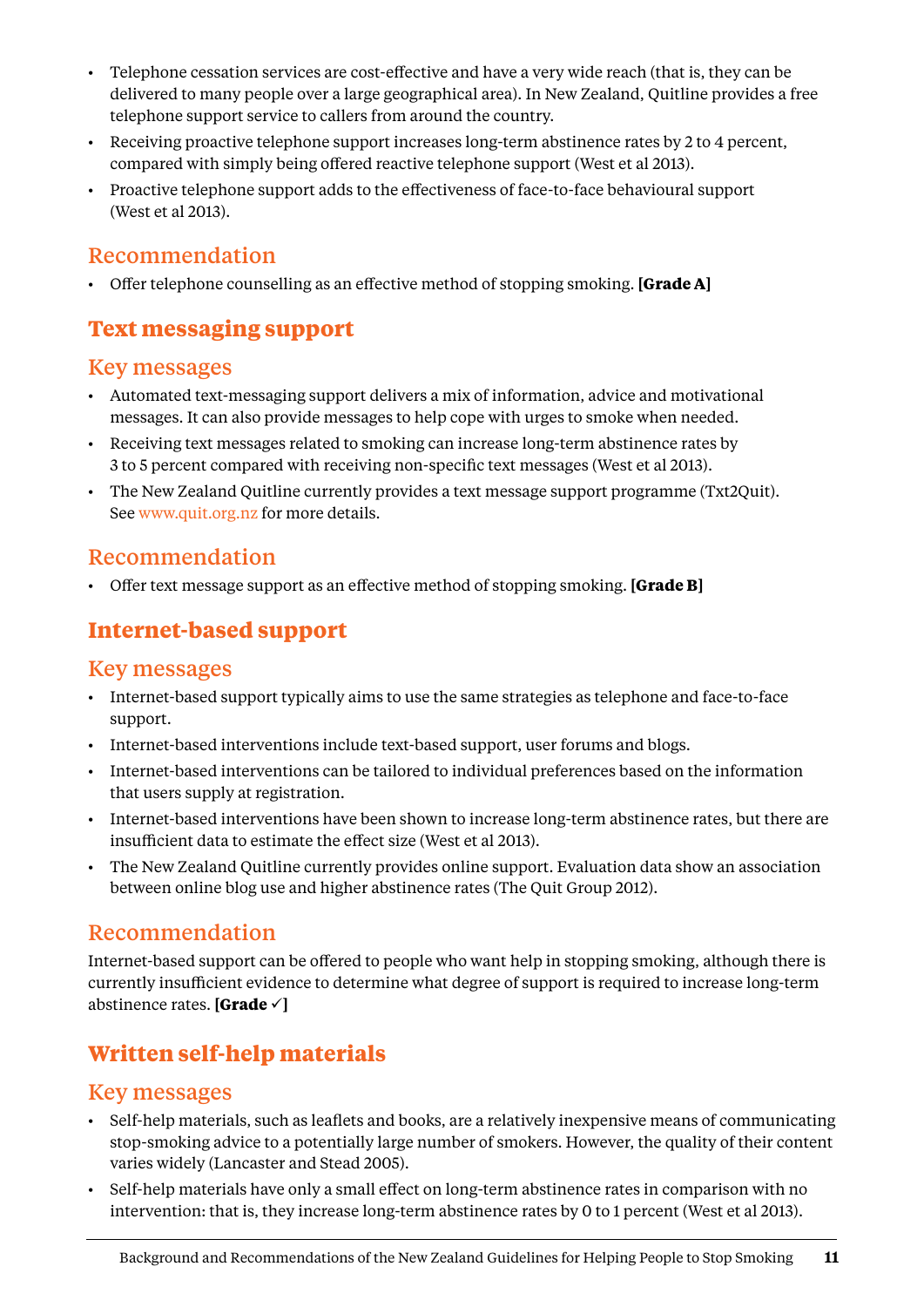- <span id="page-15-0"></span>• Adding self-help materials to other effective interventions (such as brief advice, face-to-face or telephone support, or stop-smoking medication) does not appear to increase the effectiveness of those interventions (Lancaster and Stead 2005).
- • Self-help materials that are tailored to the individual are likely to be more effective than general materials (Lancaster and Stead 2005).

#### Recommendation

• Make self-help materials available, particularly those that are tailored to individuals, but do not make them the main focus of efforts to help people stop smoking. **[Grade**  $\checkmark$ ]

# **Relapse prevention**

#### Key messages

- • Although several good-quality studies have tested relapse prevention interventions, they have produced no evidence that this form of intervention is effective (Hajek, Stead et al 2013).
- • Most interventions have tried a skills-based approach, in which people who have recently stopped smoking are taught to recognise high-risk situations and develop the skills to withstand the temptation to smoke. Many interventions have been brief and of a one-off nature. Given the characteristics of tobacco dependence, this limited approach is unlikely to be sufficient.

### Recommendation

There is insufficient evidence to recommend any specific relapse prevention interventions.<sup>5</sup> However, services should offer ongoing support to people who need further help to remain smokefree. **[Grade**  $\checkmark$ ]

# **Providing stop-smoking medicines**

# **Nicotine replacement therapy (NRT)**

- • NRT provides some of the nicotine a person would have otherwise received from tobacco, but without the harmful toxins contained in tobacco smoke.
- • NRT is effective and can increase long-term abstinence rates by 5 to 7 percent compared with a placebo (West et al 2013).
- • Combining the patch with a faster-acting NRT product (eg, gum or lozenges) can increase long-term abstinence rates by 1 to 6 percent compared with using a single product (West et al 2013). There are no safety concerns with combining NRT products.
- There are five different NRT products available in New Zealand.<sup>6</sup> They deliver nicotine in different ways, but there is no evidence that they differ in their effectiveness.
- There is no evidence that matching particular products with particular types of people who smoke makes any difference to the outcome. The person's preference should guide which product they use.

<sup>5</sup> Relapse prevention interventions are those designed to help prevent people who have managed to stop smoking from either lapsing (an episode of smoking) or progressing from lapsing to relapse (a return to regular smoking).

<sup>6</sup> The NRT products available in New Zealand are patches, gum, lozenges, inhalators and mouth spray. At the time of writing only the patches, gum and lozenges were subsidised in New Zealand. Subsidised products can be obtained via Quit Cards (the nicotine replacement exchange card system).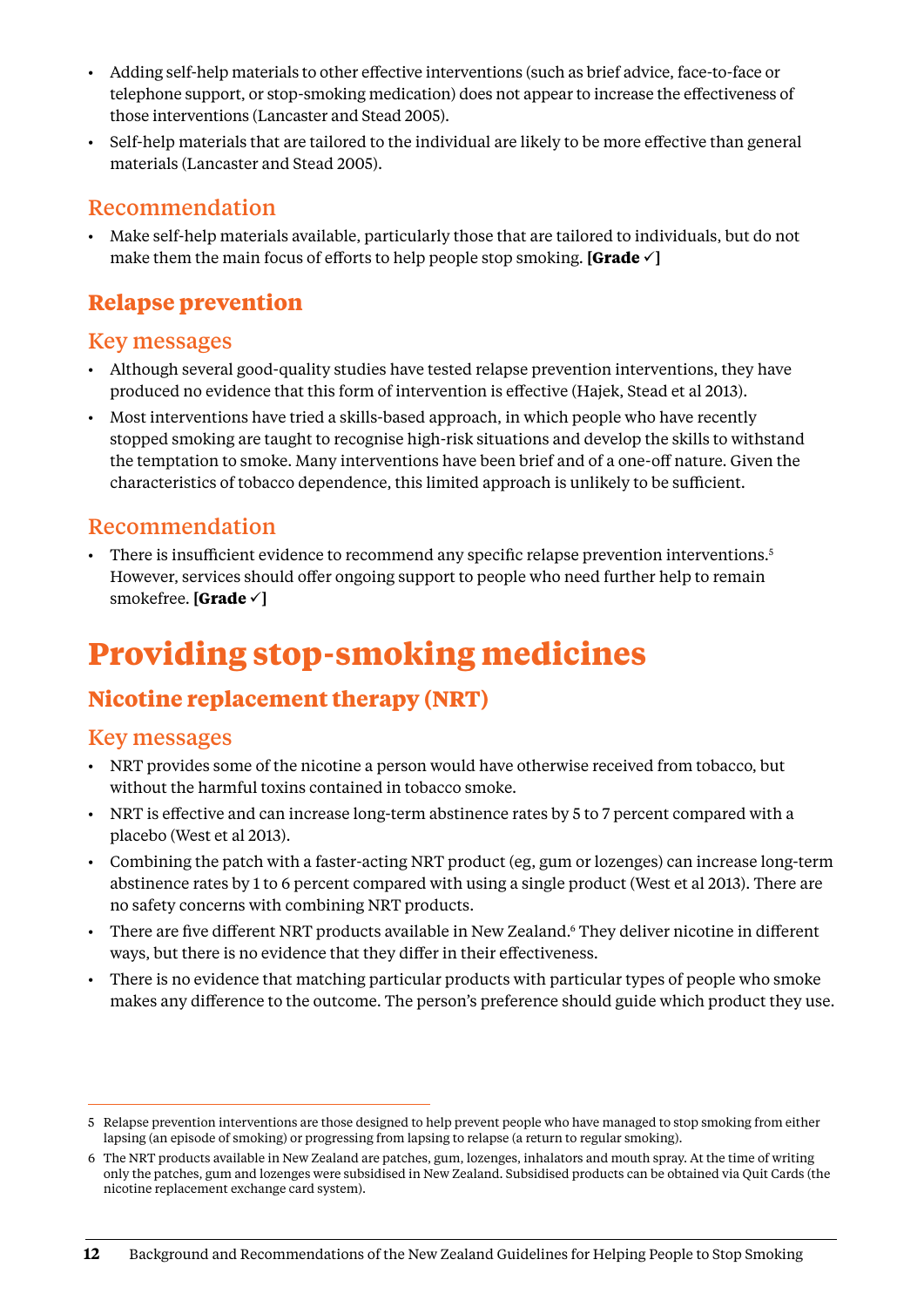- <span id="page-16-0"></span>• Evidence suggests that the higher-dose NRT products are more effective than lower-dose products (eg, 4 milligram gum versus 2 milligram gum) (West et al 2013), especially in people who are more highly dependent.7 For more information on NRT dosing, go to the Ministry of Health's website www.health.govt.nz
- • Most people should use NRT for 8 to 12 weeks, but a small number of smokers may need to use it for longer (5 percent may continue to use it for up to a year) (Hajek et al 2007). There are no known safety concerns about long-term NRT use.
- NRT appears to be as effective as bupropion, nortriptyline and varenicline.
- People with cardiovascular disease can use NRT safely (Woolf et al 2012).
- • Randomised controlled trials of NRT use in pregnant women who smoke have not shown NRT to be effective (Coleman et al 2012). However, in all of these studies the rate of treatment compliance was low. Correlational data from the UK show that pregnant women who used combination NRT were more likely to stop smoking compared with women who did not use a stop-smoking medicine. Single-product NRT use, compared with no medicine, was not associated with higher abstinence rates (Brose et al 2013).
- • The use of NRT in pregnancy carries a small potential risk to the fetus, but using NRT is far safer than smoking while pregnant. Blood nicotine levels are typically lower when using NRT, and NRT delivers nicotine more slowly compared with smoking. Furthermore, NRT delivers nicotine without the other harmful substances contained in tobacco smoke.
- • Expert opinion suggests that pregnant women can use NRT once they have been advised of the potential risks and benefits (Benowitz and Dempsey 2004). If a patch is judged to be the most appropriate NRT product, then the pregnant woman should remove it overnight (Benowitz and Dempsey 2004).
- There is no clear evidence on whether NRT improves abstinence rates for young people, people with a mental health disorder or people with a severe physical illness (West et al 2013). However, expert opinion is that NRT should be considered for people in these groups if they want help to stop smoking.
- There is evidence that NRT is effective at helping people reduce the number of cigarettes they smoke before stopping and that this is an effective method of stopping smoking long term (known as the 'cut down then quit' approach). If this strategy is used, the person should aim to reduce cigarette consumption by at least 50 percent in the first six weeks. Then over the next 18 weeks, this reduction can either be maintained, or the person can continue to reduce or can quit completely. The person should aim to stop smoking completely within six months. If a reduction of at least 50 percent is not achieved in the first six weeks, then little may be gained from continuing this treatment strategy (McRobbie et al 2006).

- • Offer NRT routinely as an effective medication for people who want to stop smoking. **[Grade A]**  NRT can be provided on prescription or via a Quit Card.<sup>8</sup> In hospitals, NRT can also be supplied via a standing order.
- • Personal preference should guide which NRT product (eg, patches, gum, lozenges, inhalator or sprayº) a person uses. **[Grade ✓]**
- • People should use NRT for at least eight weeks. **[Grade A]**
- • Combining two NRT products (eg, patch and gum are a popular combination) increases abstinence rates. **[Grade A]**

<sup>7</sup> To assess someone's level of dependence, ask, 'How soon after you wake up do you usually have your first cigarette?' If the person smokes within 30 to 60 minutes of waking, then they have a higher degree of nicotine dependence and are likely to benefit from more intensive cessation support.

<sup>8</sup> A Quit Card is a voucher that a person can exchange for subsidised NRT.

<sup>9</sup> Currently only patches, gum and lozenges are subsidised. The inhalator and mouth spray can be purchased over the counter.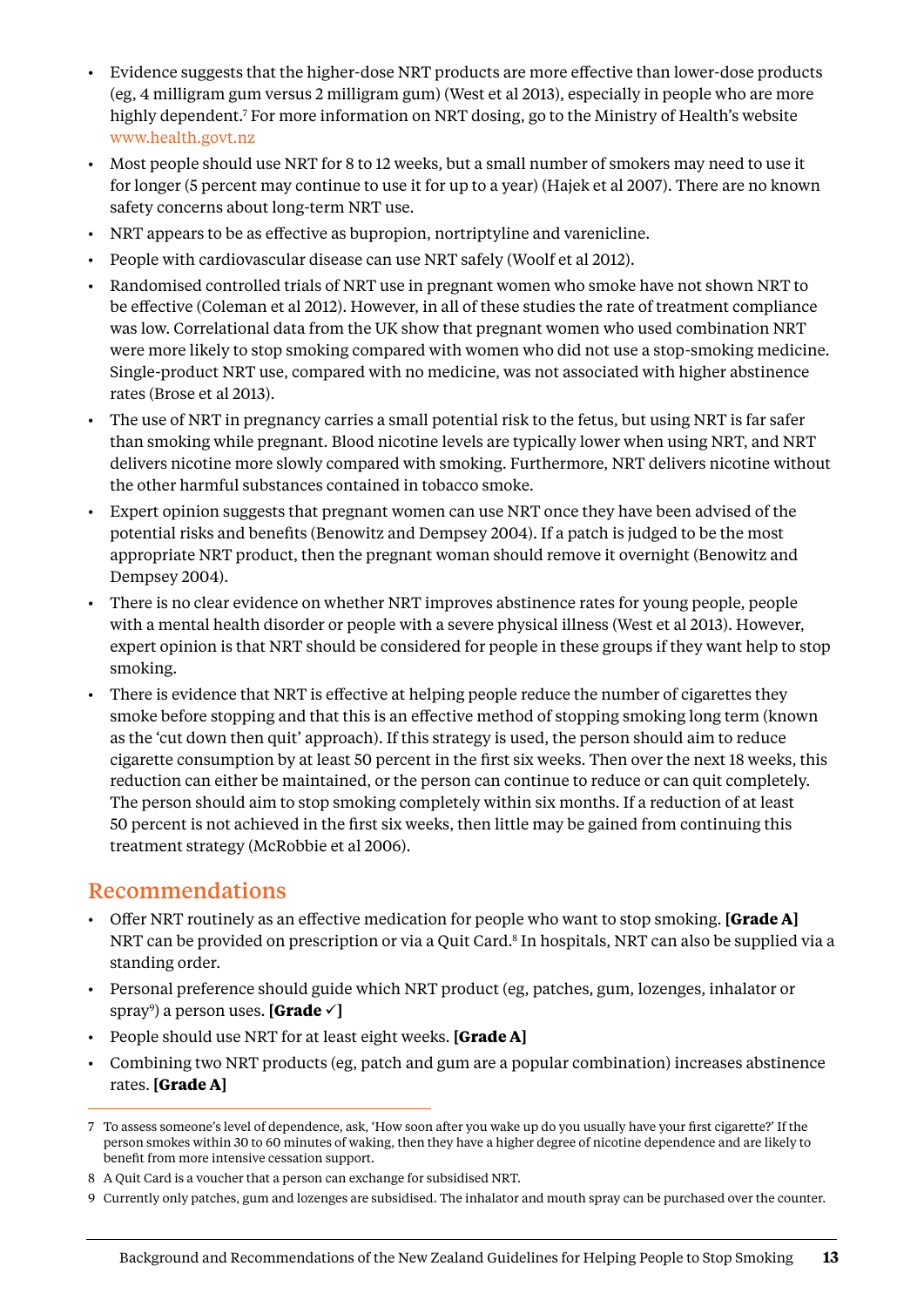- • NRT can be used to encourage a person to reduce their smoking before they try to stop. **[Grade B]**
- • People who need or want NRT for longer than eight weeks (eg, people who are highly dependent) can continue to use it. **[Grade**  $\checkmark$ ]
- • People with cardiovascular disease can use NRT. **[Grade B]**
- • Pregnant women can use NRT after they have been informed of and have weighed up the risks and benefits. If they use patches, they should remove them overnight. [Grade  $\checkmark$ ]
- • Young people (12–18 years of age) who are dependent on nicotine can use NRT if the health care worker believes that NRT may help them to stop smoking. **[Grade**  $\checkmark$ ]

# Things to tell your patients

- NRT is not a magic cure, but it will make quitting easier.
- • Nicotine (the main ingredient in NRT products) does not cause smoking-related diseases, so NRT is safe for smokers to use. (It should be kept out of the reach of children.)
- Make sure you use enough NRT and use it for at least eight weeks.
- The oral products (such as the gum and lozenges) do not taste pleasant initially, but you will soon get used to the taste.

# **Bupropion (also known as Zyban)**

#### Key messages

- • Bupropion is an atypical antidepressant medication that helps people to stop smoking by reducing the severity of withdrawal symptoms via a number of different mechanisms, including dopamine and noradrenaline pathways.
- • Bupropion is effective. Its use can increase long-term abstinence by 6 to 14 percent compared with a placebo (West et al 2013).
- • Bupropion appears to be as effective as NRT and nortriptyline, but evidence from three randomised controlled trials suggests that it is less effective than varenicline (West et al 2013).
- • Bupropion can increase smoking abstinence rates in smokers with schizophrenia without jeopardising their mental state (Tsoi et al 2013).
- There is insufficient evidence to recommend using bupropion with any other stop-smoking medication.
- • There is insufficient evidence to recommend bupropion to pregnant women or adolescents who smoke.
- • There is insufficient evidence to recommend bupropion in preventing smoking relapse.
- • Bupropion is only available on prescription and is fully subsidised. People should use bupropion for at least seven weeks.

## Prescribing information

[Please refer to the datasheet, which can be found on the MedSafe website www.medsafe.govt.nz/profs/](www.medsafe.govt.nz/profs/datasheet/z/zybantab.pdf) datasheet/z/zybantab.pdf, for full prescribing information. A summary is provided below.

- • Bupropion should be started at least one week before the person's quit date.
- • Days 1 to 3: take one tablet per day.
- Day 4 onwards: take one tablet twice daily, keeping at least eight hours between each dose.
- • Patients should continue treatment for at least seven weeks. Discontinuation should be considered if the person has not made significant progress towards abstinence by the seventh week.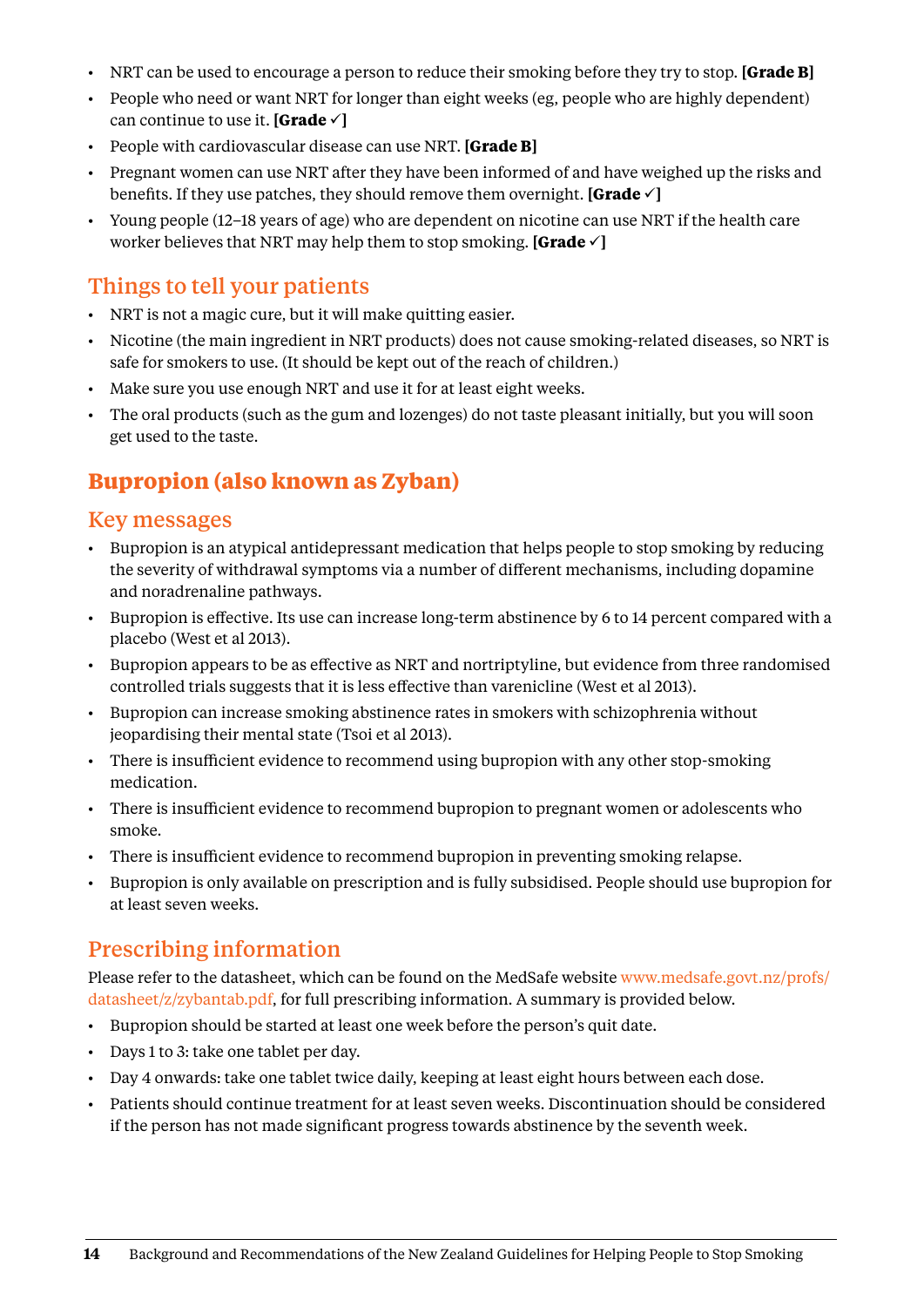# <span id="page-18-0"></span>Contraindications

- • Current seizure disorder or any history of seizures
- • A known central nervous system tumour
- • Abrupt alcohol or sedative withdrawal
- • Use of monoamine oxidase inhibitors in the last 14 days
- • Hypersensitivity to any ingredients in bupropion
- • Bulimia or anorexia nervosa (or history)

### Cautions

- • Use with extreme caution in patients with severe hepatic cirrhosis; a reduced dosing frequency is recommended.
- • Initiate treatment of patients with renal impairment at reduced frequency and/or dose.
- Bupropion must not be used in patients with predisposing risk factors for seizures unless there is a compelling clinical justification where the potential medical benefit of smoking cessation outweighs the potential increased risk of seizure. In these patients, a maximum dose of 150 mg should be considered for the duration of treatment. Predisposing risk factors for seizures include: use of medicines known to lower the seizure threshold (eg, antipsychotics, antidepressants, antimalarials, tramadol, theophylline, systemic steroids, quinolones and sedating antihistamines); excessive use of alcohol or sedatives; history of head trauma; diabetes treated with hypoglycaemics or insulin; use of stimulants or anorectic products.
- • Depression, rarely including suicidal ideation, has been reported in patients undergoing a smoking cessation attempt, including during early stages of treatment. Patients should be advised accordingly.
- • The safety of bupropion for use during pregnancy has not been established. Use of bupropion should only be considered during pregnancy if the expected benefits are greater than the potential risks.
- • Bupropion is excreted in human breast milk; mothers should be advised not to breastfeed while taking bupropion.
- • The safety and efficacy of bupropion in patients under 18 years of age have not been established.

# Drug interactions

- • Anoretic drugs
- • Levodopa
- • Citalopram
- • Amantadine
- • Carbamazepine
- • Ritonavir • Alcohol
- Phenobarbitone
- • Phenytoin

#### Adverse effects

- • Dry mouth, insomnia, headache and rash.
- • Seizure has been rarely reported. The risk of seizure is similar to other antidepressants.
- [Refer to the New Zealand datasheet for bupropion www.medsafe.govt.nz/profs/datasheet/z/](www.medsafe.govt.nz/profs/datasheet/z/zybantab.pdf) zybantab.pdf for a complete list of known adverse effects.

# Recommendations

- • Bupropion can be offered as an effective medication for people who want to stop smoking. **[Grade A]**
- • The decision to use bupropion should be guided by the person's preference along with contraindications and precautions for use. **[Grade**  $\checkmark$ ]
- Monitor people using bupropion for adverse effects. **[Grade**  $\checkmark$ ]

• Drugs affecting CYP2B6 (eg, orphenadrine, cyclophosphamide, ifosfamide, ticlopidine, clopidogrel)

• Drugs affecting CYP2D6 substrates (eg, antidepressants, antipsychotics, metoprolol, flecainide)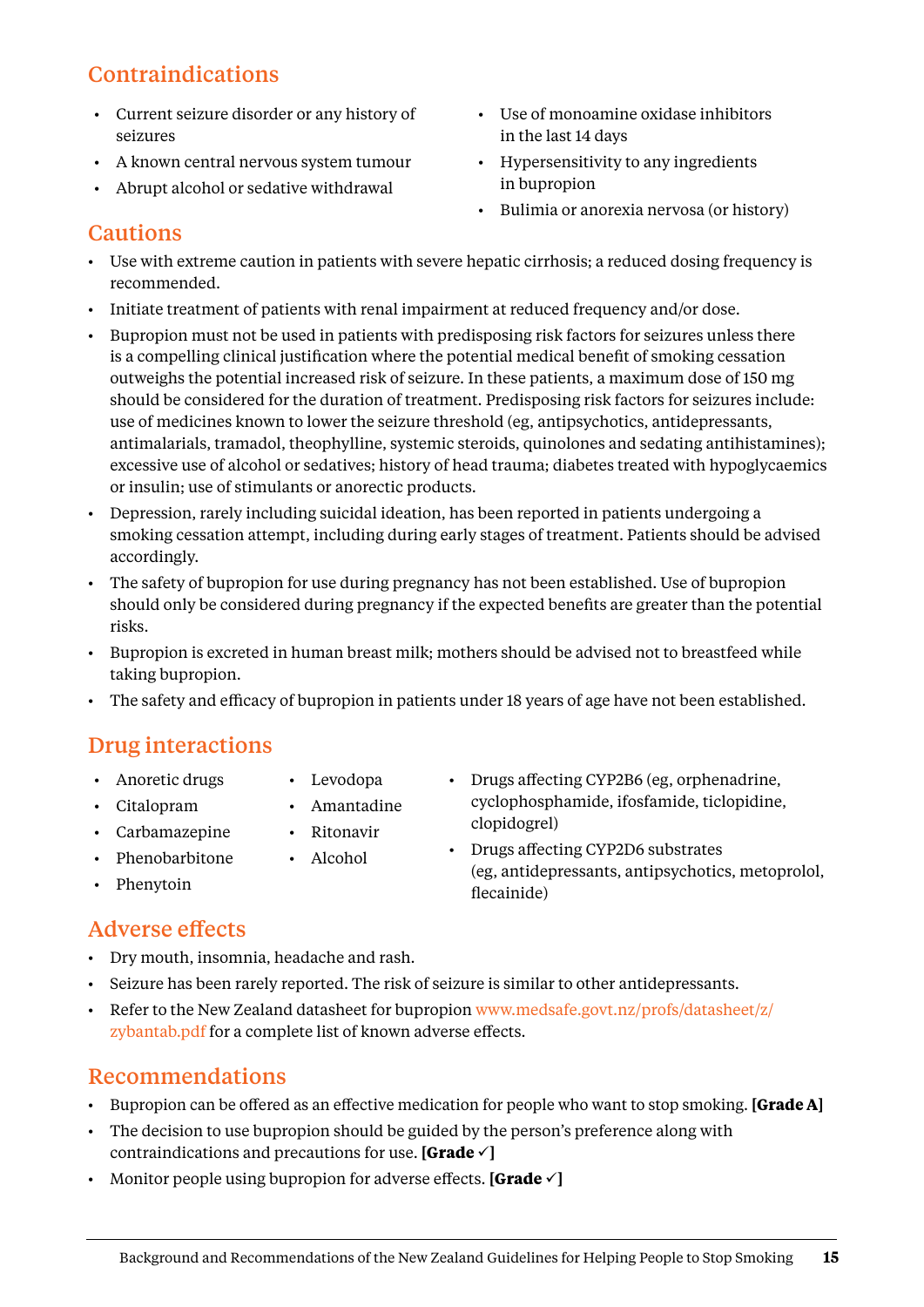# <span id="page-19-0"></span>Things to tell your patients

- • It is not a magic cure, but it will make quitting easier.
- Smoke as normal for the first week, then aim not to have a single puff after your quit date (day 8 onwards).
- Headache, dry mouth and difficulty sleeping are the most common side effects, but these are usually tolerable.
- • Sometimes people experience drowsiness when they start taking medications like bupropion. People should be advised not to drive or use heavy machinery if they experience this effect.

# **Nortriptyline**

#### Key messages

- Nortriptyline is a tricyclic antidepressant that helps people to stop smoking by reducing the severity of withdrawal symptoms via its actions on noradrenaline pathways.
- • Its action in helping people to stop smoking is independent of its antidepressant effects. Therefore, it also helps people without a history of depression to stop smoking.
- • Nortriptyline is effective. Its use can increase long-term abstinence rates by 5 to 18 percent compared with a placebo (West et al 2013).
- • There are a number of contraindications and precautions with its use.
- There is insufficient evidence to recommend using nortriptyline with any other stop-smoking medication.
- • There is insufficient evidence to recommend nortriptyline to pregnant women or adolescents who smoke.
- People with cardiovascular disease should use nortriptyline with caution.
- • Nortriptyline is only available on prescription and is fully subsidised. The course of treatment is 12 weeks.

# Prescribing information

Please refer to the datasheet, which can be found on the Medsafe website [www.medsafe.govt.nz/profs/datasheet/n/Norpresstab.pdf](http://www.medsafe.govt.nz/profs/datasheet/n/Norpresstab.pdf) or [www.medsafe.govt.nz/profs/datasheet/n/nortriptylinenrimtab.pdf](http://www.medsafe.govt.nz/profs/datasheet/n/nortriptylinenrimtab.pdf), for full prescribing information. A summary is provided below.

- Nortriptyline should be started 10 to 28 days before the person's quit date.
- Initially, the person should take 25 milligrams per day.
- • Their dose should be increased gradually to 75 to 100 milligrams per day over the next 10 days to 5 weeks.
- • Patients should continue to use nortriptyline for a total of 12 weeks. The dose should be tapered at the end of treatment to avoid withdrawal symptoms that may occur if it is stopped abruptly.
- • There is limited evidence of any benefit of extending treatment past three months.

## Contraindications

- • Hypersensitivity to other tricyclic antidepressants
- • Transfer from monoamine oxidase inhibitors (within 14 days)
- • Acute recovery phase following myocardial infarction
- • Lactation
- • Children aged under 12 years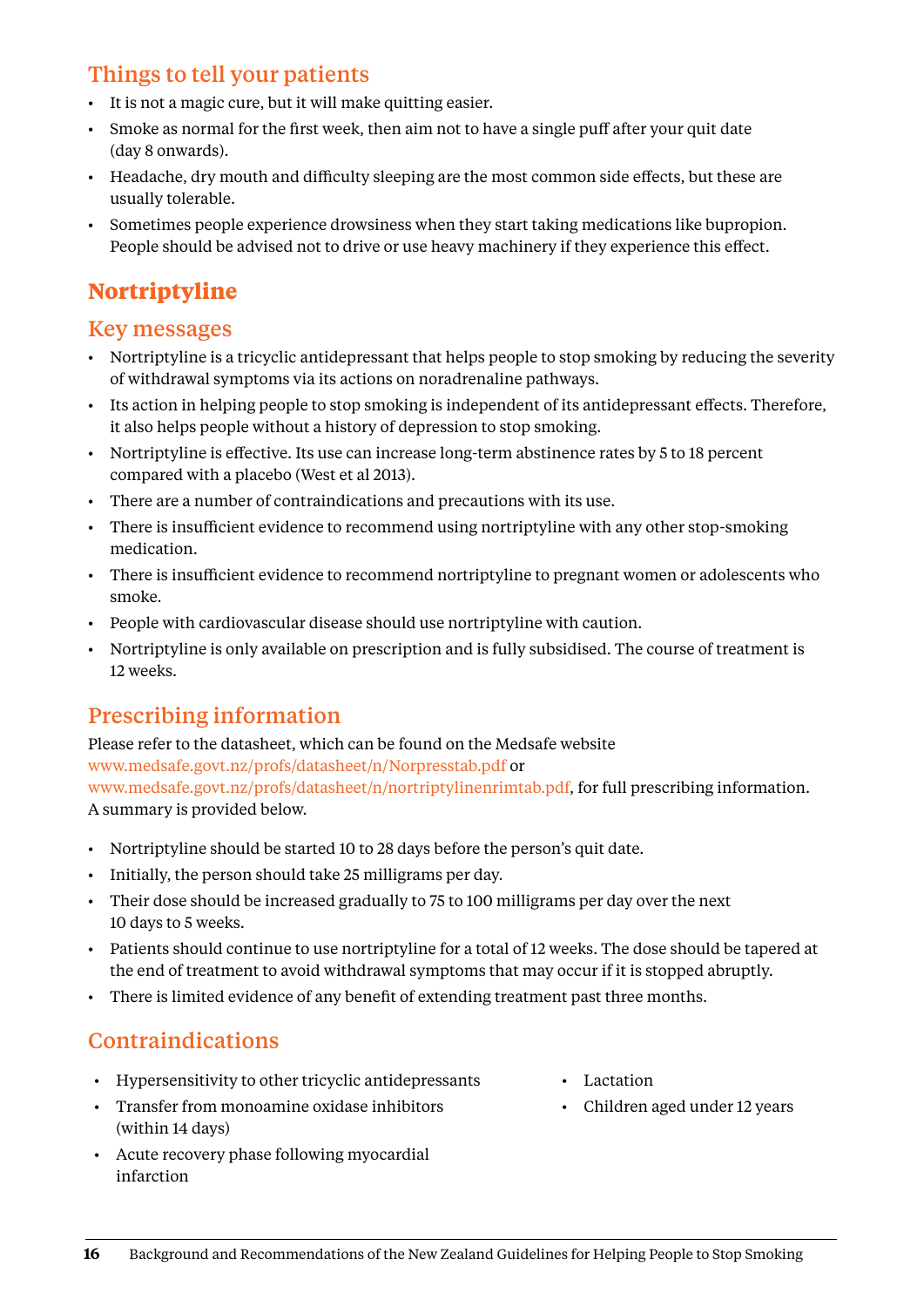### **Precautions**

- • Suicidal ideation
- • Bipolar disorder, agitated, overactive patients
- • Cardiovascular disease
- • Hyperthyroidism
- • Glaucoma
- • History of urinary retention, head trauma, seizures
- • Diabetes
- Poor CYP2D6 metabolisers

## Drug interactions

- • Alcohol
- • Sedatives
- • Cimetidine
- • Reserpine
- • Anticholinergics
- • Sedating antihistamines
- • Sympathomimetics
- • Stimulants
- • Anorectics
- • Guanethidine
- • CYP2D6 substrate inhibitors (eg, other antidepressants, phenothiazines, carbamezepine, type 1C antiarrhythmics, quinidine)
- • Surgery
- **ECT**
- • Abrupt withdrawal
- • Older people
- • Women of childbearing age
- Pregnancy
- • Lactation
- People aged under 18 years
	- Drugs lowering seizure threshold (eg, antipsychotics, tramadol, theophylline, steroids, quinolones; insulin, oral hypoglycaemics; thyroid hormones)

## Adverse effects

• Drowsiness, gastrointestinal upset, bone marrow depression, anticholinergic effects, confusion, delusions, hallucinations, restlessness, anxiety, incoordination, convulsions, extrapyramidal symptoms, allergic reactions, syndrome of inappropriate antidiuretic hormone secretion, blood glucose changes, hypo/hypertension, myocardial infarction, arrhythmias, stroke, hepatitis and serotonin syndrome

#### Recommendations

- • Nortriptyline can be offered as an effective medication for people who want to stop smoking. **[Grade A]**
- • The decision to use nortriptyline should be guided by the person's preference as long as they have discussed the risks of use with a health care worker. **[Grade**  $\checkmark$ ]
- Monitor people using nortriptyline for adverse effects. [Grade  $\checkmark$ ]

## Things to tell your patients

- • Nortriptyline works by reducing your craving for cigarettes, making stopping smoking a little easier and increasing your chance of stopping for good. However it is not a magic cure and effort is still required.
- You need to start nortriptyline before your quit date to give it time to start working. You can smoke as normal before your quit date. But after your quit date you should aim not to have a single puff.
- • Dry mouth, tiredness and constipation are common side effects, but these side effects are usually mild to moderate.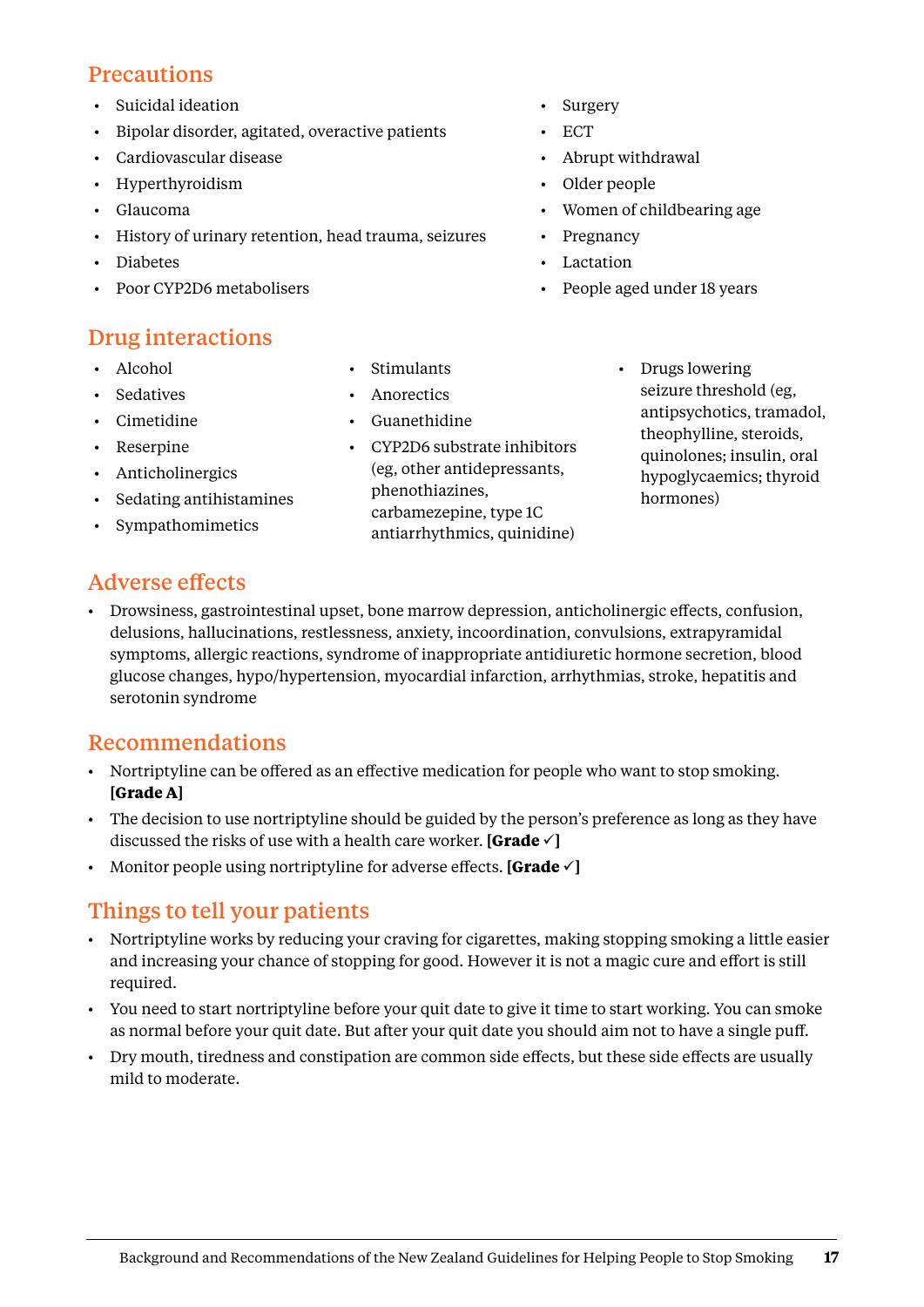# <span id="page-21-0"></span>**Varenicline (also known as Champix)**

#### Key messages

- • Varenicline is a nicotinic acetylcholine receptor (nAChR) partial agonist; it also has antagonist properties, competing with nicotine for the same receptor site. The main receptor it targets is the alpha-4 beta-2 subtype but it also acts as a full agonist at alpha-7 neuronal nicotine receptors. The agonist effect on the nAChR produces dopamine release, but less than that seen with nicotine.
- • Varenicline helps people to stop smoking primarily by reducing the severity of tobacco withdrawal symptoms, but it also reduces the rewarding properties of nicotine.
- • Varenicline is effective. Its use can increase long-term abstinence rates by 12 to 19 percent compared with a placebo, and by 2 to 10 percent compared with bupropion (West et al 2013).
- There is insufficient evidence to recommend using varenicline with any other stop-smoking medication.
- • Varenicline can be used by people with mental illness. There is evidence (from one randomised controlled trial) that varenicline increases long-term abstinence rates in adults with stably treated, current or past major depression, compared with placebo (Anthenelli et al 2013). There is also evidence from randomised controlled trials that varenicline can increase short-term abstinence rates in people with schizophrenia, but no evidence that it increases long-term abstinence rates in this population group (Tsoi et al 2013).
- In New Zealand, varenicline is a fully funded stop-smoking medicine, subject to Special Authority criteria, for patients who have previously had two trials of NRT or one trial of bupropion or nortriptyline. It is only available on prescription and the course of treatment is 12 weeks.

# Prescribing information

Please refer to the datasheet, which can be found on the Medsafe website [www.medsafe.govt.nz/profs/datasheet/c/Champixtab.pdf](http://www.medsafe.govt.nz/profs/datasheet/c/Champixtab.pdf), for full prescribing information. A summary is provided below.

- • Varenicline should be started at least one week before the person's quit date.
- • Days 1 to 3: take 0.5 milligrams per day.
- • Days 4 to 7: take 0.5 milligrams twice daily.
- • Day 8 onwards: take 1 milligram twice daily.
- • Patients should continue treatment for a total of 12 weeks. They should be followed up regularly to check on progress and adverse events.

#### Contraindications and cautions

- Varenicline should not be used in people who have experienced a hypersensitivity reaction.
- • There is insufficient evidence to recommend varenicline to pregnant women, adolescents or anyone with an unstable cardiovascular disease.
- • Varenicline is excreted in urine, almost completely unchanged. While no dosing adjustment is necessary for patients with mild to moderate renal impairment, a reduced dosing frequency of 1 milligram once daily is recommended for patients with severe renal impairment.
- There are no known clinically meaningful drug interactions.
- • It is important to discuss the possibility of serious neuropsychiatric symptoms in the context of the benefits of stopping smoking.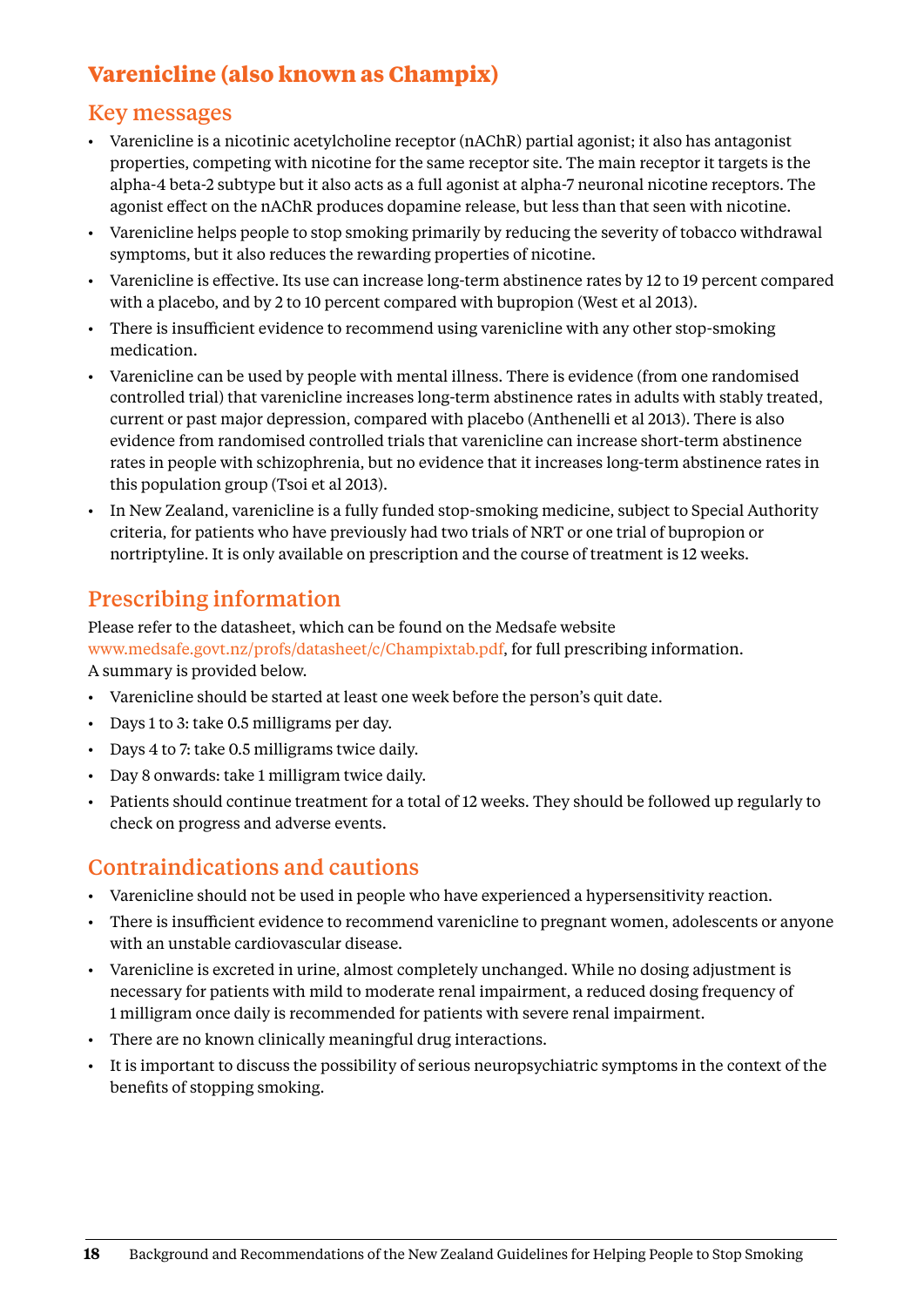# <span id="page-22-0"></span>Adverse effects

- • The most commonly reported adverse event is nausea, which is experienced by up to a third of people.
- • Other common adverse effects include headache, insomnia andabnormal dreams.
- • Since varenicline came on the market, a number of serious adverse events such as depression, suicidal ideation and suicide – have been reported. Although there is no evidence that varenicline was the cause, caution is warranted and people using varenicline should have regular follow-up and be monitored for adverse events.

## Recommendations

- Varenicline can be offered as an effective medication for those who want to stop smoking. **[Grade A]**
- • The decision to use varenicline should be guided by the person's preference, and the criteria of the Special Authority for prescribing, as long as the person has discussed the contraindications and precautions for use with a clinician. **[Grade**  $\checkmark$ ]
- Monitor people using varenicline for adverse effects. **[Grade**  $\checkmark$ ]

# Things to tell your patients

- • Varenicline works by reducing your craving for cigarettes, making stopping smoking a little easier and increasing your chance of stopping for good. However, it is not a magic cure and effort is still required.
- • You need to start varenicline one to two weeks before your quit date. You can smoke as normal before your quit date. But after your quit date you should aim not to have a single puff.
- • Nausea, insomnia and vivid dreams are common side effects, but are usually mild to moderate. Taking the tablet with food will reduce the nausea.
- • Some people experience changes in their mood when using varenicline and stopping smoking more generally. It is important to let me (your health care professional) know if this happens to you.

# **The effect of stopping smoking on the metabolism of other drugs**

- • Both smoking and stopping smoking affect the metabolism of a number of medicines.
- • Tobacco smoke contains substances, such as polycyclic aromatic hydrocarbons, which increase the activity of a number of liver enzymes that are responsible for breaking down a range of medicines (Zevin and Benowitz 1999; UK Medicines Information 2012). Therefore, medicines metabolised by these enzymes are broken down faster, which can result in reduced blood concentrations. When a person stops smoking, the enzyme activity slows down which **may** result in increased blood levels of these medicines.
- • Although stopping smoking can affect a range of medicines, not all of these changes are clinically relevant (UK Medicines Information 2012). The table on page 20 summarises the medicines that require particular attention.
- Note that smoking also increases the metabolism of caffeine. Therefore, people may also want to consider reducing their consumption of caffeinated drinks when they stop smoking.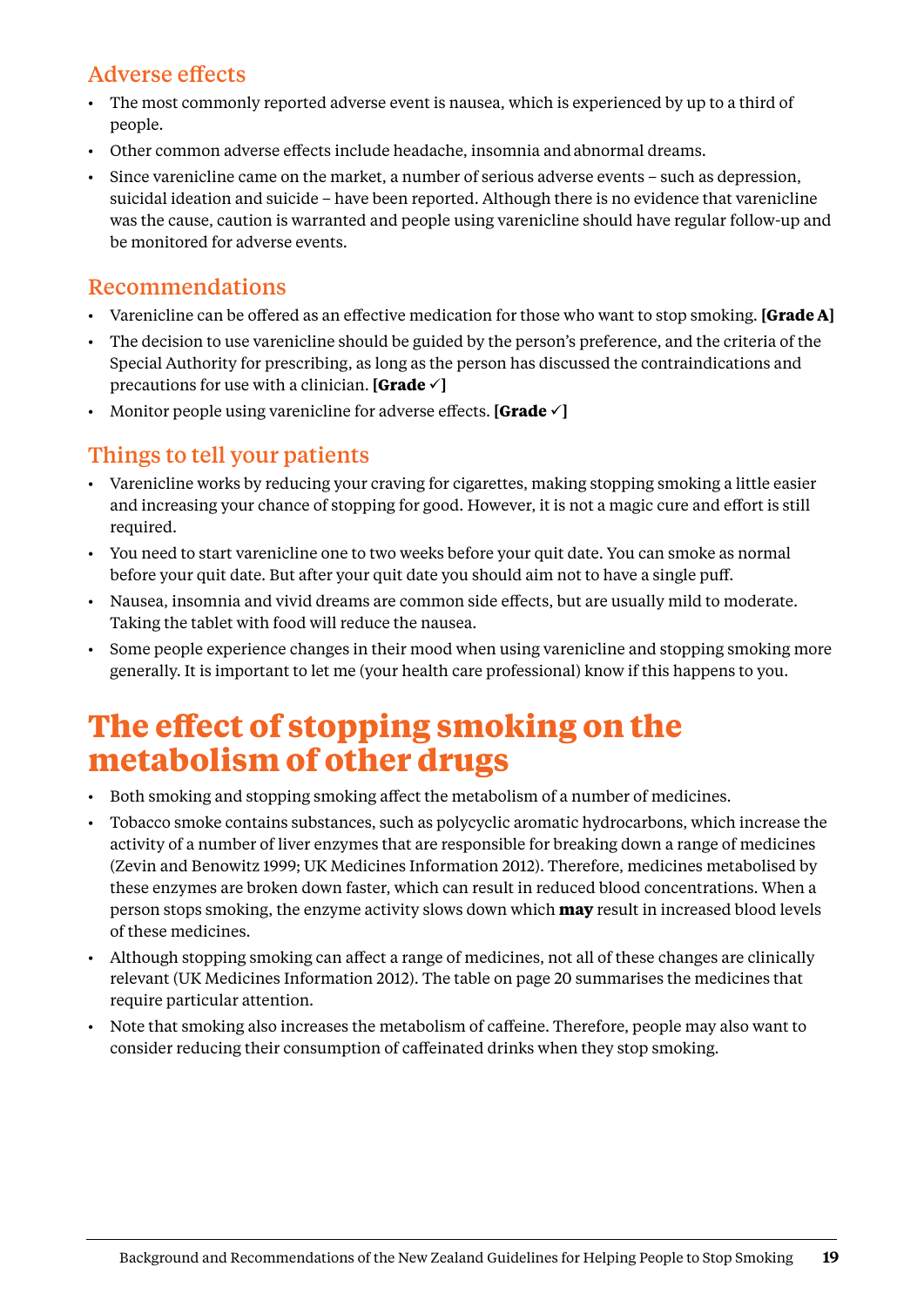| <b>Medicine</b> | <b>Use</b>                                                                                                                                                                | <b>Clinical relevance</b>                                                                                                                                                                                                                                                                                                                                                                                                          | <b>Action to take</b>                                                                                                                                                                                                                                                                                  |
|-----------------|---------------------------------------------------------------------------------------------------------------------------------------------------------------------------|------------------------------------------------------------------------------------------------------------------------------------------------------------------------------------------------------------------------------------------------------------------------------------------------------------------------------------------------------------------------------------------------------------------------------------|--------------------------------------------------------------------------------------------------------------------------------------------------------------------------------------------------------------------------------------------------------------------------------------------------------|
| Theophylline    | Theophylline is a<br>drug that is used<br>for the treatment of<br>respiratory disease<br>such as asthma. It<br>acts to dilate the<br>airways, making<br>breathing easier. | High<br>Smoking and quitting smoking affect<br>theophylline levels (Lee et al 1987; Mayo<br>2001). Smoking speeds up the metabolism of<br>theophylline and stopping smoking has the<br>opposite effect; meaning that theophylline<br>levels could rise and clients may start<br>experiencing adverse effects.                                                                                                                      | Advise the person to tell their<br>doctor they are stopping<br>smoking.<br>Blood theophylline levels should<br>be monitored and dose adjusted<br>as necessary.                                                                                                                                         |
| Warfarin        | Warfarin is an<br>anti-coagulant<br>medicine and used<br>for 'thinning the<br>blood'.                                                                                     | High<br>There is evidence that stopping smoking<br>can lead to an increase in the blood level<br>of warfarin, with an associated increase<br>in international normalised ratio (INR)<br>(Bachmann et al 1979; Kuykendall et al 2004;<br>Evans and Lewis 2005).<br>The INR is a test of blood clotting, which is<br>used to monitor warfarin therapy. If the INR<br>rises too much, there is a risk of bleeding and<br>haemorrhage. | Advise the person to tell their<br>doctor they are stopping<br>smoking.<br>The INR should be monitored<br>and warfarin dose adjusted as<br>necessary.                                                                                                                                                  |
| Clozapine       | Clozapine is<br>antipsychotic<br>medicine that<br>people with<br>schizophrenia<br>might be using.                                                                         | High<br>There is evidence to show that blood levels<br>of clozapine can increase after stopping<br>smoking.<br>Some experts have recommended the<br>dose of clozapine needs to be reduced<br>by approximately 35% when people stop<br>smoking (Wenzel-Seifert et al 2011).<br>A reduction in cigarette consumption does<br>not require dosage adjustment.                                                                          | Advise the person to tell their<br>doctor they are stopping<br>smoking.<br>Monitor blood clozapine levels<br>closely after the person has<br>stopped smoking.<br>Advise the person to watch<br>for an increase in side effects<br>associated with clozapine.<br>Adjust clozapine dose as<br>necessary. |
| Olanzapine      | Olanzapine is<br>antipsychotic<br>medicine that<br>people with<br>schizophrenia<br>might be using.                                                                        | High<br>There is evidence that blood levels of<br>olanzapine can increase after stopping<br>smoking.<br>Some experts have recommended the<br>dose of olanzapine needs to be reduced by<br>approximately 35 percent when people stop<br>smoking (Wenzel-Seifert 2011). A reduction<br>in cigarette consumption does not require<br>dosage adjustment.                                                                               | Advise the person to watch<br>for an increase in side effects<br>associated with olanzapine (eg,<br>dizziness, sedation, hypotension).<br>If an increase in side effects is<br>reported, the dose should be<br>decreased accordingly.                                                                  |
| Chlorpromazine  | Chlorpromazine<br>is antipsychotic<br>medicine that<br>people with<br>schizophrenia<br>might be using.                                                                    | Moderate<br>Blood levels of chlorpromazine have been<br>found to be lower in smokers compared with<br>non-smokers and there is some evidence to<br>suggest that chlorpromazine plasma levels<br>can increase when people stop smoking.                                                                                                                                                                                             | Advise the person to watch<br>for an increase in side effects<br>associated with chlorpromazine<br>(eg, dizziness, sedation). If<br>an increase in side effects is<br>reported, the dose should be<br>decreased accordingly.                                                                           |
| Insulin         | Some people with<br>diabetes may be<br>using insulin.                                                                                                                     | Moderate-low<br>There are inconsistent data regarding the<br>interaction between subcutaneous insulin<br>and smoking. Some data suggest that<br>smokers may need a reduction in insulin<br>when they quit, but this may be balanced<br>by the increase in appetite and food<br>consumption when people quit.                                                                                                                       | Advise people who use insulin<br>to monitor their blood glucose<br>levels closely when they stop<br>smoking and to be aware of signs<br>of hypoglycaemia (low blood<br>glucose).                                                                                                                       |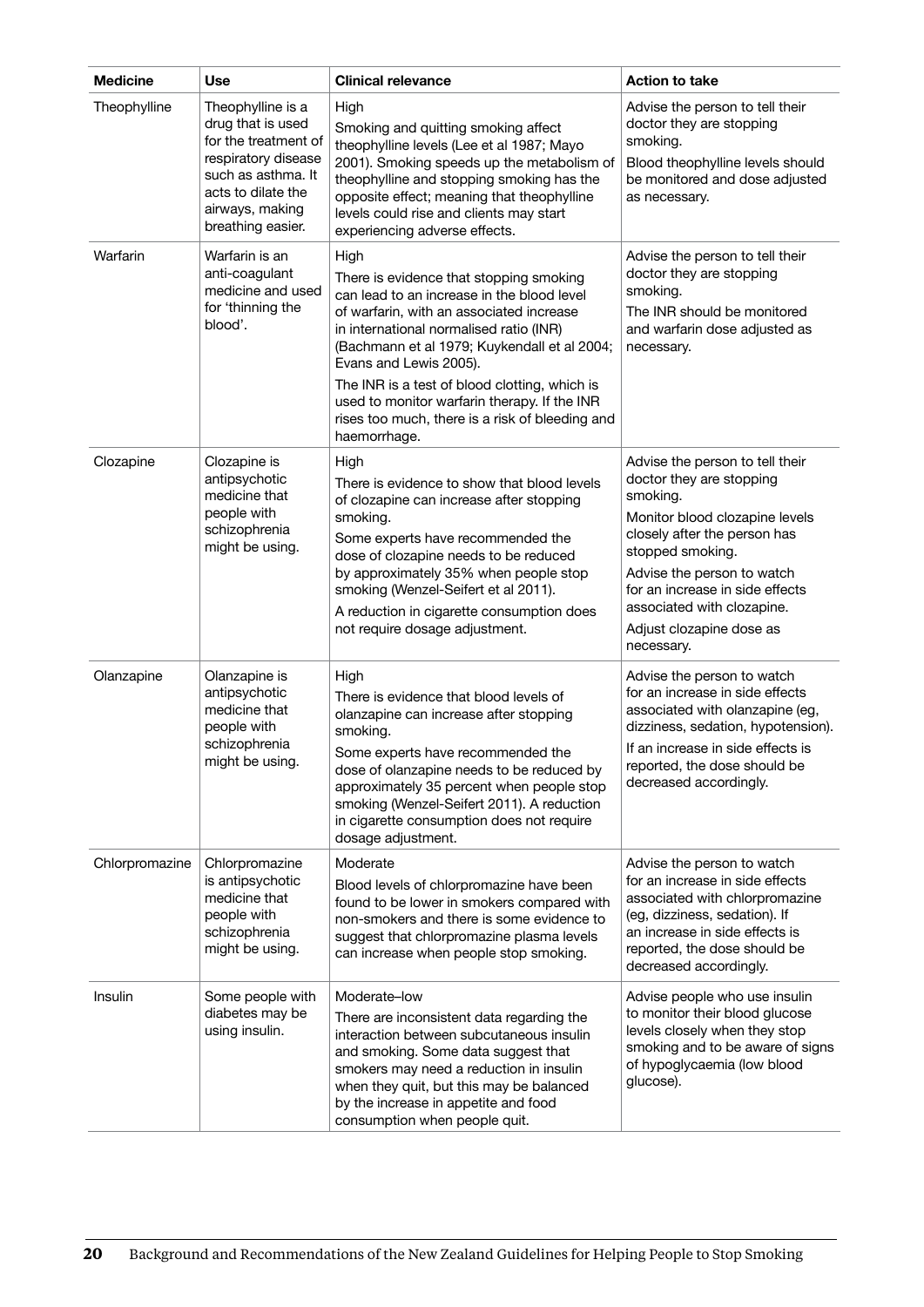# <span id="page-24-0"></span>**Other treatments and interventions**

There are many other treatments and interventions that people may ask about, or want to use, to help them stop smoking (see the list below). Some of these are effective at helping people to stop smoking, but are not licensed in New Zealand (eg, cytisine). Others are not used because of common, unpleasant or concerning side effects (eg, clonidine and cannabinoid type 1 receptor antagonists). There is also evidence that some of the treatments listed below are ineffective in helping people to stop smoking (eg, silver acetate and anti-anxiety medication), while for others there is not enough evidence to make a clear recommendation.

**Acupuncture** – there are data to show that acupuncture is ineffective in helping people stop smoking.

**Anti-anxiety medication** (eg, diazepam) – there are data to show that these medicines are ineffective in helping people stop smoking.

**Aversive smoking** – this technique pairs smoking with an unpleasant stimulus (often nausea from over-smoking) with the aim of reducing the desirability of smoking. There are insufficient data to recommend this intervention to help people stop smoking.

**Cannabinoid type 1 receptor antagonists** (eg, rimonabant) – there are data to show that these medicines were effective in helping people stop smoking, but they were removed from the market very early due to safety concerns.

**Clonidine** is usually used to treat high blood pressure. However, it has also been shown to increase long-term abstinence from smoking by 3 to 17 percent when compared with a placebo. There is no published information on clonidine's effectiveness outside of clinical trials, but it is unlikely to be suitable for widespread use due to its side effects (West et al 2013).

**Competitions and incentives** – although competitions and incentives have not been shown to increase long-term abstinence rates, they may encourage people to keep to treatment programmes. There are data to show that incentives may help pregnant women to quit smoking, but more data are needed.

**Cytisine** is very similar to varenicline. Studies show that it increases long-term abstinence rates by 2 to 15 percent compared with a placebo (Cahill et al 2012; Hajek, McRobbie et al 2013; West et al 2013). There is also evidence of its 'real-world' effectiveness (Zatonski et al 2006; Prochaska et al 2013). Available data suggest that cytisine is well tolerated. The most common issue associated with use is gastrointestinal problems (Hajek, McRobbie et al 2013). Cytisine has been licensed for use in a number of Eastern and Central European countries for more than 40 years and is available, in some countries, over the counter and over the internet. Although there is good evidence for cytisine's effectiveness, it is currently not licensed for use in New Zealand.

**Electronic cigarettes** that contain nicotine are currently classified as medicinal products under New Zealand's Medicines Act 1981. Therefore, they are illegal to sell without regulatory approval. As no electronic cigarettes have received regulatory approval in New Zealand, the Ministry of Health does not recommend their use for stopping smoking. For the latest evidence and advice on electronic cigarettes, go to [www.health.govt.nz/our-work/preventative-health-wellness/tobacco-control/electronic-nicotine](http://www.health.govt.nz/our-work/preventative-health-wellness/tobacco-control/electronic-nicotine-delivery-systems-ends-including-e-cigarettes)[delivery-systems-ends-including-e-cigarettes](http://www.health.govt.nz/our-work/preventative-health-wellness/tobacco-control/electronic-nicotine-delivery-systems-ends-including-e-cigarettes)

**Glucose tablets** were found to supress urges to smoke, but not to increase quit rates, at least when used on their own. There are insufficient data to recommend glucose as a smoking cessation aid on its own.

**Hypnotherapy** – there are insufficient data to recommend this intervention to help people stop smoking.

**Lobeline** is a 'nicotine-like' substance derived from the plant *Lobelia inflata*. There are insufficient data to recommend this product to help people stop smoking.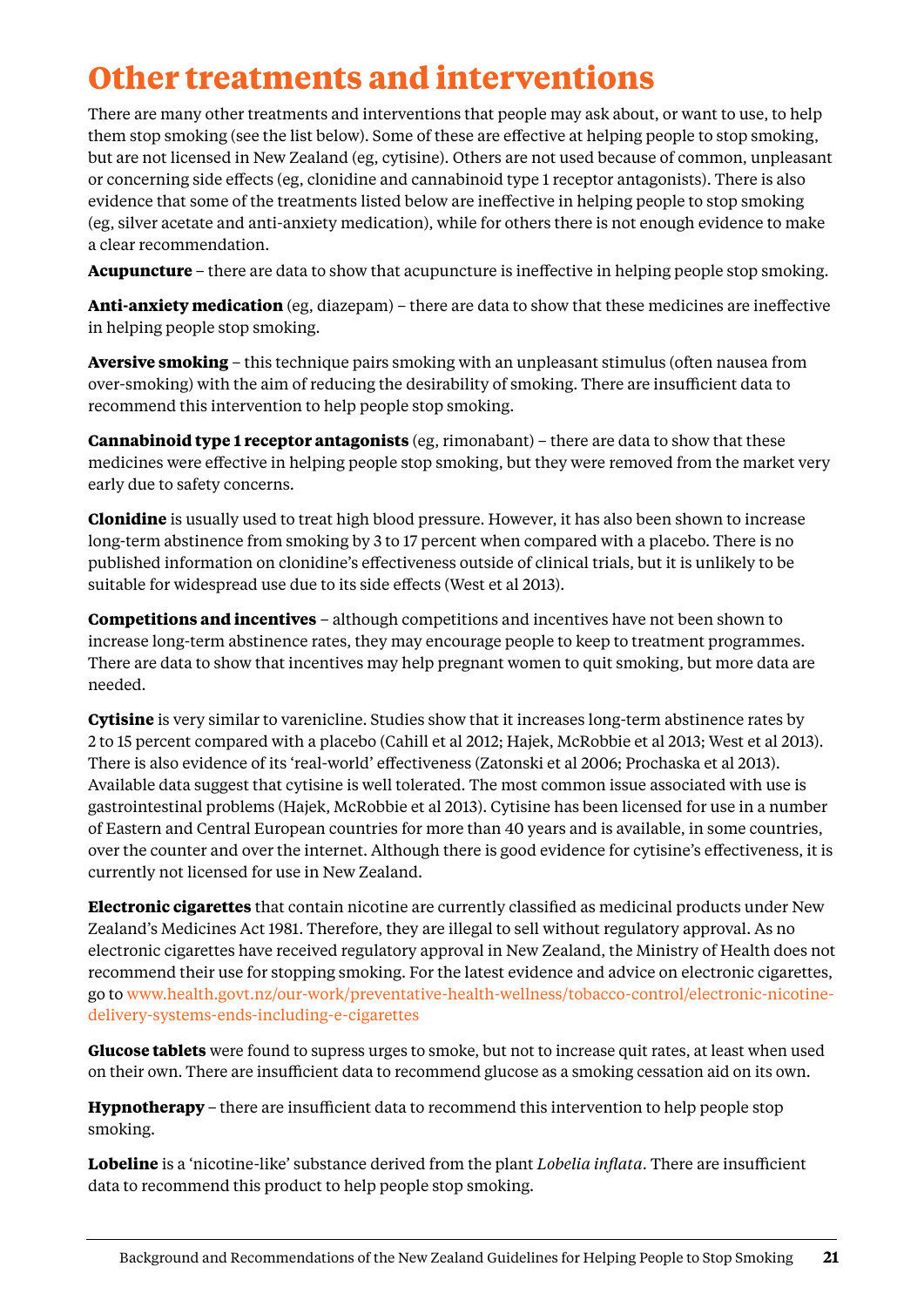<span id="page-25-0"></span>**Mecamylamine** is a nicotinic acetylcholine receptor antagonist initially used to treat high blood pressure. There are insufficient data to recommend this medicine to help people stop smoking.

**NicoBloc** is a liquid dropped in the filter of a cigarette and said to form an occlusive barrier to nicotine. There are insufficient data to recommend this product to help people stop smoking.

**Nicobrevin**, a remedy developed in Germany in the 1960s, is composed of menthyl valerate, quinine, camphor and eucalyptus oil. There are insufficient data to recommend this product to help people stop smoking.

**Nicotine vaccines** act to limit the amount of nicotine that reaches the brain as so reduces the reward associated with smoking. Nicotine vaccines are still in development. There are insufficient data to recommend this intervention to help people stop smoking.

**Opioid antagonists** (eg, naloxone and naltrexone) – there are insufficient data to recommend these medicines to help people stop smoking.

**Promoting physical activity** – there are insufficient data to recommend this intervention to help people stop smoking, but exercise has well-documented health benefits.

**Silver acetate** is a type of aversive therapy, usually a mouthwash or spray that produces an unpleasant taste when it comes into contact with cigarette smoke. There are data to show that silver acetate is ineffective in helping people stop smoking.

**St John's Wort** is a natural remedy that has mild antidepressant effects. There are insufficient data to recommend this product to help people stop smoking.

# **Providing stop-smoking support to priority population groups**

The Ministry of Health has identified a number of priority population groups. These groups have been given priority for one of the following reasons:

- • they have particularly high smoking prevalence rates (eg, Māori and users of mental health services)
- • they need to stop smoking for other reasons (eg, socioeconomic deprivation, barriers to accessing services)
- they are likely to obtain significant benefit from stopping smoking (eg, pregnant women).

Such priority population groups are discussed briefly in the following sections. In general, interventions that are effective in the general population are also effective in these population groups. However, when delivering interventions to these groups, health care workers may need to change their approach to make sure the intervention is as acceptable, accessible and appropriate as possible.

# **Providing stop-smoking support to Māori**

- • Māori (aged 15 years and over) have a high smoking rate at 33 percent (Statistics New Zealand 2013).
- • Māori women have a higher smoking rate (35 percent) than Māori men (30 percent). Māori men and women are also much more likely to be current smokers than men and women in the general population (30 percent versus 16 percent and 35 percent versus 14 percent, respectively) (Statistics New Zealand 2013).
- • Over time, smoking prevalence among Māori has not declined at the same rate as it has in the general population.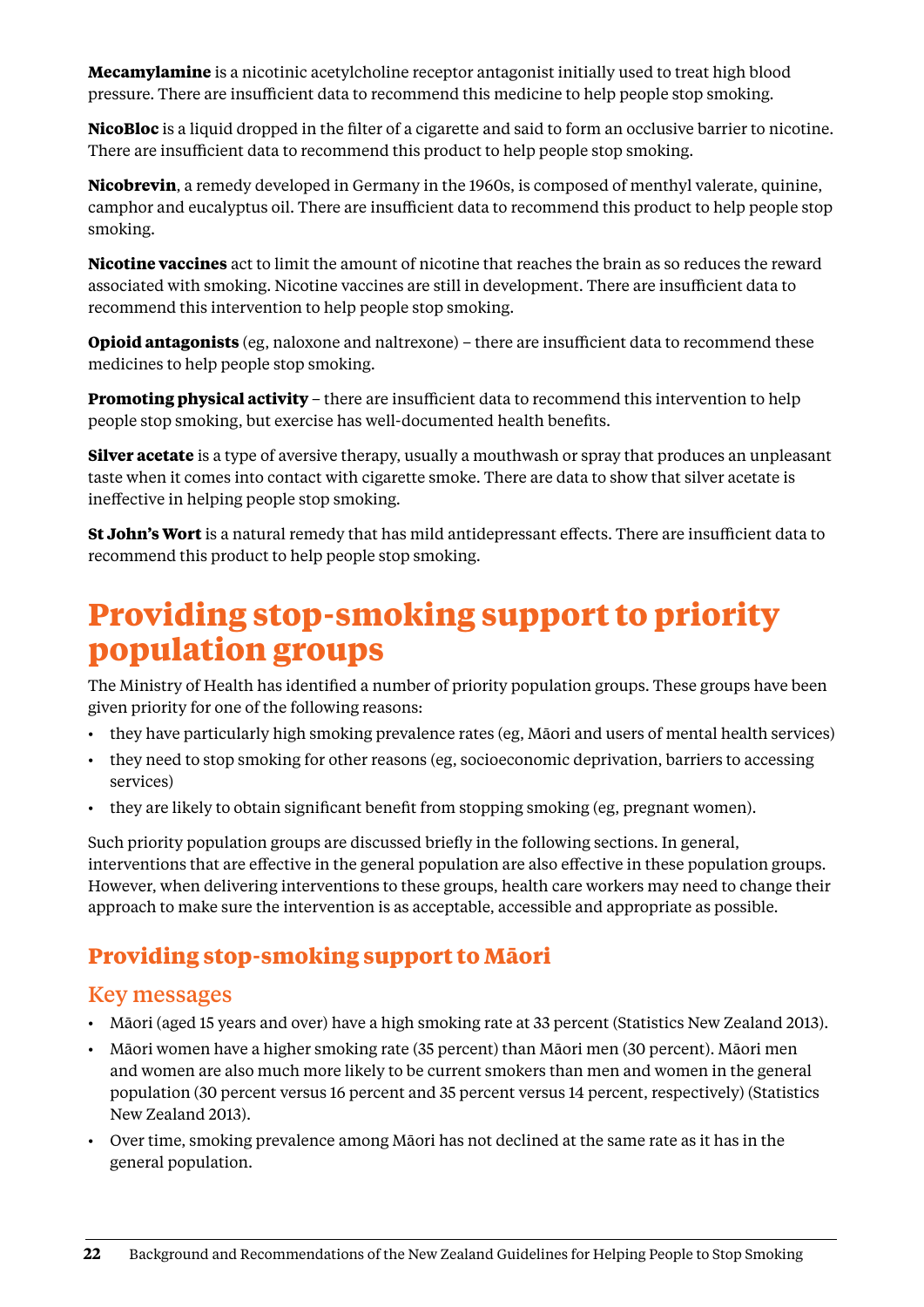- <span id="page-26-0"></span>• Interventions that work in the general population (eg, behavioural support and stop-smoking medicines) appear to be at least as effective for Māori (Ministry of Health 2003). For example, one well-conducted randomised controlled trial showed bupropion was effective in assisting Māori to stop smoking (Holt et al 2005).
- • Data from 2009 show that Māori smokers who had seen a health care worker in the last 12 months were more likely than non-Māori to have been referred to a stop-smoking service or to have been given stopsmoking medication (42 percent for Māori versus 36 percent for non-Māori) (Ministry of Health 2011).
- • In general though, Māori are slightly less likely to use stop-smoking support in their quit attempts than non-Māori (33 percent versus 38 percent), but this difference is not statistically significant (Ministry of Health 2011).
- Data suggest that financial cost, effort, pervasive smoking among family and peers, environments accepting of smoking and perceived cultural inappropriateness of treatments are all barriers to Māori accessing stop-smoking support (Thompson-Evans et al 2011).
- • Cytisine, if presented as a rongoā Māori (traditional Māori healing method), could be an attractive treatment option for Māori (Thompson-Evans et al 2011).
- • Stop-smoking interventions for Māori need to address nicotine dependence, provide support and be delivered in a way that is culturally appropriate and inclusive of whānau as much as possible (Fernandez and Wilson 2008). It is also important to give Māori who smoke a choice of different treatment options (Glover and Cowie 2010).

## Recommendations

- • Offer Māori smokers support that incorporates components known to be effective (such as stopsmoking medication). **[Grade**  $\checkmark$ ]
- • Where available, offer culturally appropriate stop-smoking services to Māori. **[Grade C]**
- • Health care workers should be familiar with the stop-smoking services that are available for Māori locally (such as local Aukati KaiPaipa providers) and nationally (such as Quitline), so they can refer appropriately. **[Grade**  $\checkmark$ ]
- Stop-smoking practitioners who provide support to Māori smokers should seek training so that they are technically and culturally competent in this role. **[Grade**  $\checkmark$ ]

# **Providing stop-smoking support to Pacific peoples**

#### Key messages

- Pacific peoples in New Zealand have a high smoking rate at 23 percent (currently smoking, 15 years of age and over) (Statistics New Zealand 2013). By gender, 26 percent of Pacific men and 21 percent of Pacific women are current smokers (Statistics New Zealand 2013). Pacific adults are 1.5 times more likely to be current smokers than adults in the general population (23 percent versus 15 percent) (Statistics New Zealand 2013).
- • There are limited data on effective interventions for Pacific smokers. However, interventions known to work in the general population (for example, behavioural support and stop-smoking medicines) are likely to be just as effective for Pacific peoples.
- Stop-smoking interventions for Pacific peoples need to address nicotine dependence, provide support and be delivered in a way that is culturally appropriate and inclusive of fānau as much as possible. It is also important to give Pacific smokers a choice of different treatment options.

- • Offer all Pacific smokers stop-smoking interventions that incorporate components known to be effective (such as those identified in the previous sections). **[Grade**  $\checkmark$ ]
- • Offer culturally appropriate services where available. **[Grade C]**
- • Stop-smoking practitioners who provide support to Pacific smokers should seek training so that they are technically and culturally competent in this role. **[Grade**  $\checkmark$ ]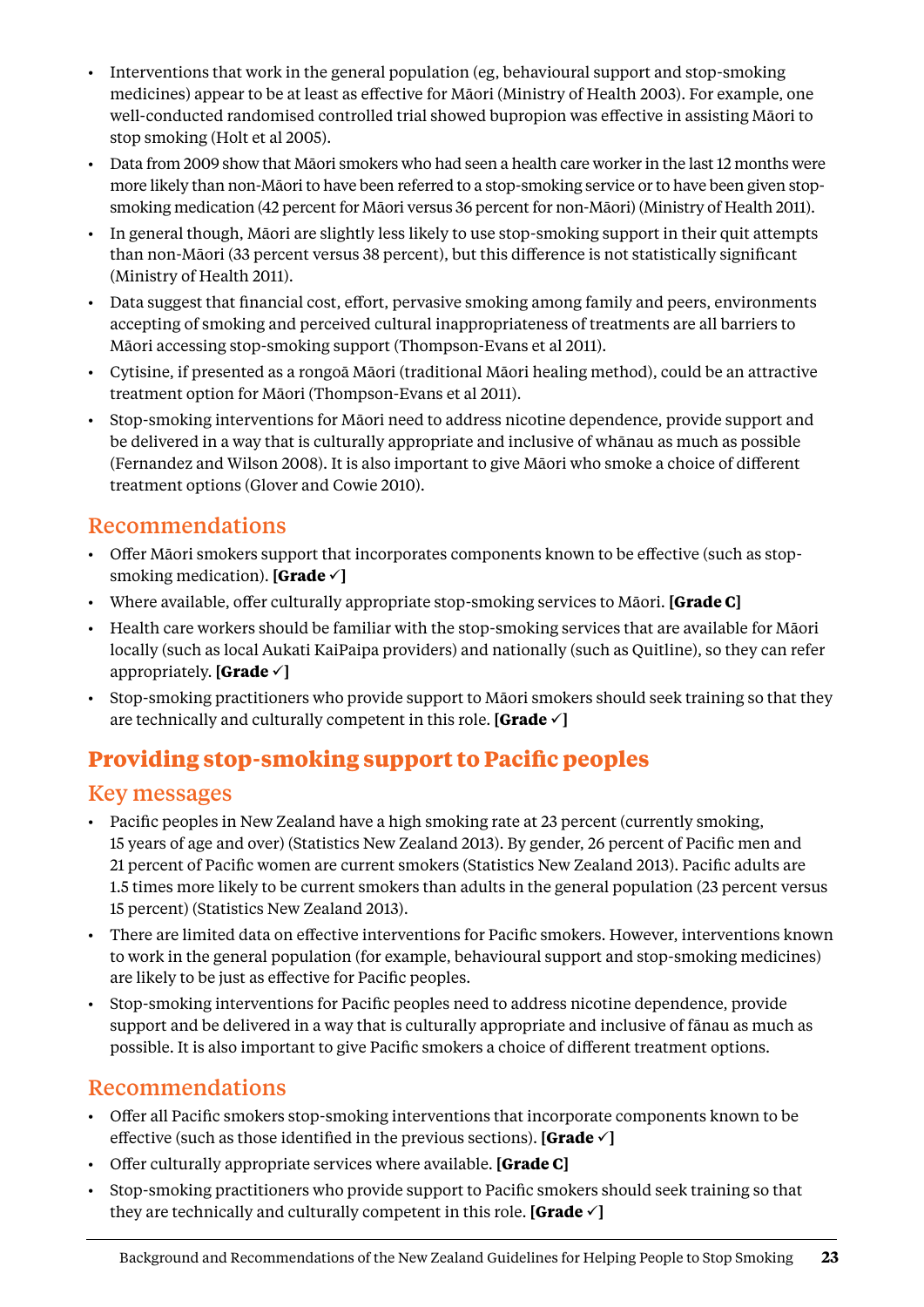# <span id="page-27-0"></span>**Providing stop-smoking support to Asian peoples**

#### Key messages

- • The prevalence of smoking among Asian peoples living in New Zealand is lower than for most other ethnic groups, with 8 percent currently smoking (Statistics New Zealand 2013). However, the prevalence of smoking varies widely within the 'Asian' ethnic group depending on country of origin. It also varies significantly by sex, with 13 percent of Asian males and 3 percent of Asian females currently smoking (Statistics New Zealand 2013).
- • Evidence on Asian-specific stop-smoking interventions is insufficient to draw any conclusions. However, interventions known to work in the general population (for example, behavioural support and stop-smoking medicines) are likely to be just as effective for Asian peoples.
- • Stop-smoking interventions for Asian peoples need to address nicotine dependence, provide support and be delivered in a way that is culturally appropriate (Asian Public Health Project Team 2003).

#### Recommendations

- • Offer all Asian smokers stop-smoking interventions that incorporate components known to be effective (such as those identified in the previous sections). **[Grade**  $\checkmark$  **]**
- • Offer culturally appropriate services where available. **[Grade C]**
- • Stop-smoking practitioners who provide support to Asian people who smoke should seek training so that they are technically and culturally competent in this role. **[Grade**  $\checkmark$ ]

### **Providing stop-smoking support to pregnant and breastfeeding women**

- • For many young women, smoking remains a social norm. Smoking rates in women are highest in the age range where most women have children (Statistics New Zealand 2013). Rates of smoking during pregnancy are estimated to be around 18 percent in New Zealand (NZCOM and MMPO 2010).
- • Smoking during pregnancy poses substantial risks to the pregnancy (eg, miscarriage, stillbirth, premature delivery, placenta previa and placental abruption), the newborn baby (eg, low birthweight) and the infant (eg, sudden unexplained death in infancy (SUDI), otitis media and learning difficulties) (Haustein 1999).
- • Stopping smoking as early as possible during the pregnancy can reduce the above risks.
- When pregnant women stop smoking, both mother and child benefit. All women of childbearing age should be encouraged to stop smoking and women who are already pregnant should be encouraged to stop smoking continuously throughout their pregnancy (from as early in the pregnancy as possible into the post-partum period).
- • Pregnant women expect clear, honest, non-judgemental communication about smoking (Prileszky and Eddy 2012).
- • Individual behavioural support for pregnant smokers has been found to be effective (West et al 2013). Preventing harm to their unborn baby is a strong motivator for pregnant women to become smokefree (Synovate 2009).
- Individual empowerment (belief that they can stop smoking completely) may be important in motivating change in smoking behaviour (Prileszky and Eddy 2012).
- • Recommend referral to a stop-smoking service to every pregnant woman who smokes (Allen et al 2012).
- • Pregnant women need services that are appropriate and meaningful and that deliver support in a timely manner. Offering the partner and wider whānau referral to a stop-smoking service will also help the pregnant woman to stop (Allen et al 2012).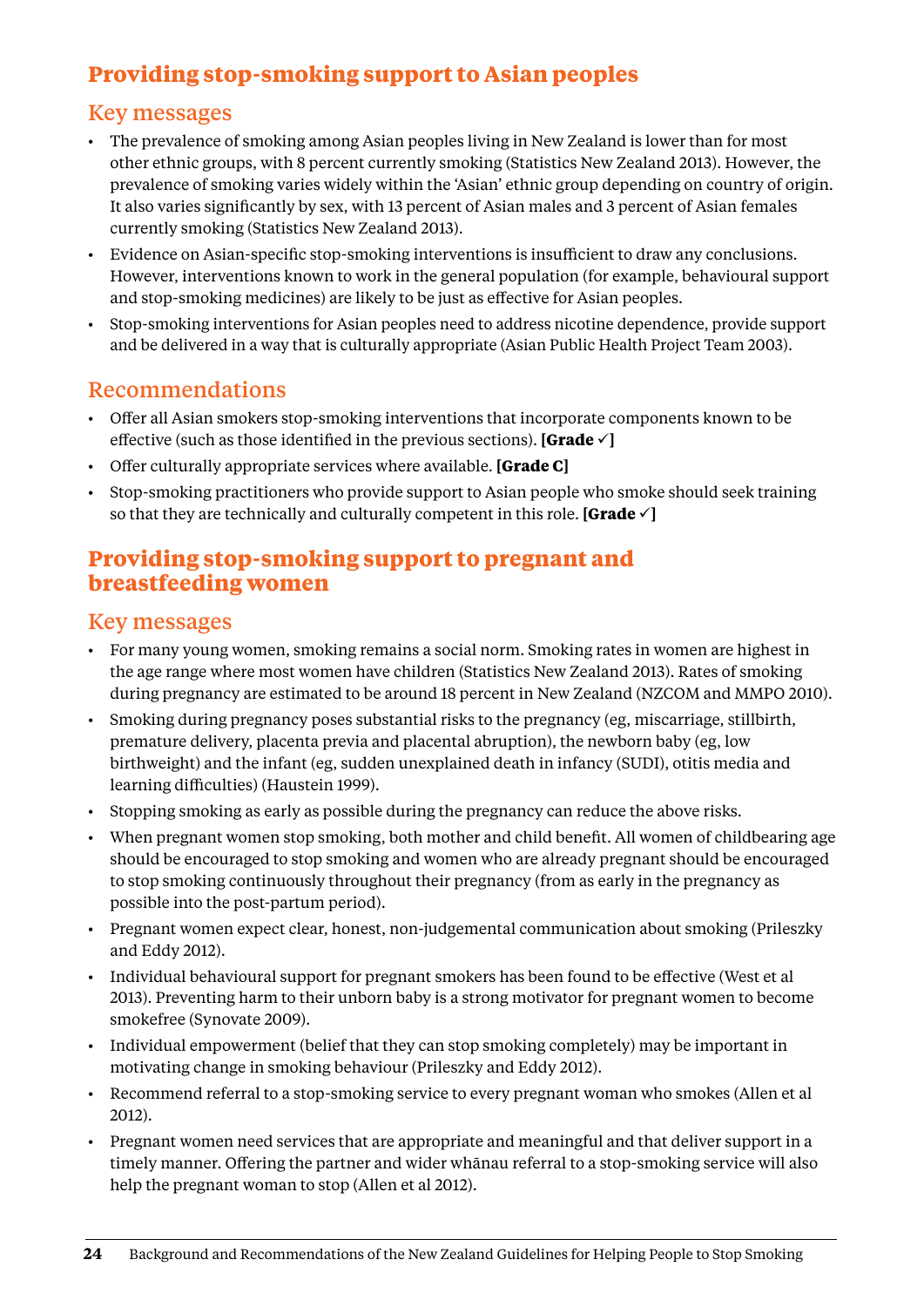- <span id="page-28-0"></span>• Randomised controlled trials of NRT use in pregnant women who smoke have not shown NRT to be effective (Coleman et al 2012). However, in all of these studies the rate of treatment compliance was low. Correlational data from the UK show that pregnant women who used combination NRT were more likely to stop smoking compared with women who did not use a stop-smoking medicine. Single-product NRT use, compared with no medicine, was not associated with higher abstinence rates (Brose et al 2013).
- The use of NRT in pregnancy carries a small potential risk to the fetus, but using NRT is far safer than smoking while pregnant. Blood nicotine levels are typically lower when using NRT, and NRT delivers nicotine more slowly compared with smoking. Furthermore, NRT delivers nicotine without the other harmful substances contained in tobacco smoke.
- Expert opinion suggests that pregnant women can use NRT once they have been advised of the potential risks and benefits (Benowitz and Dempsey 2004). If a patch is judged to be the most appropriate NRT product, then the pregnant woman should remove it overnight (Benowitz and Dempsey 2004).
- • Nicotine freely passes in and out of breast milk, depending on the concentration of nicotine in the maternal blood (which is affected by cigarette consumption, frequency of breastfeeding and the time between smoking and breastfeeding). Where a breastfeeding mother is using NRT, it is unlikely that the very low level of exposure will be harmful to the infant due to the relatively low oral availability of nicotine (Benowitz and Dempsey 2004). Either way, it is important to emphasise the importance of continuing to breastfeed, regardless of smoking status.
- Second-hand tobacco smoke is also known to have harmful health effects on young children.
- Although a number of women manage to stop smoking during pregnancy, rates of relapse after birth are high (Fang et al 2004). There are no data indicating that any specific intervention is more effective at preventing relapse than others (Myers et al 2009). However, women should still be offered ongoing support to remain smokefree after birth.

#### Recommendations

- • All health care workers should briefly advise pregnant and breastfeeding women who smoke to stop. **[Grade A]**
- • Offer all pregnant and breastfeeding women who smoke multi-session, behavioural, stop-smoking interventions without delay from a dedicated stop-smoking service. **[Grade A]**
- • Women can use NRT in pregnancy and during breastfeeding. Discuss with them the risks versus benefits of using NRT during pregnancy. **[Grade C]**
- • Where women have had a smokefree pregnancy, offer them help to remain smokefree after birth.  $[Grade \sim]$
- • Advise on the benefits of having smokefree homes and cars. **[Grade C]**

# **Providing stop-smoking support to children and young people**

- • Younger adults (aged 20 to 29 years) are more likely to be current smokers compared with older adults (Statistics New Zealand 2013). The current rate of daily smoking in people aged between 15 and 19 years is 11 percent, compared with 18 percent in 2006 (Statistics New Zealand 2013). However, the rate of smoking among young people varies considerably by gender and ethnicity.
- • There is insufficient evidence to confirm the effectiveness of interventions specifically aimed at helping young people stop smoking, or to recommend integrating any particular models into standard practice (Grimshaw et al 2006).
- • It is likely that, to be effective, interventions aimed at young people need to differ from those developed for adults, given that these two groups differ in lifestyle and in attitudes to smoking and stopping smoking. Interventions that may be acceptable for young people who smoke include support from family, friends and community, incentives, physical activity and group support (Marsh et al 2013).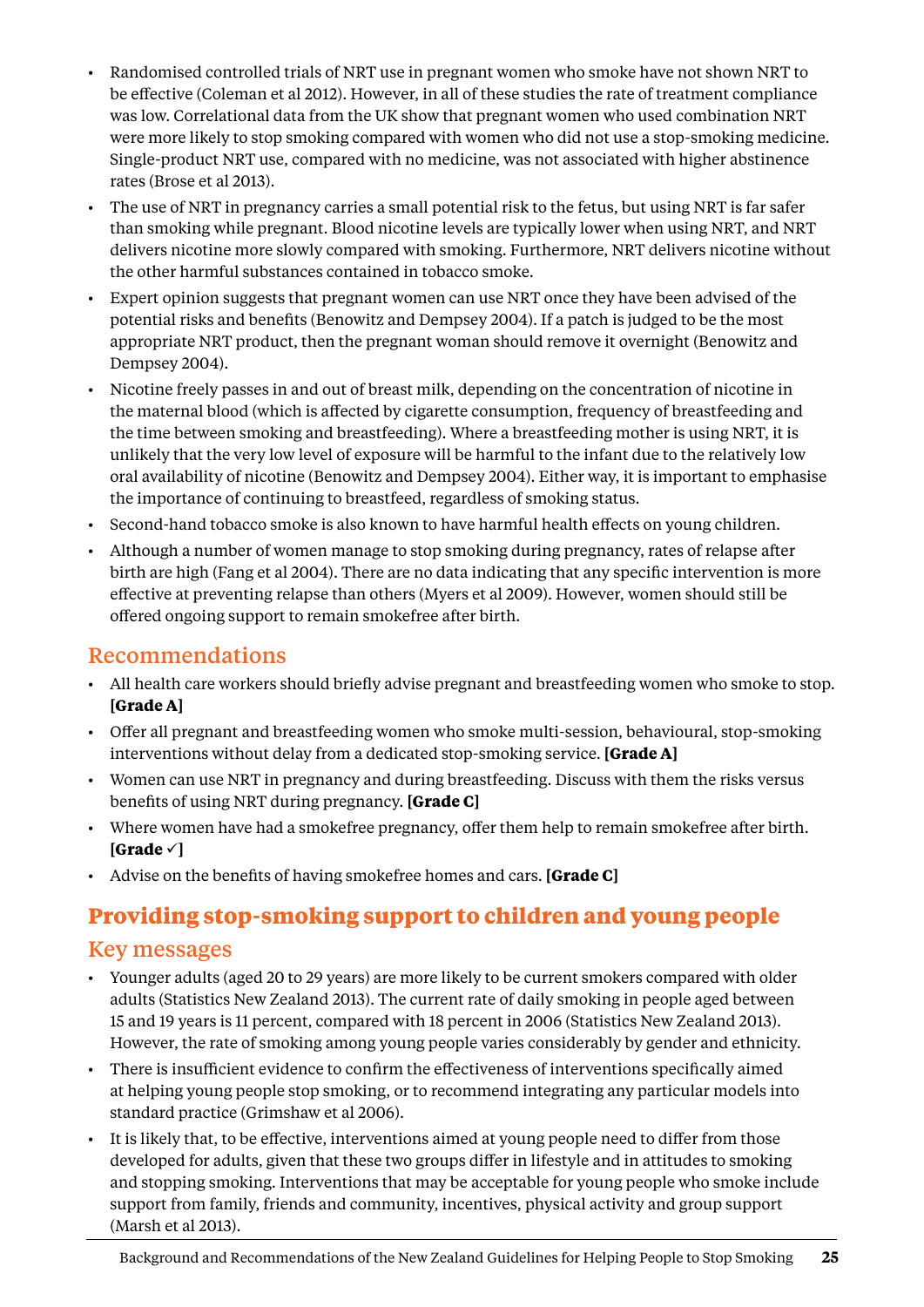- <span id="page-29-0"></span>• There is insufficient evidence to state that using NRT improves long-term abstinence rates among young smokers (West et al 2013). Nevertheless, expert opinion is that NRT may be considered for use by young people who want help to stop smoking.
- Health care workers should be aware of the risks of second-hand smoke to children and young people exposed to smoking by their families in their homes. On these grounds alone, health care workers should offer brief advice and cessation support to family members who smoke.

## Recommendations

- • Offer stop-smoking interventions that incorporate components known to be effective (such as those identified in the previous sections) to young people who smoke. **[Grade**  $\checkmark$  ]
- • Young people (aged 12–18 years) who are dependent on nicotine can use NRT if it might help them stop smoking. **[Grade C]**

## **Providing stop-smoking support to hospitalised and preoperative patients**

#### Key messages

- • Hospitalisation provides an important opportunity to assist people to stop smoking. These people include not only patients who smoke but also the parents and other family members of hospitalised children.
- • Cessation support (behavioural support and stop-smoking medicines), when given to hospital inpatients, is effective in promoting long-term abstinence regardless of patient diagnosis, but only if it continues for at least one month after discharge (West et al 2013).
- • Randomised controlled trials show that preoperative smoking interventions, combining behavioural support and NRT, improve short- and long-term abstinence rates. Intensive interventions that begin four to eight weeks before surgery appear to have the greatest impact on perioperative complications and long-term abstinence (Thomsen et al 2010).
- • Stopping smoking before surgery decreases the risk of wound infection, delayed wound healing, and post-operative pulmonary and cardiac complications (Thomsen et al 2010).
- Although people gain the greatest benefits from stopping for at least eight weeks before surgery, there is no evidence that stopping within a shorter period before surgery increases risk, compared with the risk of continuing to smoke (Myers et al 2011).

- Provide brief advice to stop smoking to all hospitalised people who smoke. **[Grade A]**
- Provide NRT to hospitalised people who smoke to help manage tobacco withdrawal symptoms.  $[Grade \sim]$
- • Arrange multi-session intensive support and medication for all hospitalised patients who smoke and want help with stopping, and follow them up for at least one month after discharge. **[Grade A]**
- • Advise smokers awaiting surgery to stop smoking and offer them cessation support before surgery. **[Grade A]**
- • All hospitals should have systems for helping patients to stop smoking. These include routinely providing advice to stop smoking, offering cessation support and referring those who want help to a stop-smoking service. **[Grade B]**
- • Advise parents and family members of hospitalised children to stop smoking and offer them support to help them quit. **[Grade**  $\checkmark$ ]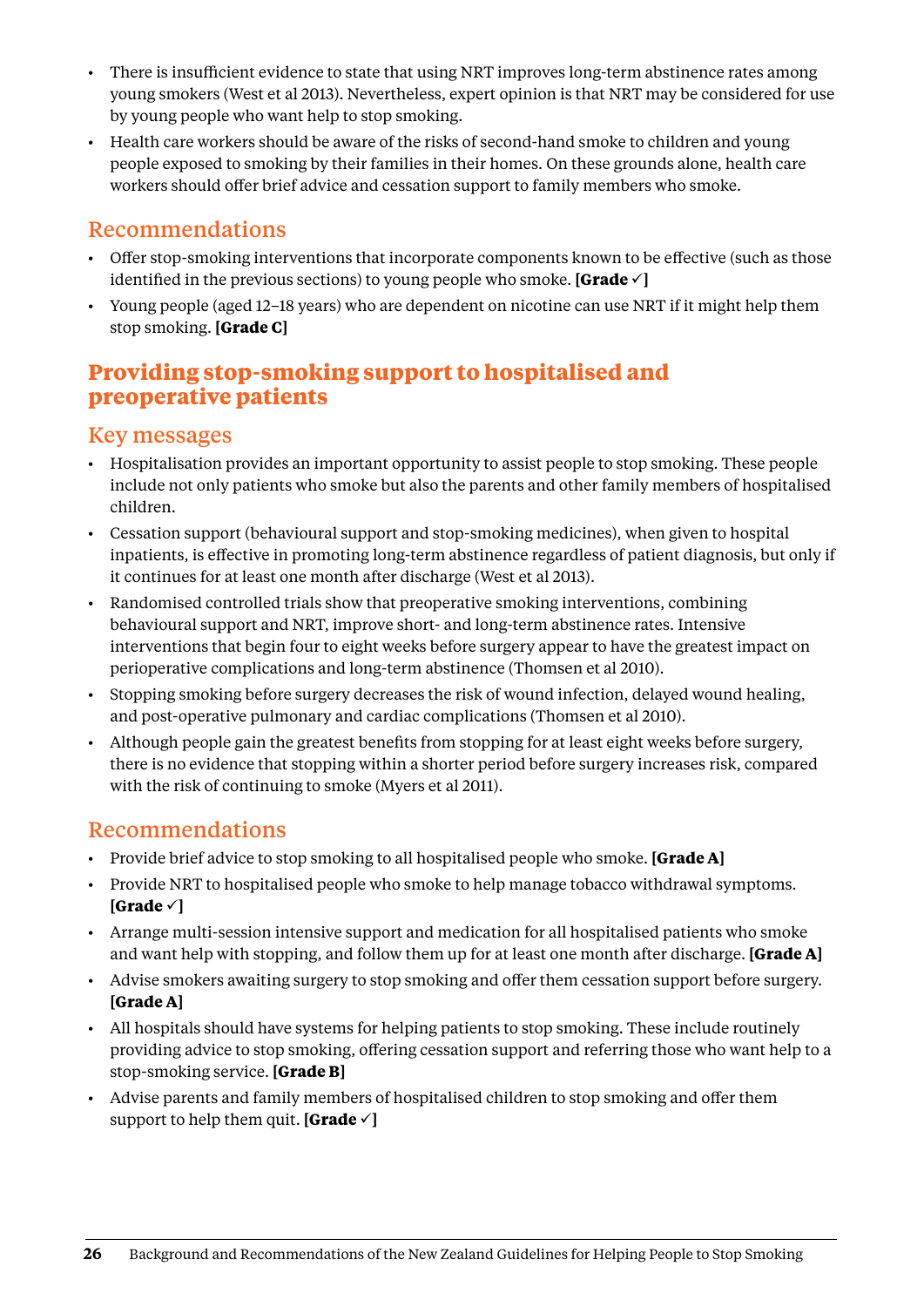### <span id="page-30-0"></span>**Providing stop-smoking support to people who use mental health services**

#### Key messages

- • People with mental health disorders have particularly high smoking rates. They smoke approximately one-third of all cigarettes smoked in New Zealand (Tobias et al 2008).
- Smokers with mental illness are motivated to stop smoking (Siru et al 2009).
- Smokers with mental illness are typically more dependent and smoke more cigarettes than smokers without mental illness (de Leon and Diaz 2005). People who are more highly dependent benefit from more intensive support (eg, a face-to-face programme) to help them stop smoking.
- More intensive stop-smoking interventions appear to work well with this group. Such interventions should include multi-session support and stop-smoking medication (Royal College of Physicians and Royal College of Psychiatrists 2013).
- Short-term abstinence from smoking is associated with a number of tobacco withdrawal symptoms, including low mood and irritability. However, long-term abstinence is associated with statistically significant improvements in psychological wellbeing. Stopping smoking does not appear to be associated with an increase in anxiety or stress and may reduce the incidence of depression (Taylor et al 2013). Stopping smoking can cause a relapse of depression in some people, but this is rare and is not a sufficient reason to withhold support for stopping smoking. Instead, it is a reason to more closely monitor the mental health of people in this group when they are trying to stop smoking.
- • Evidence is insufficient to conclude that using NRT improves long-term abstinence rates among people with mental illness who smoke (West et al 2013). Nevertheless, expert opinion is that NRT may be considered for use by people in this group who want help to stop smoking.
- • Bupropion can increase smoking abstinence rates in smokers with schizophrenia, without jeopardising their mental state (Tsoi et al 2013).
- • Varenicline can be used by people with mental illness. There is evidence from one randomised controlled trial that varenicline, compared with placebo, increases long-term abstinence rates in adults with stably treated current or past major depression (Anthenelli et al 2013). There is evidence from randomised controlled trials that varenicline can increase short-term abstinence rates in people with schizophrenia, but no evidence that it increases long-term abstinence rates in this population of smokers (Tsoi et al 2013).
- • Since varenicline came on the market, a number of serious adverse events such as depression, suicidal ideation and suicide – have been reported. Although there is no evidence that varenicline was the cause, caution is warranted and people using varenicline should have regular follow-up and be monitored for adverse events.
- Smoking tobacco can alter the metabolism of a number of medicines, primarily because substances in tobacco smoke increase enzyme activity (Kroon 2007). When a person stops smoking, the enzyme activity returns to 'normal' (slows down) which may result in increased blood levels of these medicines. Monitor the level of the medication; it may be necessary to reduce the dosage, but this is not always the case.

- • Provide brief advice to stop smoking to all users of mental health services who smoke. **[Grade A]**
- • Offer effective interventions (such as those identified in the previous sections) to people with mental health disorders who smoke. **[Grade**  $\checkmark$  ]
- • Carefully monitor people with mental health disorders who stop smoking while still using medication for their mental health disorder, as the dosage of their medication may need to be reduced. **[Grade A]**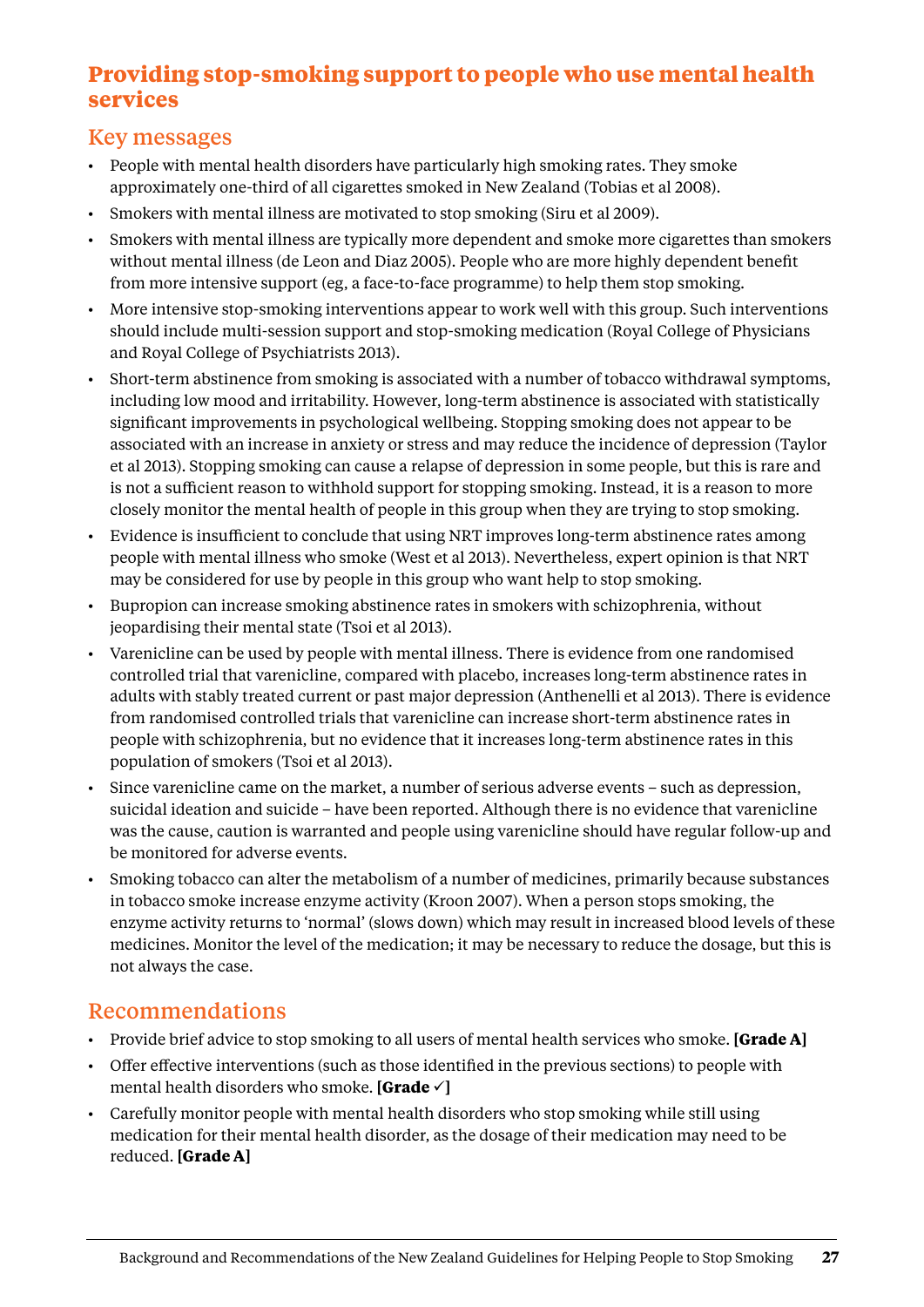### <span id="page-31-0"></span>**Providing stop-smoking support to users of addiction treatment services**

#### Key messages

- • A high proportion of people with substance use disorders smoke tobacco, with rates of daily smoking as high as 73 percent (Adamson et al 2006).
- • Overall, evidence indicates that stop-smoking interventions can increase short-term abstinence rates in people with substance use disorders (Prochaska et al 2004).
- There is concern that stopping smoking may undermine a patient's treatment for alcohol or drug addiction. Data from randomised controlled trials generally show that stop-smoking treatments do not make alcohol and drug treatments less effective (Prochaska et al 2004).
- • Users of addiction treatment services should have access to stop-smoking services that combine multi-session support and medication.
- • Evidence is insufficient to conclude that using stop-smoking medicines improves long-term abstinence rates among users of addiction treatment services who smoke. Nevertheless, expert opinion is that these medicines may be considered, where appropriate, for use by people in this group who want help to stop smoking.

#### Recommendations

- Provide brief advice to stop smoking to all users of addiction treatment services who smoke. **[Grade A]**
- • Offer effective stop-smoking interventions (such as those identified in the previous sections) to smokers who use addiction treatment services. **[Grade** $\checkmark$ ]

# **Providing stop-smoking support to people who make repeated quit attempts**

#### Key messages

- The majority of successful quit attempts are unplanned or spontaneous, so support people to stop whenever they are ready. Learn lessons from previous quit attempts and at the next attempt address factors associated with previous failures (such as high nicotine dependence).
- • People who make repeated unsuccessful quit attempts are likely to be highly dependent smokers (Partos et al 2013) and may require more intensive support to succeed.
- • There is evidence from randomised controlled trials that people who have tried medication in the past can use bupropion and NRT together successfully (Shiffman et al 2004; Society for Research on Nicotine and Tobacco 2006).
- • Treatment choice should be guided by learning from prior failures and by individual preference. It is likely that a more intensive treatment is required on a subsequent quit attempt.

- • Provide brief advice to stop smoking to all people who have relapsed. **[Grade A]**
- • Offer effective stop-smoking interventions (such as those identified in the previous sections) to people making another quit attempt. **[Grade A]**
- • Services should be able to offer support to people who have relapsed as soon as they request support. They should take past stop-smoking attempts into account when formulating a treatment plan. **[Grade**  $\checkmark$ ]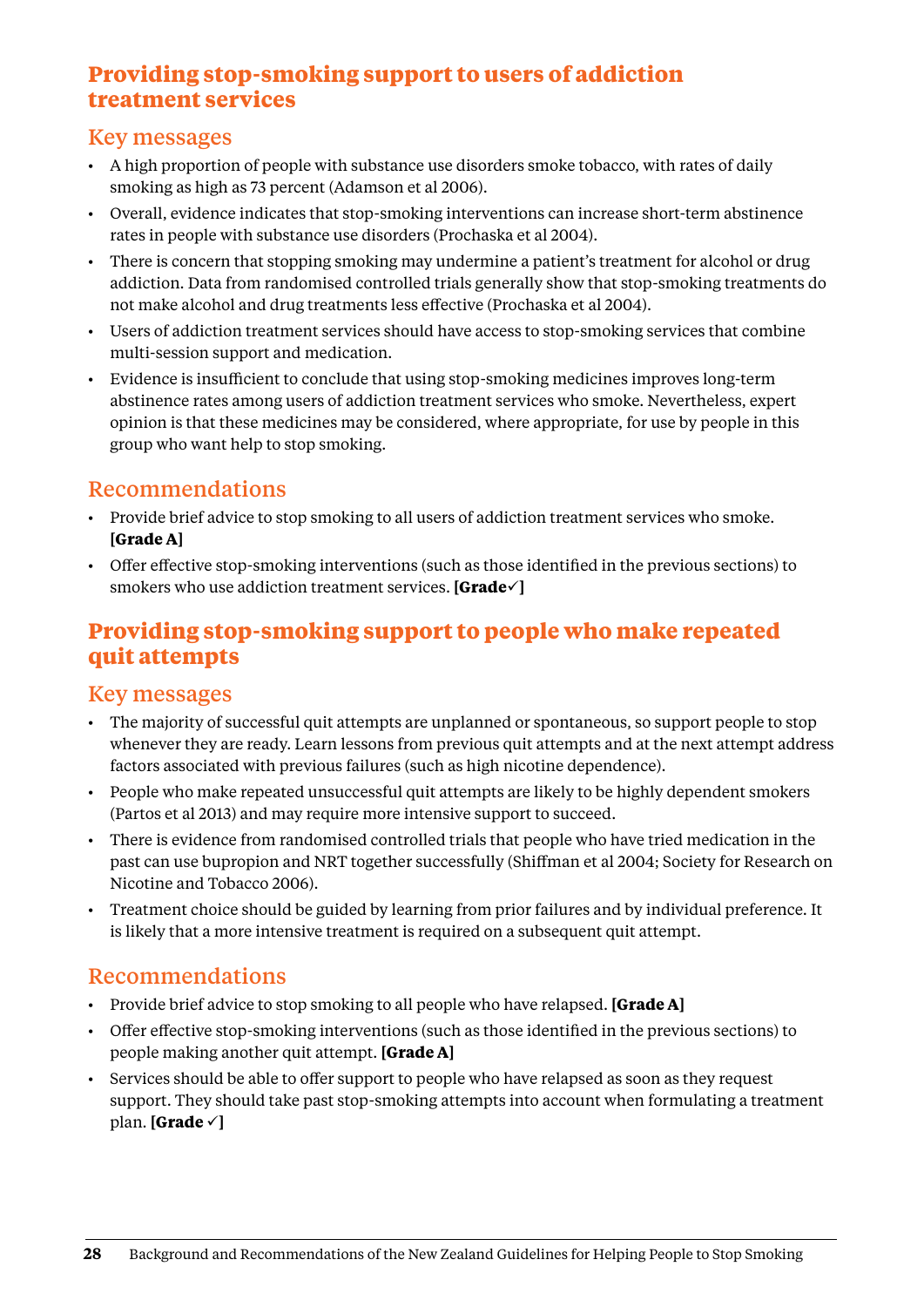# <span id="page-32-0"></span>References

Adamson SJ, Todd FC, Sellman JD, et al. 2006. Coexisting psychiatric disorders in a New Zealand outpatient alcohol and other drug clinical population. *Australian and New Zealand Journal of Psychiatry* 40(2):164–70.

Al-Alawy K, Roche T, Alwali W. 2011. Implementing public health in secondary care: a Rotherham perspective on strategy development and implementation. *Perspectives in Public Health* 131(3): 137–43.

Allen M, Barnes C, Dalley A, et al. 2012. *Best Practice Framework for Dedicated Pregnancy Smoking Cessation Services: Report for the Ministry of Health.* Wellington: Allen & Clarke.

[Anthenelli RM](http://www.ncbi.nlm.nih.gov/pubmed?term=Anthenelli%20RM%5BAuthor%5D&cauthor=true&cauthor_uid=24042367), [Morris C](http://www.ncbi.nlm.nih.gov/pubmed?term=Morris%20C%5BAuthor%5D&cauthor=true&cauthor_uid=24042367), [Ramey TS](http://www.ncbi.nlm.nih.gov/pubmed?term=Ramey%20TS%5BAuthor%5D&cauthor=true&cauthor_uid=24042367), et al. 2013. Effects of varenicline on smoking cessation in adults with stably treated current or past major depression: a randomized trial. *[Annals of Internal Med](http://www.ncbi.nlm.nih.gov/pubmed/24042367)icine* 159(6): 390–400.

Asian Public Health Project Team. 2003. *Asian Public Health Project Report.* Auckland.

Aveyard P, Begh R, Parsons A, West R. 2011. Brief opportunistic smoking cessation interventions: a systematic review and meta-analysis to compare advice to quit and offer of assistance. *Addiction* 107(6): 1066–73.

Bachmann K, Shapiro R, Fulton R, et al. 1979. Smoking and warfarin disposition. *Clinical Pharmacology and Therapeutics* 25(3): 309–15.

Benowitz N, Dempsey D. 2004. Pharmacotherapy for smoking cessation during pregnancy. *Nicotine and Tobacco Research* 6 Suppl 2: S189–202.

Brinson D, Ali W. 2009. The effectiveness of interventions to increase the delivery of effective smoking cessation treatments in primary care settings – the ABCs. *Health Services Assessment Collaboration Report* 2(9).

Brose LS, McEwen A, West R. 2013. Association between nicotine replacement therapy use in pregnancy and smoking cessation. *Drug and Alcohol Dependence* 132(3): 660–4.

Cahill K, Stead LF, Lancaster T. 2012. Nicotine receptor partial agonists for smoking cessation. *Cochrane Database of Systematic Reviews* 4:CD006103.

Coleman T, Chamberlain C, Davey MA, et al. 2012. Pharmacological interventions for promoting smoking cessation during pregnancy. *Cochrane Database of Systematic Reviews* 9:CD010078.

de Leon J, Diaz FJ. 2005. A meta-analysis of worldwide studies demonstrates an association between schizophrenia and tobacco smoking behaviors. *Schizophrenia Research* 76(2–3): 135–7.

Edwards R, Bowler T, Atkinson J, Wilson N. 2008. Low and declining cigarette smoking rates among doctors and nurses: 2006 New Zealand Census data. *New Zealand Medical Journal* 121(1284): 43–51.

Evans M, Lewis GM. 2005. Increase in international normalized ratio after smoking cessation in a patient receiving warfarin. *Pharmacotherapy* 25(11 I): 1656–9.

Fang WL, Goldstein AO, Butzen AY, et al. 2004. Smoking cessation in pregnancy: a review of postpartum relapse prevention strategies. *Journal of American Board of Family Practice* 17(4): 264–75.

Fernandez C, Wilson D. 2008. Maori women's views on smoking cessation initiatives. *Nursing Praxis New Zealand* 24(2): 27–40.

Freund M, Campbell E, Paul C, et al. 2009. Increasing smoking cessation care provision in hospitals: a metaanalysis of intervention effect. *Nicotine and Tobacco Research* 11(6): 650–62.

Glover M, Cowie N. 2010. Increasing delivery of smoking cessation treatments to Maori and Pacific smokers. *New Zealand Medical Journal* 123(1308): 6–8.

Grimshaw G, Stanton A, Lancaster T. 2006. Tobacco cessation interventions for young people. *Cochrane Database of Systematic Reviews* (2).

Hajek P, McRobbie H, Gillison F. 2007. Dependence potential of nicotine replacement treatments: effects of product type, patient characteristics, and cost to user. *Preventive Medicine* 44(3): 230–4.

Hajek P, McRobbie H, Myers K. 2013. Efficacy of cytisine in helping smokers quit: systematic review and metaanalysis. *Thorax* 68: 1037–42 doi:10.1136/thoraxjnl-2012-203035.

Hajek P, Stead LF, West R, et al. 2013. Relapse prevention interventions for smoking cessation. *Cochrane Database of Systematic Reviews (Online)* 8:CD003999.

Haustein KO. 1999. Cigarette smoking, nicotine and pregnancy. *International Journal of Clinical Pharmacology and Therapeutics* 37(9): 417–27.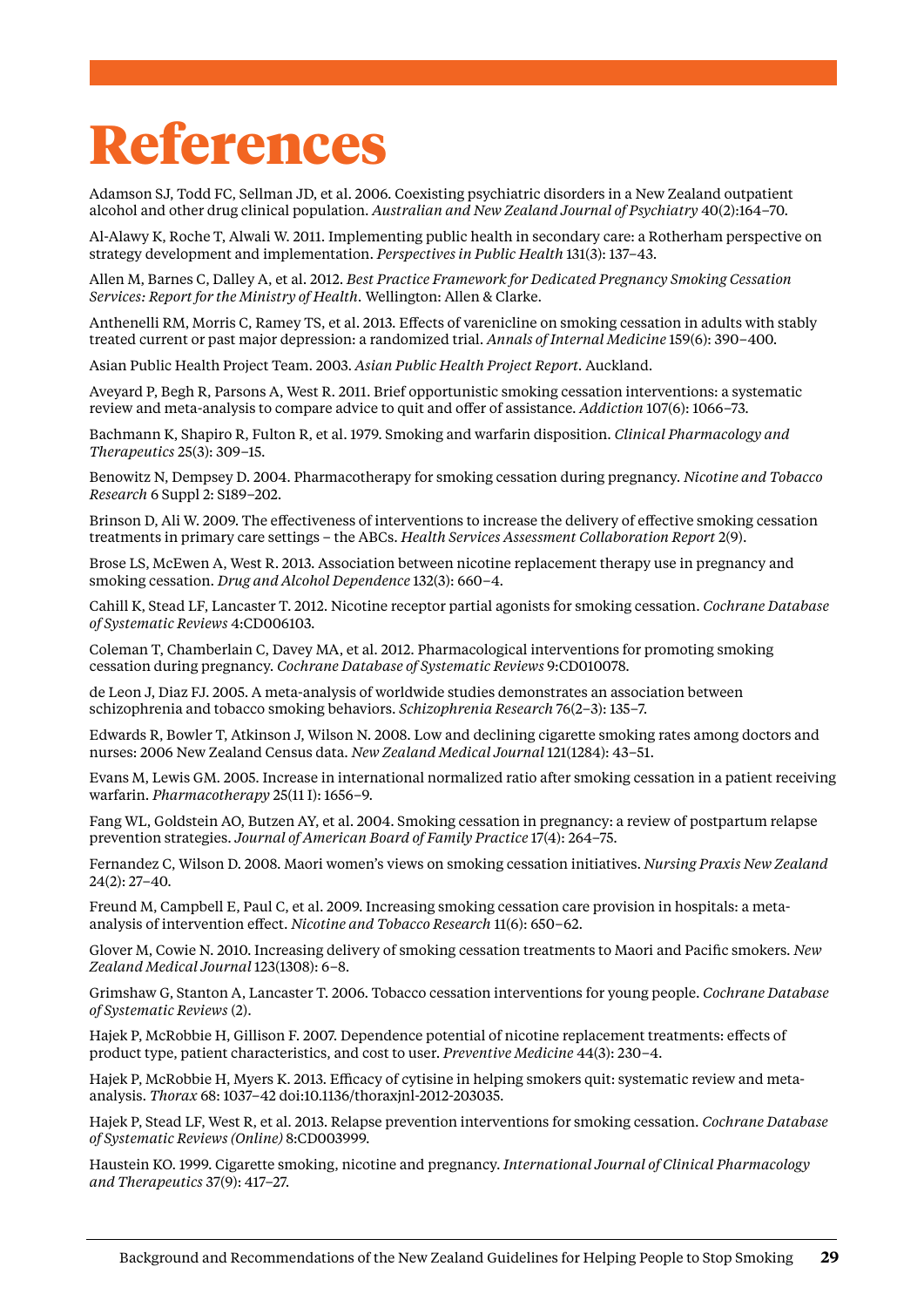Holt S, Timu-Parata C, Ryder-Lewis S, et al. 2005. Efficacy of bupropion in the indigenous Maori population of New Zealand. *Thorax* 60: 120–3.

Jackson G, Bobak A, Chorlton I, et al. 2001. Smoking cessation: a consensus statement with special reference to primary care. *International Journal of Clinical Practice* 55: 385–92.

Kroon LA. 2007. Drug interactions with smoking. *American Journal of Health-System Pharmacy* 64(18): 1917–21.

Kuykendall JR, Houle MD, Rhodes RS. 2004. Possible warfarin failure due to interaction with smokeless tobacco. *Annals of Pharmacotherapy* 38(4): 595–7.

Lancaster T, Stead LF. 2005. Self-help interventions for smoking cessation. *Cochrane Database of Systematic Reviews* (3): Art. no.: CD001118. DOI: 10.1002/14651858.CD001118.pub2.

Lee BL, Benowitz NL, Jacob P, 3rd. 1987. Cigarette abstinence, nicotine gum, and theophylline disposition. *Annals of Internal Medicine* 106(4): 553–5.

Marsh L, Dawson A, McGee R. 2013. What do young New Zealanders want in terms of smoking cessation? *Journal of Smoking Cessation* online first.

Mayo PR. 2001. Effect of passive smoking on theophylline clearance in children. *Therapeutic Drug Monitoring*  23(5): 503–505.

McRobbie H, Whittaker R, Bullen C. 2006. Using nicotine replacement therapy to assist in reducing cigarette consumption befroe quitting another strategy for smoking cessation? *Disease Management and Health Outcomes* 14(6): 335–40.

Michie S, Churchill S, West R. 2011. Identifying evidence-based competences required to deliver behavioural support for smoking cessation. *Annals of Behavioral Medicine* 41(1): 59–70.

Michie S, Hyder N, Walia A, West R. 2011. Development of a taxonomy of behaviour change techniques used in individual behavioural support for smoking cessation. *Addictive Behaviors* 36(4): 315–19.

Ministry of Health. 2003. *Evaluation of culturally appropriate smoking cessation programme for Māori women and their whānau: Aukati KaiPaipa 2000*. Wellington: Ministry of Health.

Ministry of Health. 2008. *Literature Review for the Revision of the New Zealand Smoking Cessation Guidelines.*  Wellington: Ministry of Health.

Ministry of Health. 2011. *Māori Smoking and Tobacco Use 2011*. Wellington: Ministry of Health.

Myers K, West O, Hajek P. 2009. *A Rapid Review of Interventions to Prevent Relapse in Pregnant Ex-smokers: A report to the National Institute for Health and Clinical Excellence.* London.

Myers K, Hajek P, Hinds C, McRobbie H. 2011. Stopping smoking shortly before surgery and postoperative complications: a systematic review and meta-analysis. *Archives of Internal Medicine* 171(11): 983–9.

Myers K, McRobbie H, West O, Hajek P. 2012. *Barriers & facilitators for smoking cessation interventions in acute & maternity services*. London: National Institute for Health and Clinical Excellence. URL:<http://guidance.nice.org.uk/PHG/51>(accessed 11 January 2013).

National Health Committee. 2002. *Guidelines for Smoking Cessation.* Wellington: National Advisory Committee on Health and Disability.

NHMRC. 2009. *NHMRC additional levels of evidence and gradesfor recommendations for developers of guidelines*. Australian National Health and Medical Research Council. URL: www.nhmrc.gov.au/ files\_nhmrc/file/guidelines/ [developers/nhmrc\\_levels\\_grades\\_evidence\\_120423.pdf](http://www.nhmrc.gov.au/_files_nhmrc/file/guidelines/developers/nhmrc_levels_grades_evidence_120423.pdf) (accessed 11 November 2013).

NZCOM (New Zealand College of Midwives) and MMPO. 2010. *MMPO Midwives 2010 Annual Report on Care Activities and Outcomes.* Christchurch: Midwifery and Maternity Providers Organisation.

Partos TR, Borland R, Yong HH, et al. 2013. The quitting rollercoaster: how recent quitting history affects future cessation outcomes (data from the International Tobacco Control 4-country cohort study). *Nicotine and Tobacco Research* 15(9): 1578–87.

Prileszky G, Eddy A. 2012. *The role of the midwife in smoking cessation: expectations and experiences of young pregnant women*. Tobacco-Free Aotearoa Conference, Wellington, New Zealand. URL: [http://smokefree.org.](http://smokefree.org.nz/215pm-friday-9-november-5) [nz/215pm-friday-9-november-5](http://smokefree.org.nz/215pm-friday-9-november-5) (accessed 30 October 2013).

Prochaska JJ, Delucchi K, Hall SA. 2004. A meta-analysis of smoking cessation interventions with individuals in substance abuse treatment or recovery. *Journal of Consulting and Clinical Psychology* 72(6): 1144–56.

Prochaska JJ, Das S, Benowitz NL. 2013. Cytisine, the world's oldest smoking cessation aid. *British Medical Journal* 347: f5198.

The Quit Group. 2012. *The Quit Group Service Longitudinal Client Survey Six Month Follow-Up.* URL: www.quit.org. nz/file/six-month-survey-full-report-final.pdf (accessed 14 April 2014).

Royal College of Physicians, Royal College of Psychiatrists. 2013. *Smoking and Mental Health*. London: RCP.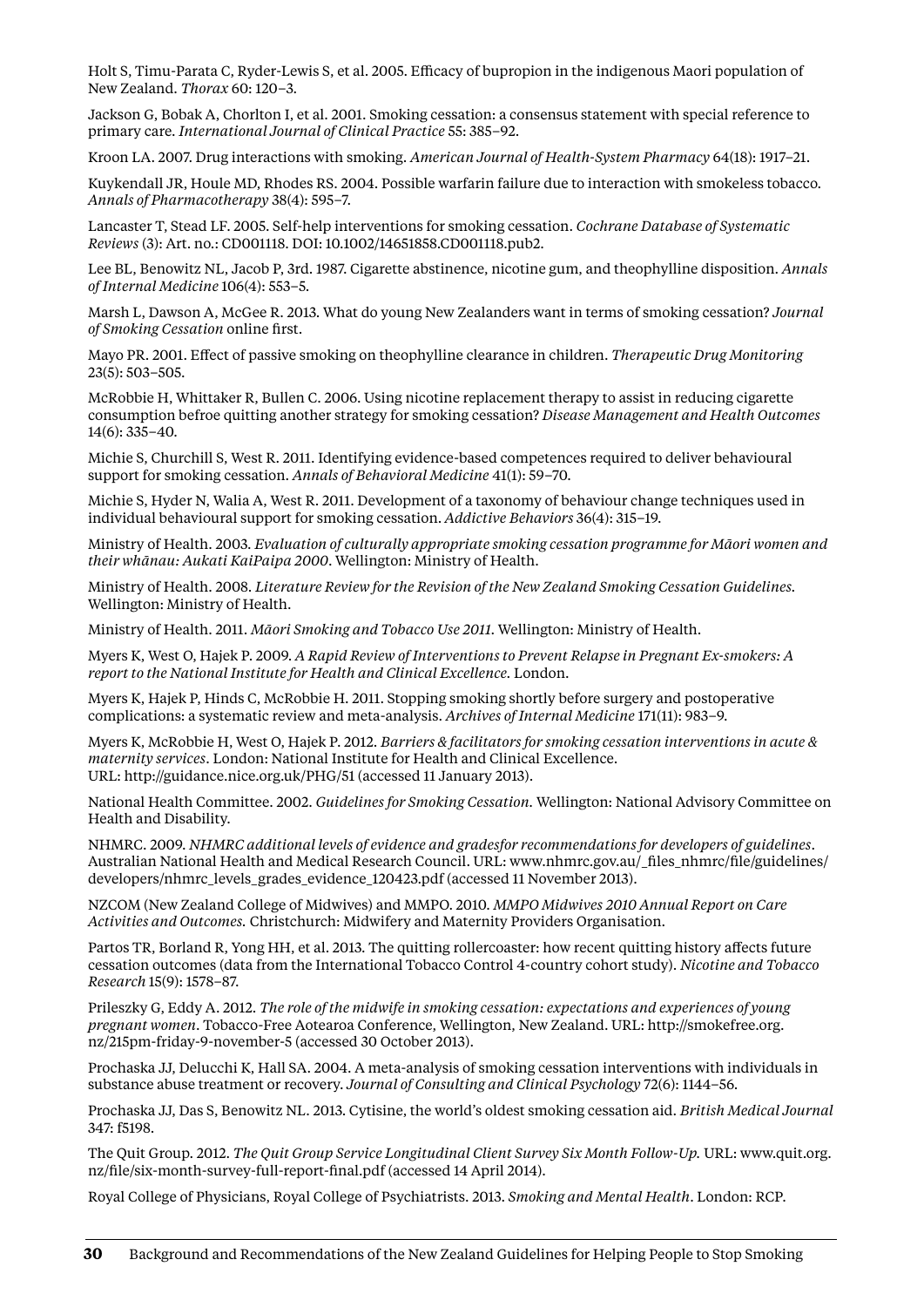Russell MA, Wilson C, Taylor C, Bake CD. 1979. Effect of general practitioners' advice against smoking. *British Medical Journal* 2: 231–5.

Shiffman S, Dresler CM, Rohay JM. 2004. Successful treatment with a nicotine lozenge of smokers with prior failure in pharmacological therapy. *Addiction* 99(1): 83–92.

Siru R, Hulse GK, Tait RJ. 2009. Assessing motivation to quit smoking in people with mental illness: a review. *Addiction* 104(5): 719–33.

Society for Research on Nicotine and Tobacco. 2006. *A pooled-analysis of varenicline, an alpha 4 beta 2 nicotinic receptor partial agonist vs. bupropion for smoking cessation (PA9-2)*. 12th Annual Meeting, Orlando, Florida.

Statistics New Zealand. 2013. *2013 Census Results – smoking*. URL: [www.stats.govt.nz/Census/2013-census/data-tables/total-by-topic.aspx](http://www.stats.govt.nz/Census/2013-census/data-tables/total-by-topic.aspx) (accessed 14 April 2014).

Stead LF, Buitrago D, Preciado N, Sanchez G, Hartmann-Boyce J, Lancaster T. 2013. Physician advice for smoking cessation. *Cochrane Database of Systematic Reviews* (5): CD000165.

Synovate. 2009. *Smoking and Pregnancy Audience Research: Identifying motivational messages and communication channels.* URL: [www.hpa.org.nz/sites/default/files/Smoking-and-Pregnancy-Audience-Research\\_0.pdf](http://www.hpa.org.nz/sites/default/files/Smoking-and-Pregnancy-Audience-Research_0.pdf) (accessed 30 October 2013).

Taylor G, McNeill A, Girling A, Aveyard P. 2013. A meta-analysis of change in psychological well-being after smoking cessation. *Annual Meeting of the Society for Research on Nicotine and Tobacco*. Boston.

Thompson-Evans TP, Glover MP, Walker N. 2011. Cytisine's potential to be used as a traditional healing method to help indigenous people stop smoking: a qualitative study with Maori. *Nicotine and Tobacco Research* 13(5): 353–60.

Thomsen T, Villebro N, Moller AM. 2010. Interventions for preoperative smoking cessation. *Cochrane Database of Systematic Reviews* (7): CD002294.

Tobias M, Templeton R, Collings S. 2008. How much do mental disorders contribute to New Zealand's tobacco epidemic? *Tobacco Control* 17(5): 347–50.

Tsoi DT, Porwal M, Webster AC. 2013. Interventions for smoking cessation and reduction in individuals with schizophrenia. *Cochrane Database of Systematic Reviews* 2: CD007253.

UK Medicines Information. 2012. Which medicines need dose adjustment when a patient stops smoking? URL: [www.ukmi.nhs.uk/activities/medicinesQAs/default.asp](http://www.ukmi.nhs.uk/activities/medicinesQAs/default.asp) (accessed 14 April 2014).

USDHHS. 2008. *Treating Tobacco Use and Dependence: 2008 Update*. Rockville, MD: United States Department of Health and Human Services, Agency for Healthcare Research Quality.

Wenzel-Seifert K, Koestlbacher A, Haen E. 2011. Dose-dependent effects of cigarette smoking on serum concentrations of psychotropic drugs. *Therapeutic Drug Monitoring* 33(4): 481–2.

West R, Raw M, McNeill A, et al. 2013. *Tools to promote implementation of FCTC Article 14 on tobacco cessation: Effectiveness and Affordability Review (EAR) key messages*. London, UKCTAS. Woolf KJ, Zabad MN, Post JM, et al. 2012. Effect of nicotine replacement therapy on cardiovascular outcomes after acute coronary syndromes. *American Journal of Cardiology* 110(7): 968–70.

Zatonski W, Cedzynska M, Tutka P, West R. 2006. An uncontrolled trial of cytisine (Tabex) for smoking cessation. *Tobacco Control* 15(6): 481–4.

Zevin S, Benowitz NL. 1999. Drug interactions with tobacco smoking: an update. *Clinical Pharmacokinetics* 36(6): 425–38.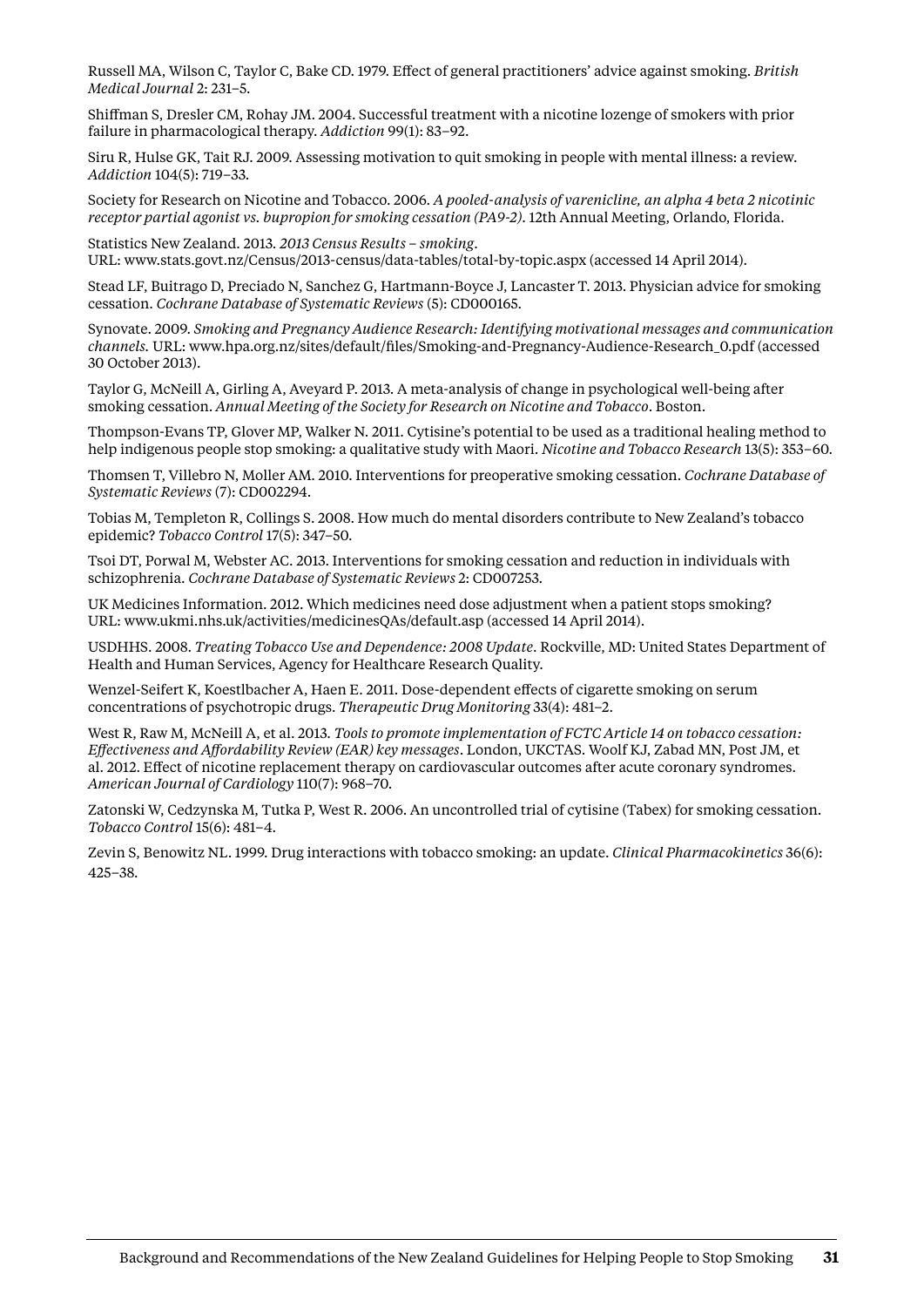# <span id="page-35-0"></span>Appendix 1: The Guidelines development process

The *New Zealand Smoking Cessation Guidelines* were first published in 1999 and later revised in 2002. In 2006 the Ministry of Health commissioned a consortium led by The University of Auckland's Clinical Trials Research Unit to update those Guidelines, which were published in 2007.

# **2014 Guidelines development**

*The New Zealand Guidelines for Helping People to Stop Smoking* provide an update of the 2007 *New Zealand Smoking Cessation Guidelines*. This update was led by Dr Hayden McRobbie and reviewed by members of the 2007 Guidelines group (see below). The update was based on a recent review of stopsmoking interventions, which produced specific recommendations for use in developing national guidelines (West et al 2013). The Guidelines and the *Background and Recommendations* document were also sent to key stakeholders in the health and tobacco control sectors for external consultation.

# **2007 Guidelines development**

The following people contributed to the development of the 2007 *New Zealand Smoking Cessation Guidelines*. The list below identifies their affiliations and competing interests at the time when the Guidelines were being developed.

- • Haikiu Baiabe, Pacific Islands Heartbeat
- • Denise Barlow, National Heart Foundation of New Zealand
- • Kaaren Beverley
- • Dr Chris Bullen, Clinical Trials Research Unit, The University of Auckland
- Stewart Eadie, National Heart Foundation of New Zealand
- Trish Fraser, Global Public Health
- Dr Marewa Glover, Auckland Tobacco Control Research Centre, School of Population Health, The University of Auckland
- • Dr Hayden McRobbie, Clinical Trials Research Unit, The University of Auckland
- Professor Doug Sellman, University of Otago School of Medicine and Health Sciences, Christchurch
- Dr Mark Wallace-Bell, University of Otago School of Medicine and Health Sciences, Christchurch.
- Dr Robyn Whittaker, Clinical Trials Research Unit, The University of Auckland

#### **Declaration of competing interests**

Haikiu Baiabe, Kaaren Beverley, Dr Chris Bullen, Stewart Eadie, Trish Fraser and Professor Doug Sellman have no competing interests to declare.

Denise Barlow has provided smoking cessation advice and training for both GlaxoSmithKline (GSK) and Pfizer.

Dr Marewa Glover has undertaken research and consultancy for, and received honoraria for speaking at meetings for, the manufacturers of smoking cessation medications. She has also provided smoking cessation training for Novartis and Te Hotu Manawa Māori for the Aukati KaiPaipa pilot programme and Quitline.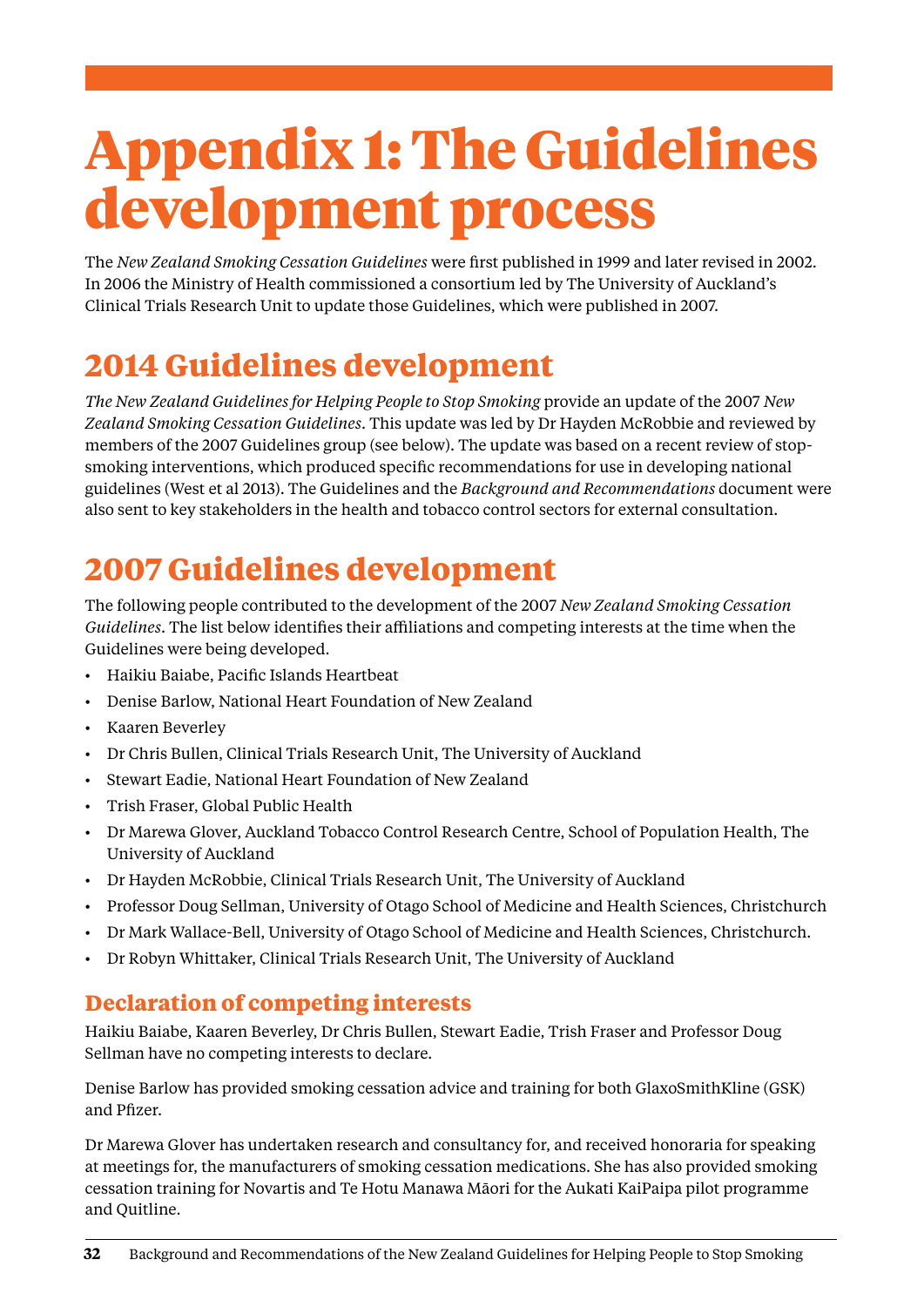Dr Hayden McRobbie has undertaken research and consultancy for, and received honoraria for speaking at meetings for, the manufacturers of smoking cessation medications.

Dr Mark Wallace-Bell has undertaken research and consultancy for, and received honoraria for speaking at meetings for, the manufacturers of smoking cessation medications.

Dr Robyn Whittaker has undertaken consultancy for, and received honoraria for speaking at meetings for, the manufacturers of smoking cessation medications.

#### **Consultation and peer review**

#### Guidelines Advisory Group

- • Associate Professor Joanne Barnes, Herbal Medicines, School of Pharmacy, The University of Auckland
- • Susana Levi, Smoking Cessation Specialist, Health Pacifica Doctors
- • Stephanie Cowan, Director, Education for Change
- • Dr Peter Martin, The Quit Group
- • Jessica Walker, Smoking Cessation Specialist, Counties Manukau DHB
- • Professor Ross McCormick, Director, Goodfellow Unit, The University of Auckland
- • Dr Tana Fishman, Director of Undergraduate Medical Education, The University of Auckland
- • Steve Cook, Smokefree DHB Coordinator, Hutt Valley DHB
- • Sue Taylor, T & T Consulting Ltd

#### Mental Health and Addiction Treatment Advisory Group

- • Professor Ross McCormick, Chair, Director, Goodfellow Unit, The University of Auckland
- • Patsi Davies, Smokefree Hospitals Mental Health Co-ordinator, Waikato DHB
- Mike Loveman, Nurse Keyworker, Community Mental Health Counties, Counties Manukau DHB
- • Basil Fernandes, Lifestyle Coordinator Auckland/Northern Region, Pathways Inc.
- • Barbara Anderson, Te Korowai Aroha
- • Deb Christiansen, Education and Training Coordinator, Auckland Regional Consumer Network
- • Judi Clements, Chief Executive Officer, Mental Health Foundation

#### New Zealand Guidelines Group representative

• Professor Cindy Farquhar, Chair, New Zealand Guidelines Group

#### Guidelines peer review group

- • Dr Ron Borland, Co-Director VicHealth (The Victorian Health Promotion Foundation) Centre for Tobacco Control, Australia
- • Professor John Hughes, Human Behavioural Psychopharmacology, Department of Psychology, The University of Vermont, USA
- • Dr Karl Fagerström, Smokers Information Center, Fagerström Consulting, Sweden

#### Stakeholder Interest Group

• Self-selecting tobacco control, smoking cessation and health practitioners

#### Other key stakeholders

- 
- Ministry of Health Non-governmental health organisations
- District health boards Primary health organisations
-